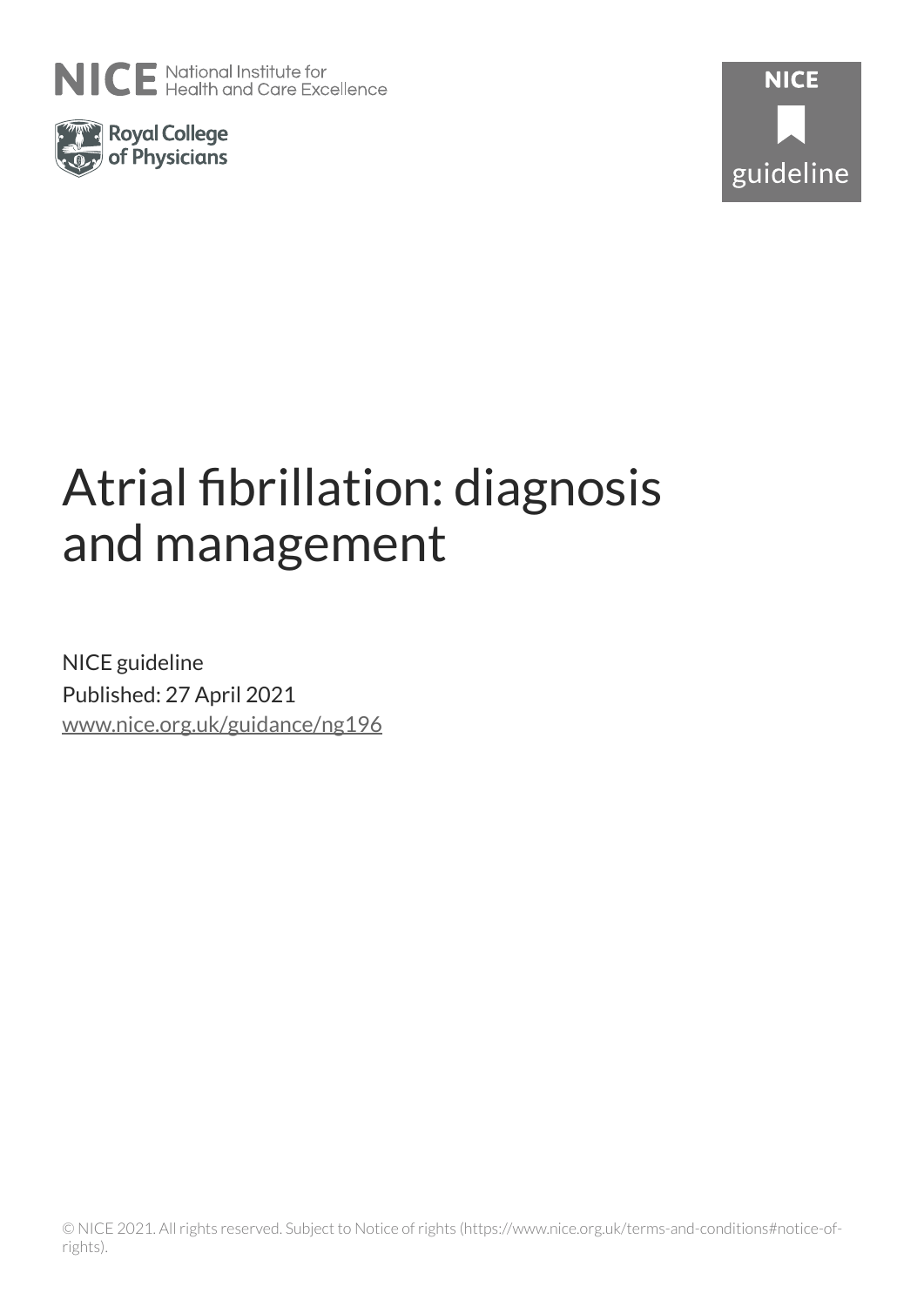# Your responsibility

The recommendations in this guideline represent the view of NICE, arrived at after careful consideration of the evidence available. When exercising their judgement, professionals and practitioners are expected to take this guideline fully into account, alongside the individual needs, preferences and values of their patients or the people using their service. It is not mandatory to apply the recommendations, and the guideline does not override the responsibility to make decisions appropriate to the circumstances of the individual, in consultation with them and their families and carers or guardian.

Local commissioners and providers of healthcare have a responsibility to enable the guideline to be applied when individual professionals and people using services wish to use it. They should do so in the context of local and national priorities for funding and developing services, and in light of their duties to have due regard to the need to eliminate unlawful discrimination, to advance equality of opportunity and to reduce health inequalities. Nothing in this guideline should be interpreted in a way that would be inconsistent with complying with those duties.

Commissioners and providers have a responsibility to promote an environmentally sustainable health and care system and should [assess and reduce the environmental impact of implementing](https://www.nice.org.uk/about/who-we-are/sustainability)  [NICE recommendations](https://www.nice.org.uk/about/who-we-are/sustainability) wherever possible.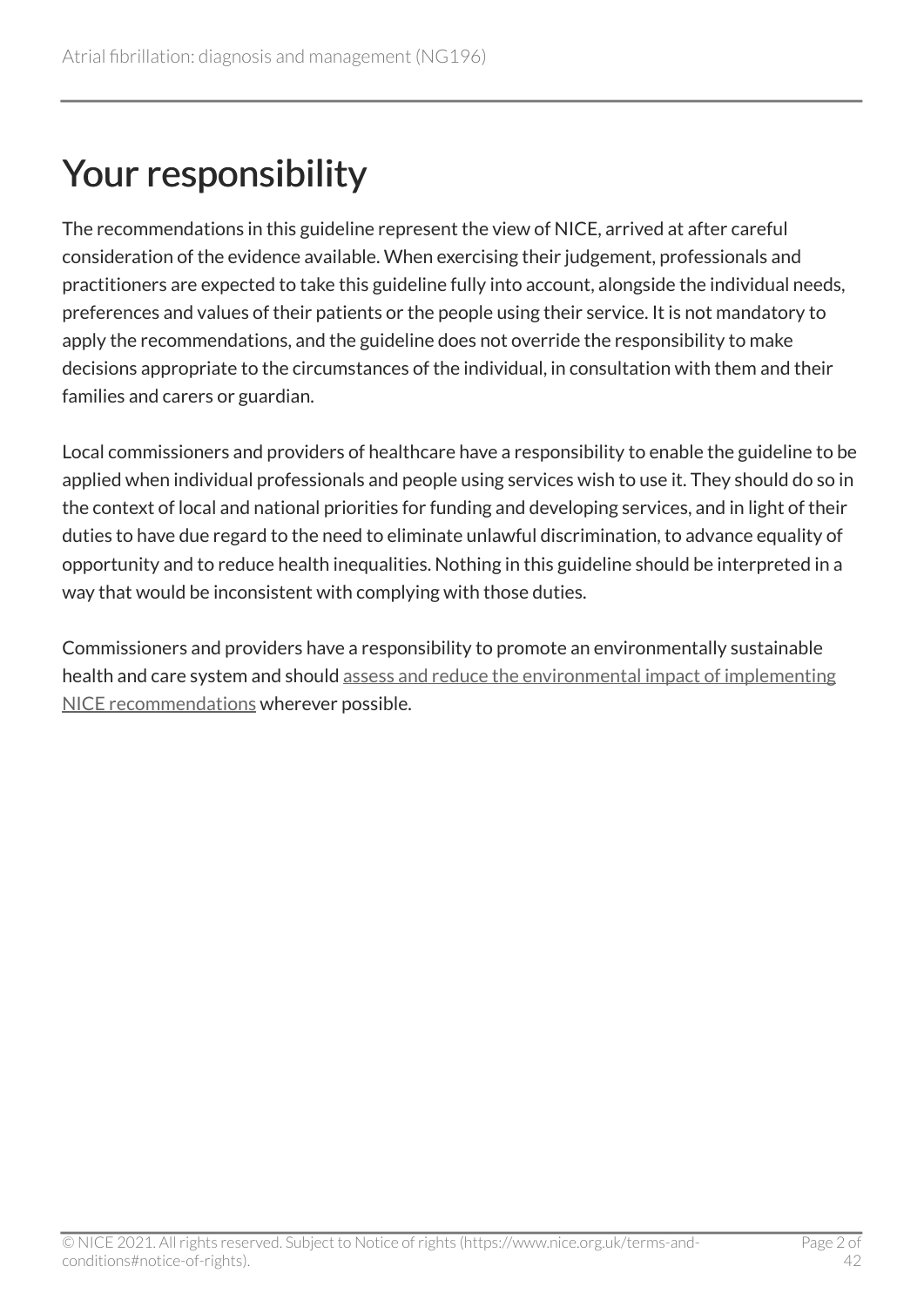# **Contents**

| 5 |
|---|
| 5 |
| 6 |
| 6 |
| 7 |
| 9 |
| 9 |
|   |
|   |
|   |
|   |
|   |
|   |
|   |
|   |
|   |
|   |
|   |
|   |
|   |
|   |
|   |
|   |
|   |
|   |
|   |
|   |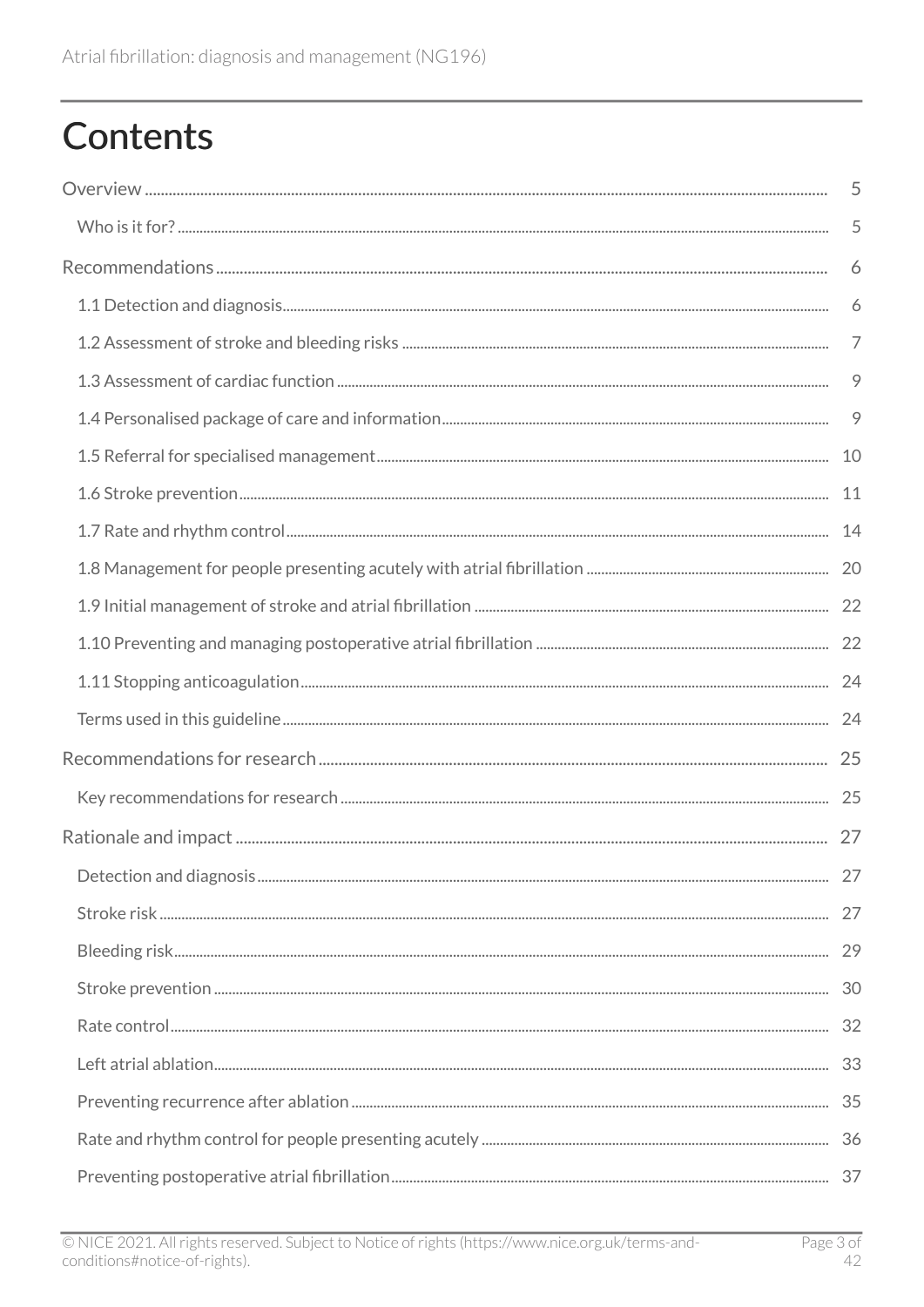| 38. |
|-----|
|     |
|     |
|     |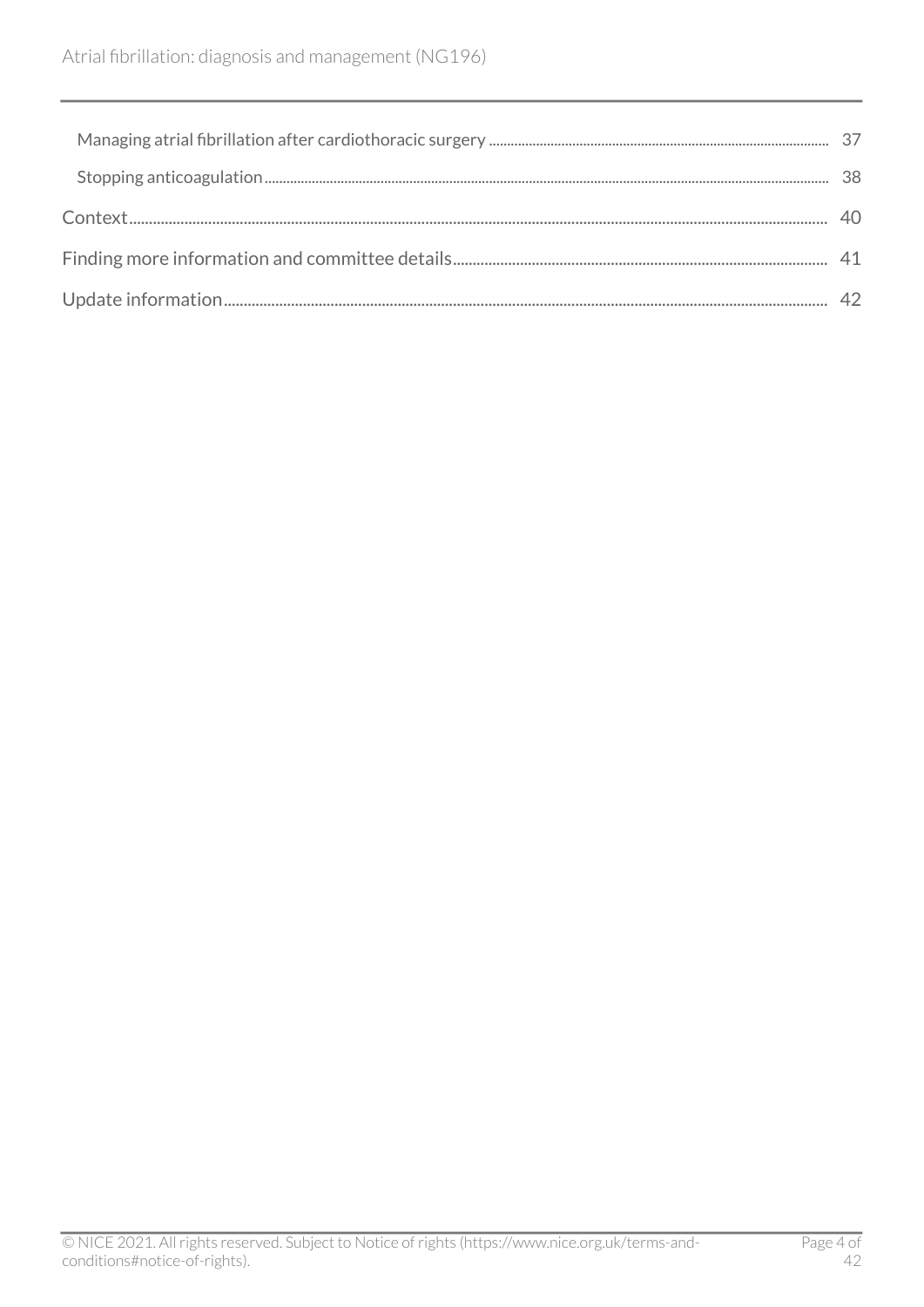This guideline replaces CG180.

This guideline is the basis of QS93.

# <span id="page-4-0"></span>**Overview**

This guideline covers diagnosing and managing atrial fibrillation in adults. It includes guidance on providing the best care and treatment for people with atrial fibrillation, including assessing and managing risks of stroke and bleeding.

The recommendations in this guideline were developed before the COVID-19 pandemic.

See the MHRA advice on warfarin and other anticoagulants - monitoring of patients during the [COVID-19 pandemic,](https://www.gov.uk/government/publications/warfarin-and-other-anticoagulants-monitoring-of-patients-during-the-covid-19-pandemic) which includes reports of supratherapeutic anticoagulation with warfarin.

# <span id="page-4-1"></span>Who is it for?

- Healthcare professionals
- Commissioners and providers
- People with atrial fibrillation, their families and carers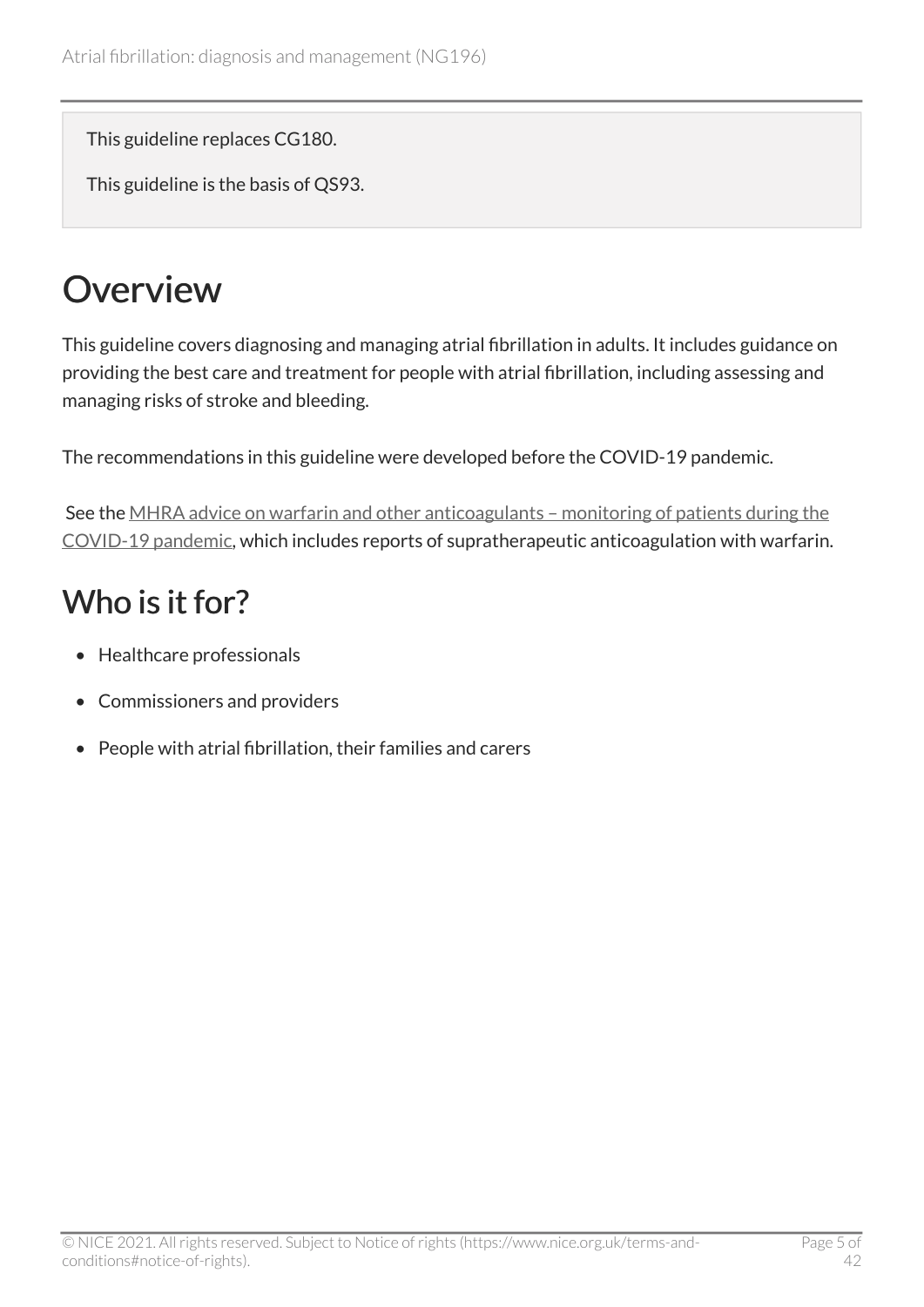# <span id="page-5-0"></span>Recommendations

People have the right to be involved in discussions and make informed decisions about their care, as described in [NICE's information on making decisions about your care](http://www.nice.org.uk/about/nice-communities/public-involvement/your-care).

[Making decisions using NICE guidelines](http://www.nice.org.uk/about/what-we-do/our-programmes/nice-guidance/nice-guidelines/using-NICE-guidelines-to-make-decisions) explains how we use words to show the strength (or certainty) of our recommendations, and has information about prescribing medicines (including off-label use), professional guidelines, standards and laws (including on consent and mental capacity), and safeguarding.

## <span id="page-5-1"></span>1.1 Detection and diagnosis

- 1.1.1 Perform manual pulse palpation to assess for the presence of an irregular pulse if there is a suspicion of atrial fibrillation. This includes people presenting with any of the following:
	- breathlessness
	- palpitations
	- syncope or dizziness
	- chest discomfort
	- stroke or transient ischaemic attack. [2006]
- 1.1.2 Perform a 12-lead electrocardiogram (ECG) to make a diagnosis of atrial fibrillation if an irregular pulse is detected in people with suspected atrial fibrillation with or without symptoms. [2021]
- 1.1.3 In people with suspected [paroxysmal atrial fibrillation](#page-23-2) undetected by 12-lead ECG recording:
	- use a 24-hour ambulatory ECG monitor if asymptomatic episodes are suspected or symptomatic episodes are less than 24 hours apart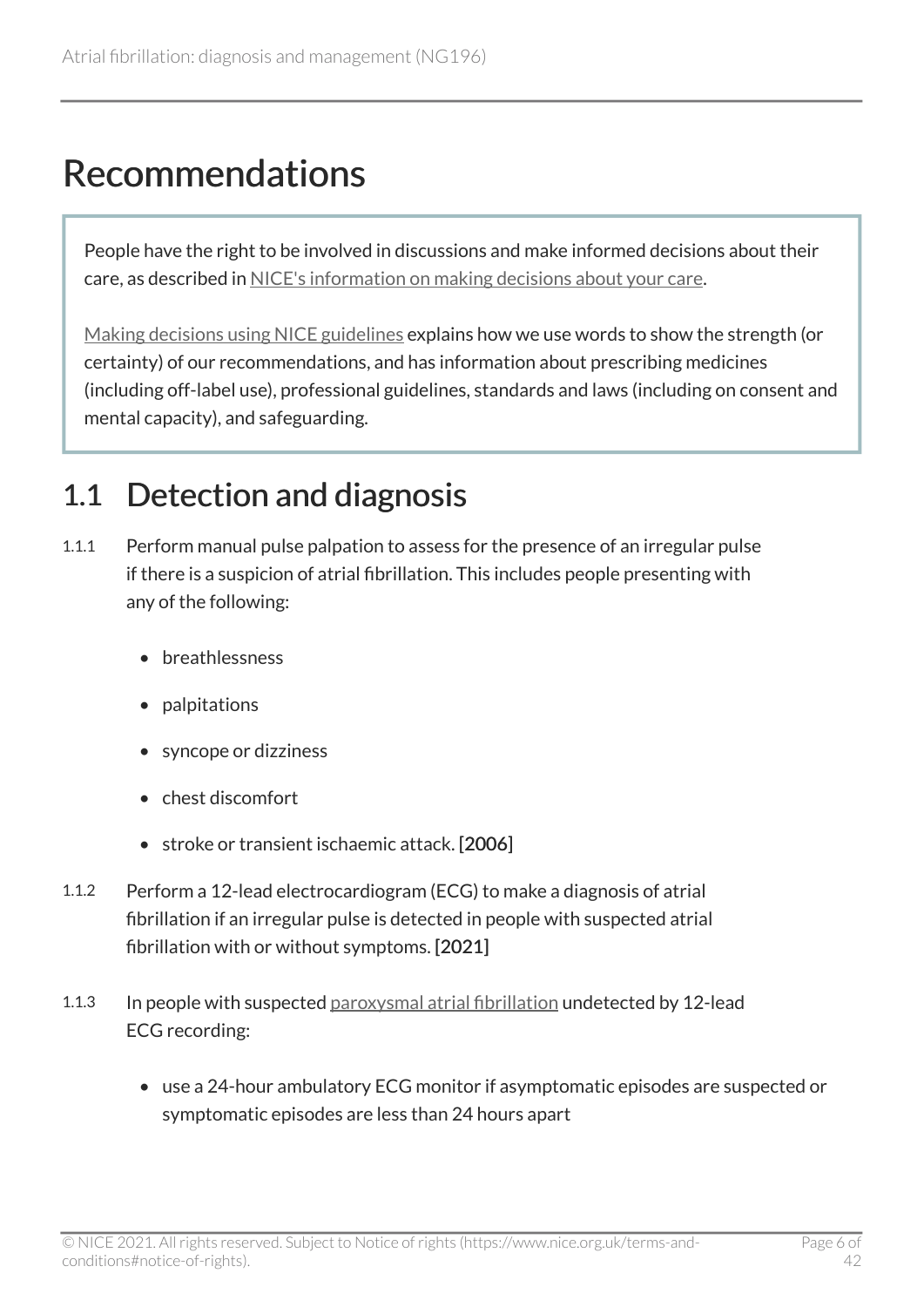• use an ambulatory ECG monitor, event recorder or other ECG technology for a period appropriate to detect atrial fibrillation if symptomatic episodes are more than 24 hours apart. [2021]

For a short explanation of why the committee made the 2021 recommendations and how they might affect practice, see the [rationale and impact section on detection and diagnosis](#page-26-1).

Full details of the evidence and the committee's discussion are in [evidence review](https://www.nice.org.uk/guidance/ng196/evidence/a-effectiveness-of-tests-for-detection-pdf-9081923438) A: [effectiveness of tests for detection](https://www.nice.org.uk/guidance/ng196/evidence/a-effectiveness-of-tests-for-detection-pdf-9081923438) and [evidence review B: accuracy of tests for detection.](https://www.nice.org.uk/guidance/ng196/evidence/b-accuracy-of-tests-for-detection-pdf-9081923439)

# <span id="page-6-0"></span>1.2 Assessment of stroke and bleeding risks

#### <span id="page-6-1"></span>Stroke risk

- 1.[2](https://www.mdcalc.com/cha2ds2-vasc-score-atrial-fibrillation-stroke-risk).1 Use the  $CHA<sub>2</sub>DS<sub>2</sub>-VASC stroke risk score to assess stroke risk in people with any$ of the following:
	- symptomatic or asymptomatic paroxysmal, persistent or permanent atrial fibrillation
	- atrial flutter
	- a continuing risk of arrhythmia recurrence after cardioversion back to sinus rhythm or catheter ablation. [2021]

See the [section on review of people with atrial fibrillation](#page-13-1) for advice on reassessment of stroke risk.

For a short explanation of why the committee made this recommendation and how it might affect practice, see the [rationale and impact section on stroke risk.](#page-26-2)

Full details of the evidence and the committee's discussion are in [evidence review C and D:](https://www.nice.org.uk/guidance/ng196/evidence/c-and-d-tools-to-predict-stroke-in-people-with-atrial-fibrillation-pdf-9081923440)  [tools to predict stroke in people with atrial fibrillation](https://www.nice.org.uk/guidance/ng196/evidence/c-and-d-tools-to-predict-stroke-in-people-with-atrial-fibrillation-pdf-9081923440).

### <span id="page-6-2"></span>Bleeding risk

- 1.2.2 Assess the risk of bleeding when:
	- considering starting anticoagulation in people with atrial fibrillation and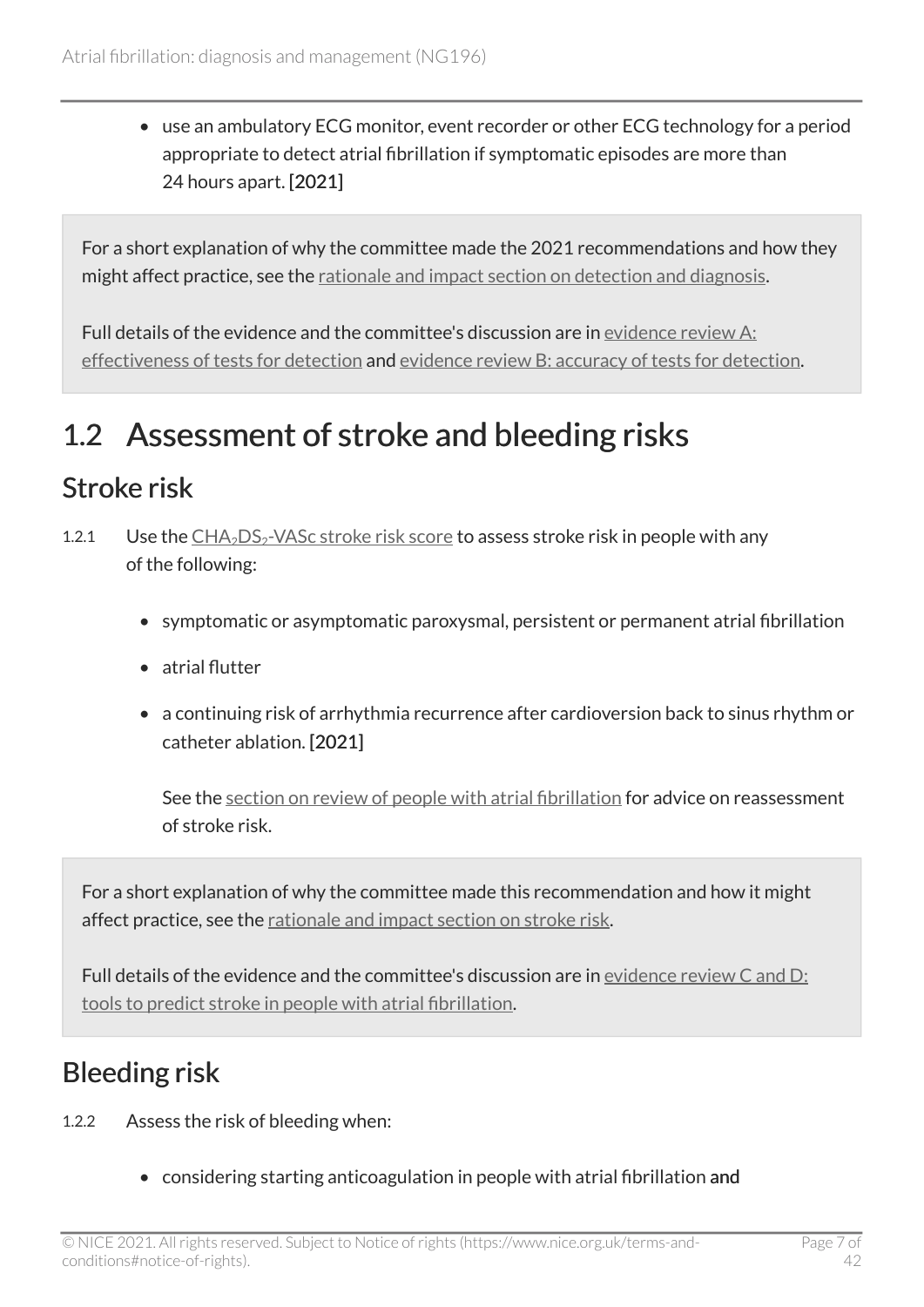• reviewing people already taking anticoagulation.

Use the [ORBIT bleeding risk score](https://www.mdcalc.com/orbit-bleeding-risk-score-atrial-fibrillation) because evidence shows that it has a higher accuracy in predicting absolute bleeding risk than other bleeding risk tools. Accurate knowledge of bleeding risk supports shared decision making and has practical benefits, for example, increasing patient confidence and willingness to accept treatment when risk is low and prompting discussion of risk reduction when risk is high. Although ORBIT is the best tool for this purpose, other bleeding risk tools may need to be used until it is embedded in clinical pathways and electronic systems. [2021]

- 1.2.3 Offer monitoring and support to modify risk factors for bleeding, including:
	- uncontrolled hypertension (see [NICE's guideline on hypertension in adults\)](https://www.nice.org.uk/guidance/ng136)
	- poor control of international normalised ratio (INR) in patients on vitamin K antagonists
	- concurrent medication, including antiplatelets, selective serotonin reuptake inhibitors (SSRIs) and non-steroidal anti-inflammatory drugs (NSAIDs)
	- harmful alcohol consumption (see NICE's guideline on alcohol-use disorders: [diagnosis, assessment and management of harmful drinking and alcohol dependence](https://www.nice.org.uk/guidance/cg115))
	- reversible causes of anaemia. [2021]

#### Discussing the results of the risk assessment

1.2.4 Discuss the results of the assessments of stroke and bleeding risk with the person taking into account their specific characteristics, for example comorbidities, and their individual preferences. For further guidance, see the [section on enabling patients to actively participate in their care in NICE's](https://www.nice.org.uk/guidance/cg138/chapter/1-Guidance#enabling-patients-to-actively-participate-in-their-care) [guideline on patient experience in adult NHS services](https://www.nice.org.uk/guidance/cg138/chapter/1-Guidance#enabling-patients-to-actively-participate-in-their-care). [2021]

For a short explanation of why the committee made these recommendations and how they might affect practice, see the [rationale and impact section on bleeding risk.](#page-28-0)

Full details of the evidence and the committee's discussion are in [evidence review](https://www.nice.org.uk/guidance/ng196/evidence/e-and-f-risk-stratification-tools-for-predicting-bleeding-in-people-with-atrial-fibrillation-pdf-9081923441) E and F: risk [stratification tools for predicting bleeding in people with atrial fibrillation.](https://www.nice.org.uk/guidance/ng196/evidence/e-and-f-risk-stratification-tools-for-predicting-bleeding-in-people-with-atrial-fibrillation-pdf-9081923441)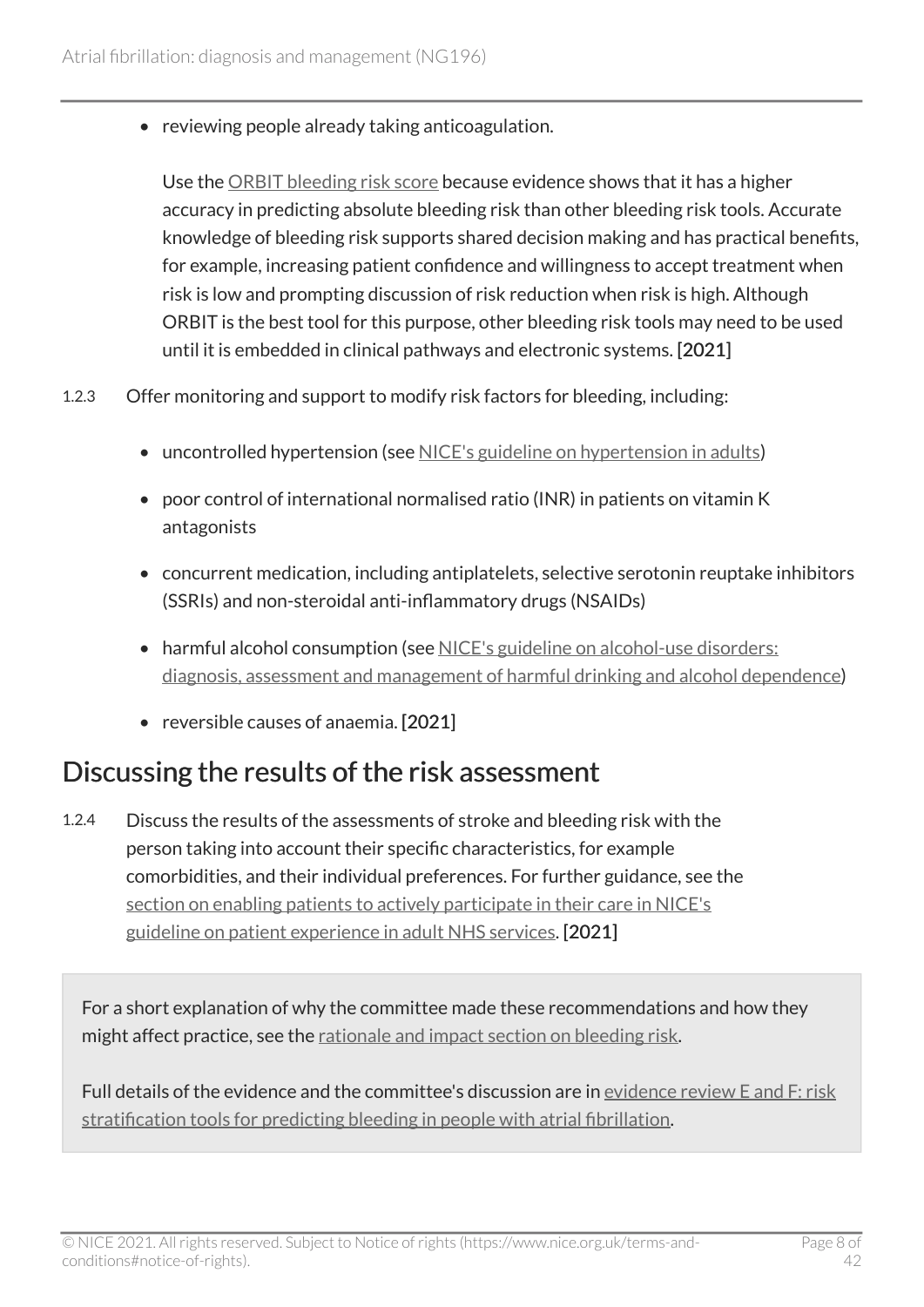### <span id="page-8-0"></span>1.3 Assessment of cardiac function

- 1.3.1 Perform transthoracic echocardiography (TTE) in people with atrial fibrillation:
	- for whom a baseline echocardiogram is important for long-term management
	- for whom a rhythm-control strategy that includes cardioversion (electrical or pharmacological) is being considered
	- in whom there is a high risk or a suspicion of underlying structural or functional heart disease (such as heart failure or heart murmur) that influences their subsequent management (for example, choice of antiarrhythmic drug)
	- in whom refinement of clinical risk stratification for antithrombotic therapy is needed (see [section 1.2 on assessment of stroke and bleeding risks](#page-6-0) and [section 1.6 on stroke](#page-10-0)  [prevention](#page-10-0)). [2006, amended 2014]
- 1.3.2 Do not routinely perform TTE solely for the purpose of further stroke risk stratification in people with atrial fibrillation for whom the need to start anticoagulation therapy has already been agreed on appropriate clinical criteria (see section 1.2 on assessment of stroke and bleeding risks and section 1.6 on stroke prevention). [2006, amended 2014]
- 1.3.3 Perform transoesophageal echocardiography (TOE) in people with atrial fibrillation:
	- when TTE demonstrates an abnormality (such as valvular heart disease) that warrants further specific assessment
	- in whom TTE is technically difficult and/or of questionable quality and when there is a need to exclude cardiac abnormalities
	- for whom TOE-guided cardioversion is being considered. [2006]

## <span id="page-8-1"></span>1.4 Personalised package of care and information

- 1.4.1 Offer people with atrial fibrillation a personalised package of care. Ensure that the package of care is documented and delivered, and that it covers:
	- stroke awareness and measures to prevent stroke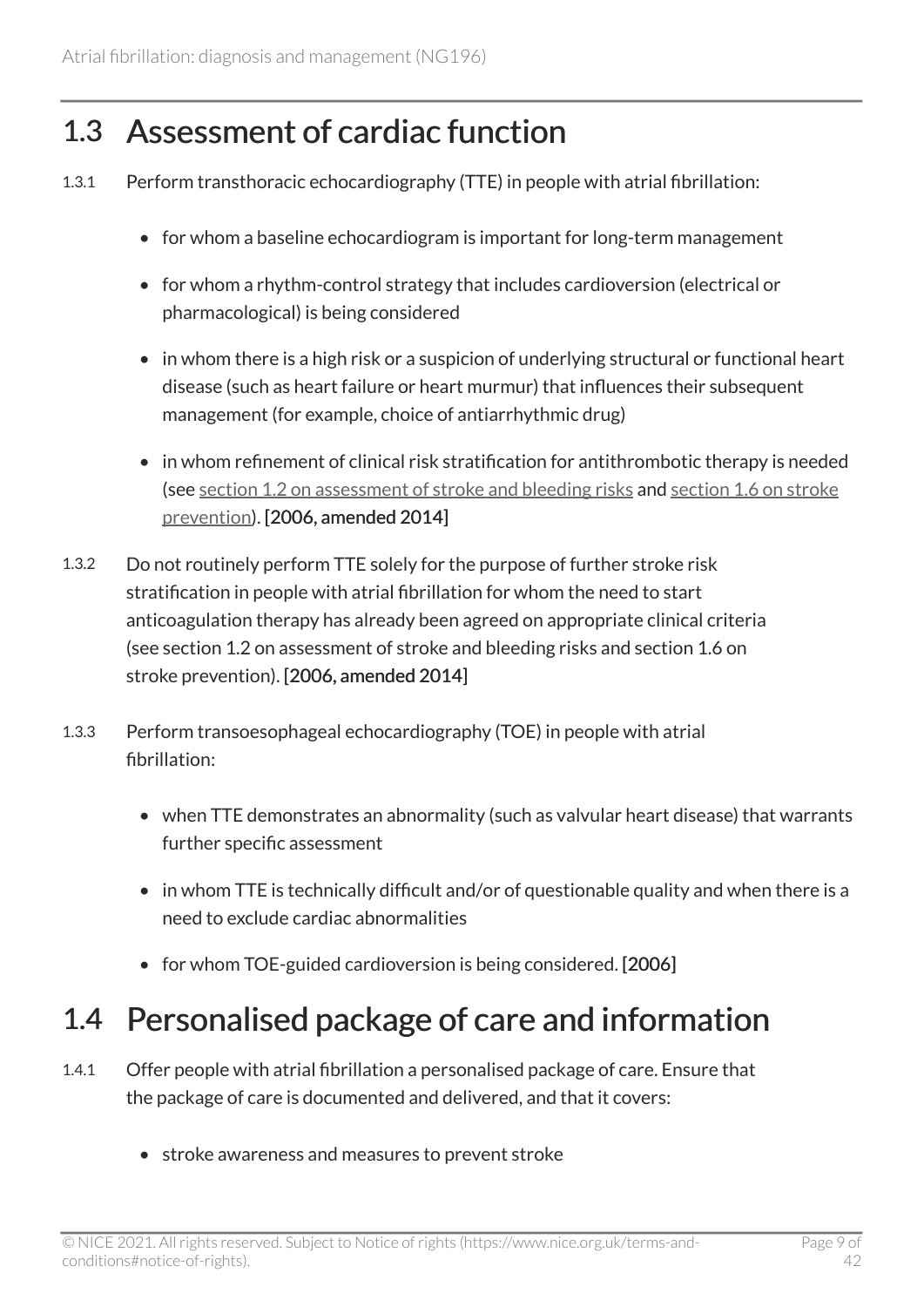- rate control
- assessment of symptoms for rhythm control
- who to contact for advice if needed
- psychological support if needed
- up-to-date and comprehensive education and information on:
	- $-$  cause, effects and possible complications of atrial fibrillation
	- $-$  management of rate and rhythm control
	- anticoagulation
	- practical advice on anticoagulation in line with the recommendations on [information and support for people having anticoagulation treatment in NICE's](https://www.nice.org.uk/guidance/ng158/chapter/Recommendations#information-and-support-for-people-having-anticoagulation-treatment)  [guideline on venous thromboembolic diseases](https://www.nice.org.uk/guidance/ng158/chapter/Recommendations#information-and-support-for-people-having-anticoagulation-treatment)
	- $-$  support networks (for example, cardiovascular charities). [2014]
- 1.4.2 Follow the [recommendations on shared decision making in NICE's guideline on](https://www.nice.org.uk/guidance/cg138/chapter/1-Guidance#shared-decision-making) [patient experience in adult NHS services](https://www.nice.org.uk/guidance/cg138/chapter/1-Guidance#shared-decision-making). [2014]

#### Medicines adherences and optimisation

1.4.3 To support adherence and ensure safe and effective medicines use in people with atrial fibrillation, follow the recommendations in [NICE's guidelines on](https://www.nice.org.uk/guidance/cg76)  [medicines adherence](https://www.nice.org.uk/guidance/cg76) and [medicines optimisation.](https://www.nice.org.uk/guidance/ng5) [2021]

# <span id="page-9-0"></span>1.5 Referral for specialised management

1.5.1 Refer people promptly at any stage if treatment fails to control the symptoms of atrial fibrillation and more specialised management is needed. This should be within 4 weeks after the failed treatment or after recurrence of atrial fibrillation after cardioversion. [2014]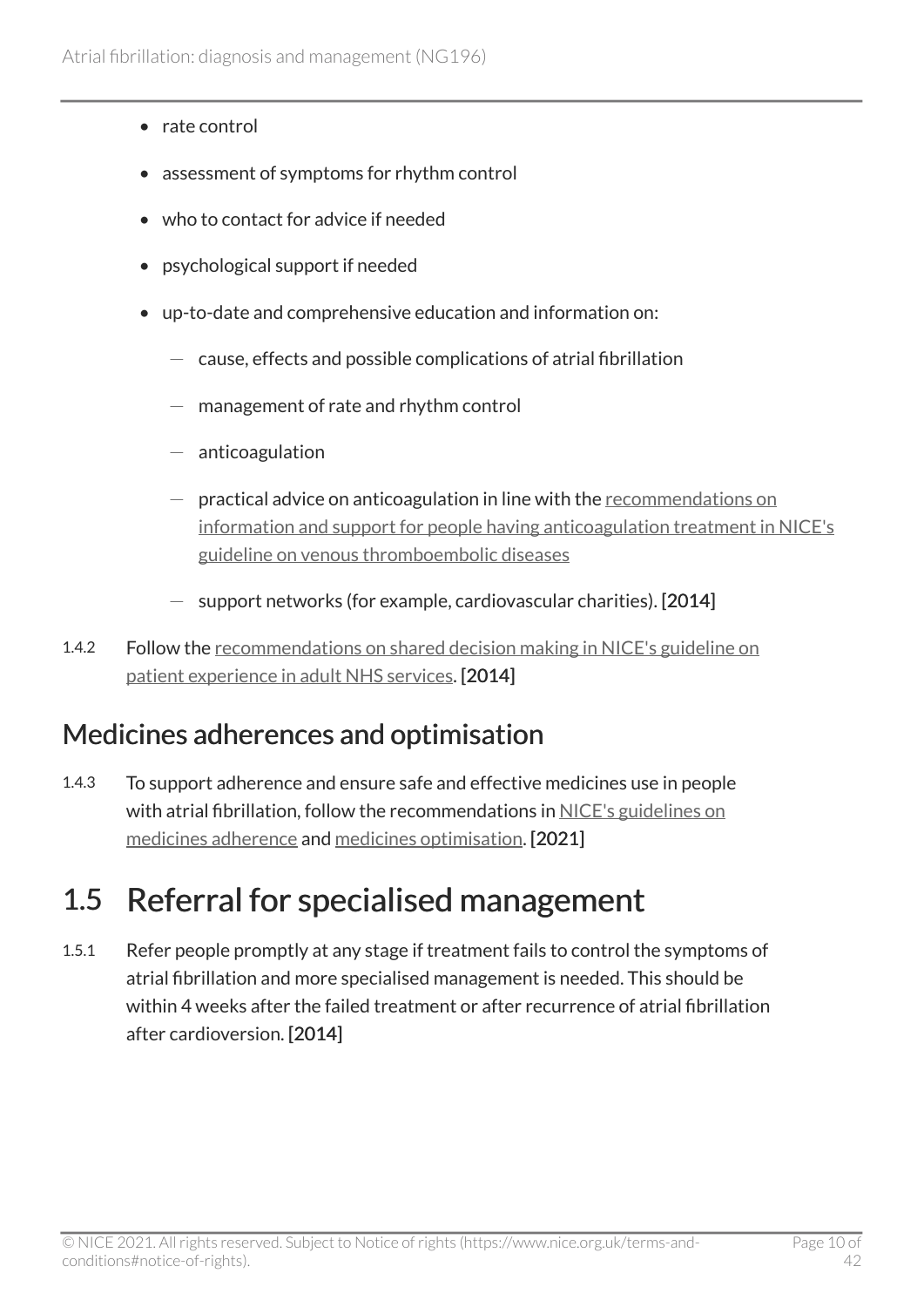## <span id="page-10-0"></span>1.6 Stroke prevention

#### Anticoagulation

- 1.6.1 When discussing the benefits and risks of anticoagulation use clinical risk profiles and personal preferences to guide treatment choices. Discuss with the person that:
	- for most people the benefit of anticoagulation outweighs the bleeding risk
	- for people with an increased risk of bleeding, the benefit of anticoagulation may not always outweigh the bleeding risk, and careful monitoring of bleeding risk is important. [2021]
- 1.6.2 When deciding between anticoagulation treatment options:
	- Discuss the risks and benefits of different drugs with the person and follow the [recommendations on shared decision making in NICE's guideline on patient](https://www.nice.org.uk/guidance/cg138/chapter/1-Guidance#shared-decision-making)  [experience in adult NHS services](https://www.nice.org.uk/guidance/cg138/chapter/1-Guidance#shared-decision-making).
	- Follow the [recommendations on patient involvement in decisions about medicines in](https://www.nice.org.uk/guidance/cg76/chapter/1-Guidance#patient-involvement-in-decisions-about-medicines) [NICE's guideline on medicines adherence](https://www.nice.org.uk/guidance/cg76/chapter/1-Guidance#patient-involvement-in-decisions-about-medicines) and [patient decision aids in NICE's guideline](https://www.nice.org.uk/guidance/ng5/chapter/1-Recommendations#patient-decision-aids-used-in-consultations-involving-medicines)  [on medicines optimisation](https://www.nice.org.uk/guidance/ng5/chapter/1-Recommendations#patient-decision-aids-used-in-consultations-involving-medicines).
	- Take into account any contraindications for each drug and follow the guidance in the British National Formulary and the [MHRA advice on direct-acting oral anticoagulants](https://www.gov.uk/drug-safety-update/direct-acting-oral-anticoagulants-doacs-reminder-of-bleeding-risk-including-availability-of-reversal-agents), in particular for advice on dosages in people with renal impairment, reversal agents and monitoring. [2021]
- 1.6.3 Offer anticoagulation with a direct-acting oral anticoagulant to people with atrial fibrillation and a  $CHA<sub>2</sub>DS<sub>2</sub>$ -VASc score of 2 or above, taking into account the risk of bleeding. Apixaban, dabigatran, edoxaban and rivaroxaban are all recommended as options, when used in line with the criteria specified in the relevant NICE technology appraisal guidance (see anticoagulation treatment in [the NICE Pathway on preventing stroke in people with atrial fibrillation.](http://pathways.nice.org.uk/pathways/atrial-fibrillation/preventing-stroke-in-people-with-atrial-fibrillation%23content=view-node:nodes-anticoagulation) [2021]
- 1.6.4 Consider anticoagulation with a direct-acting oral anticoagulant for men with atrial fibrillation and a  $CHA<sub>2</sub>DS<sub>2</sub>$ -VASc score of 1, taking into account the risk of bleeding. Apixaban, dabigatran, edoxaban and rivaroxaban are all recommended as options, when used in line with the criteria specified in the relevant NICE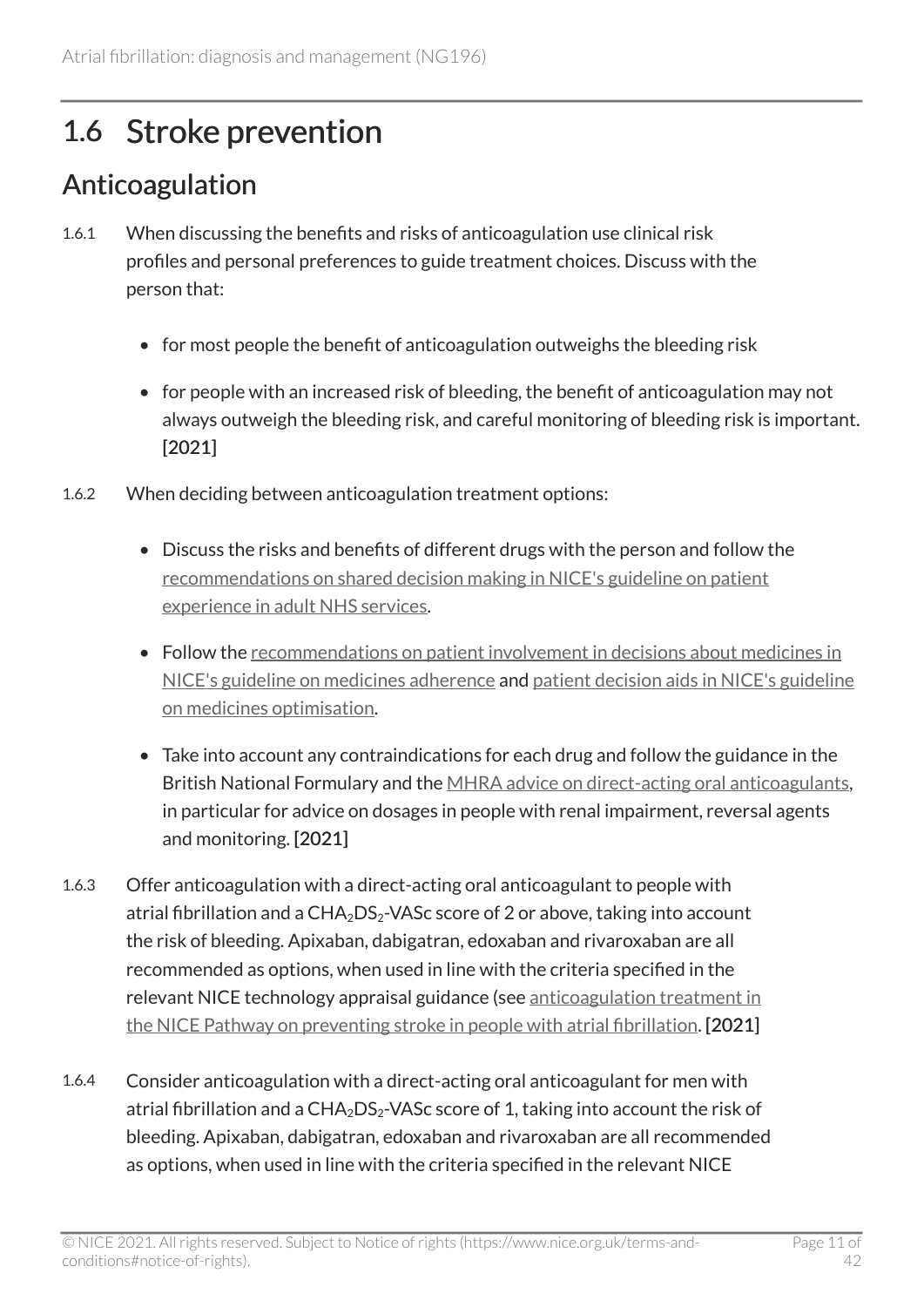technology appraisal guidance (see [anticoagulation treatment in the NICE](http://pathways.nice.org.uk/pathways/atrial-fibrillation/preventing-stroke-in-people-with-atrial-fibrillation%23content=view-node:nodes-anticoagulation) [Pathway on preventing stroke in people with atrial fibrillation\)](http://pathways.nice.org.uk/pathways/atrial-fibrillation/preventing-stroke-in-people-with-atrial-fibrillation%23content=view-node:nodes-anticoagulation). [2021]

- 1.6.5 If direct-acting oral anticoagulants are contraindicated, not tolerated or not suitable in people with atrial fibrillation, offer a vitamin K antagonist. See the [section on self-monitoring and self-management of vitamin K antagonists.](#page-12-0) [2021].
- 1.6.6 For adults with atrial fibrillation who are already taking a vitamin K antagonist and are stable, continue with their current medication and discuss the option of switching treatment at their next routine appointment, taking into account the person's time in therapeutic range. [2021]
- 1.6.7 Do not offer stroke prevention therapy with anticoagulation to people aged under 65 years with atrial fibrillation and no risk factors other than their sex (that is, very low risk of stroke equating to a  $CHA<sub>2</sub>DS<sub>2</sub>$ -VASc score of 0 for men or 1 for women). [2021]
- 1.6.8 Do not withhold anticoagulation solely because of a person's age or their risk of falls. [2021]

For a short explanation of why the committee made these recommendations and how they might affect practice, see the [rationale and impact section on stroke prevention](#page-29-0).

Full details of the evidence and the committee's discussion are in [evidence review](https://www.nice.org.uk/guidance/ng196/evidence/g1-anticoagulant-therapy-for-stroke-prevention-in-people-with-atrial-fibrillation-pdf-9081923442)  $G1$ : [anticoagulant therapy for stroke prevention in people with atrial fibrillation](https://www.nice.org.uk/guidance/ng196/evidence/g1-anticoagulant-therapy-for-stroke-prevention-in-people-with-atrial-fibrillation-pdf-9081923442) and [evidence](https://www.nice.org.uk/guidance/ng196/evidence/g2-anticoagulant-therapy-health-economics-analysis-pdf-9081923443) [review G2: anticoagulant therapy health economics analysis](https://www.nice.org.uk/guidance/ng196/evidence/g2-anticoagulant-therapy-health-economics-analysis-pdf-9081923443).

#### Assessing anticoagulation control with vitamin K antagonists

- 1.6.9 Calculate the person's time in therapeutic range (TTR) at each visit. When calculating TTR:
	- use a validated method of measurement such as the Rosendaal method for computer-assisted dosing or proportion of tests in range for manual dosing
	- exclude measurements taken during the first 6 weeks of treatment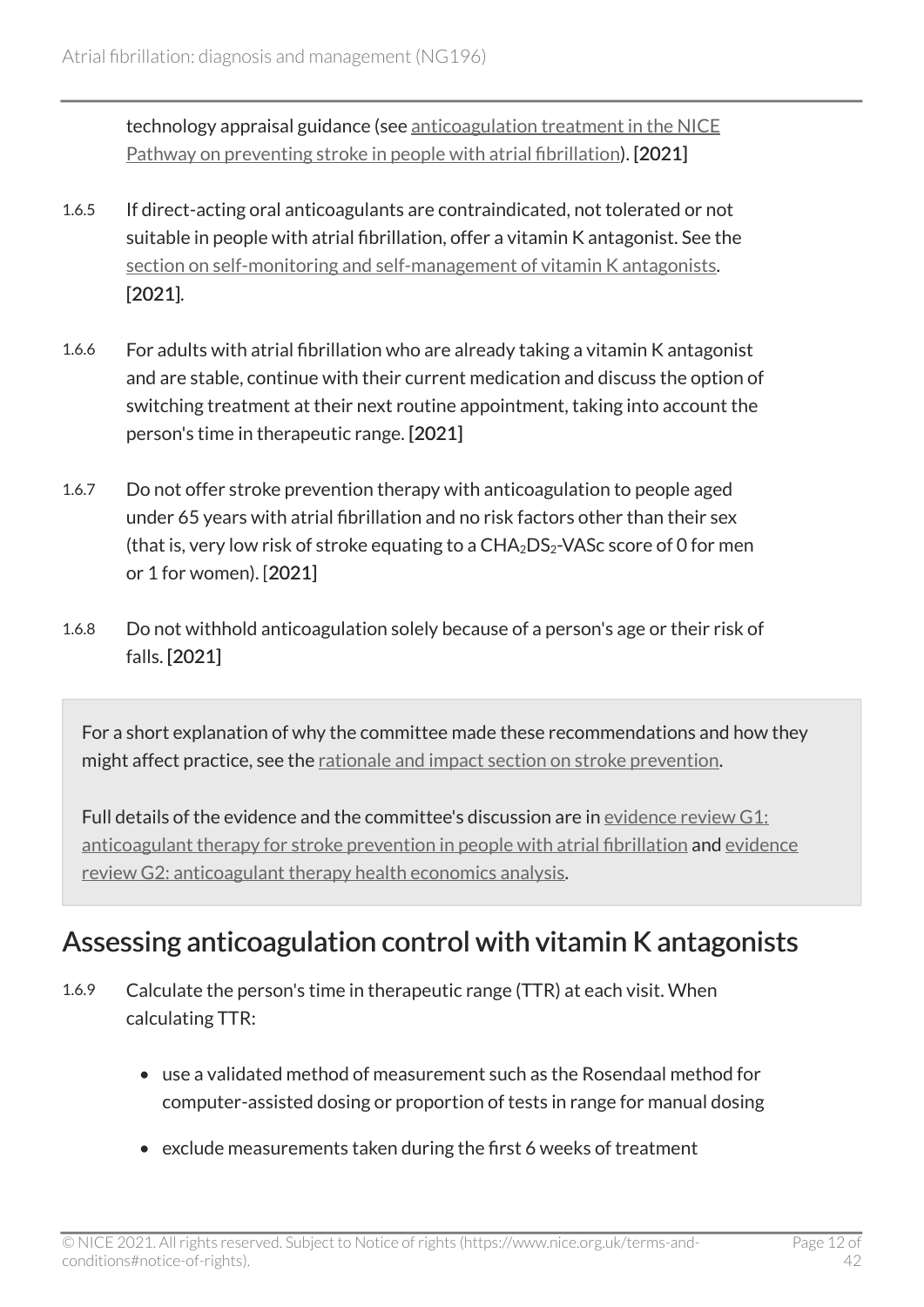- calculate TTR over a maintenance period of at least 6 months. [2014]
- 1.6.10 Reassess anticoagulation for a person whose anticoagulation is poorly controlled shown by any of the following:
	- 2 INR values higher than 5 or 1 INR value higher than 8 within the past 6 months
	- 2 INR values less than 1.5 within the past 6 months
	- TTR less than 65%. [2014]
- 1.6.11 When reassessing anticoagulation, take into account and if possible address the following factors that may contribute to poor anticoagulation control:
	- cognitive function
	- adherence to prescribed therapy
	- illness
	- interacting drug therapy
	- lifestyle factors including diet and alcohol consumption. [2014]
- 1.6.12 If poor anticoagulation control cannot be improved, evaluate the risks and benefits of alternative stroke prevention strategies and discuss these with the person. [2014]

#### <span id="page-12-0"></span>Self-monitoring and self-management of vitamin K antagonists

NICE has developed [diagnostics guidance on atrial fibrillation and heart valve disease: self](https://www.nice.org.uk/guidance/dg14)[monitoring coagulation status using point-of-care coagulometers \(the CoaguChek XS system\)](https://www.nice.org.uk/guidance/dg14).

#### Antiplatelets

For guidance on antiplatelet therapy for people who have had a myocardial infarction and are having anticoagulation, see [antiplatelet therapy for people with an ongoing separate indication for](https://www.nice.org.uk/guidance/ng185/chapter/Recommendations#antiplatelet-therapy-for-people-with-an-ongoing-separate-indication-for-anticoagulation) [anticoagulation in NICE's guideline on acute coronary syndromes.](https://www.nice.org.uk/guidance/ng185/chapter/Recommendations#antiplatelet-therapy-for-people-with-an-ongoing-separate-indication-for-anticoagulation)

#### 1.6.13 Do not offer aspirin monotherapy solely for stroke prevention to people with atrial fibrillation. [2014]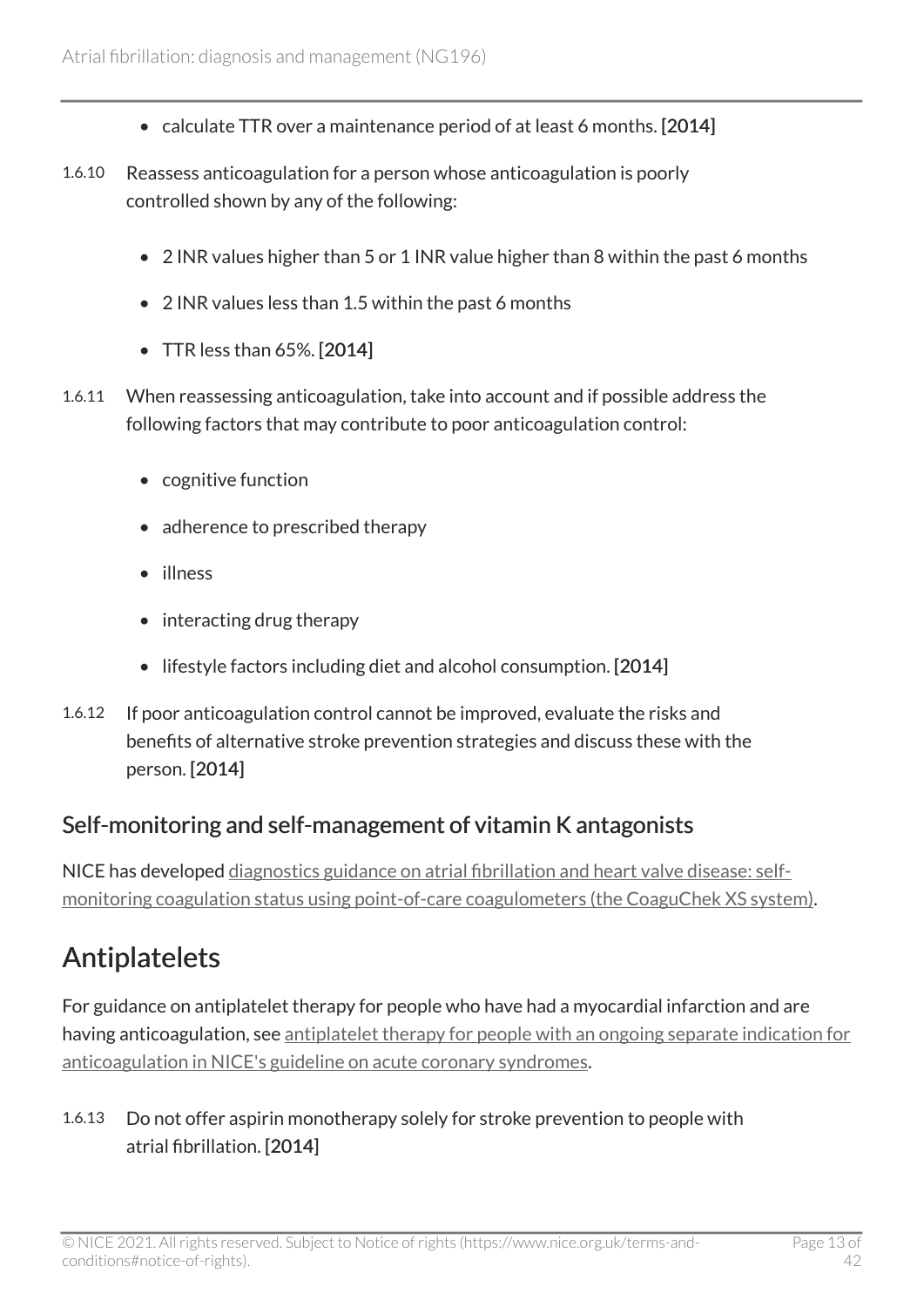#### <span id="page-13-1"></span>Review of people with atrial fibrillation

- 1.6.14 For people who are not taking an anticoagulant, review stroke risk when they reach age 65 or if they develop any of the following at any age:
	- diabetes
	- heart failure
	- peripheral arterial disease
	- coronary heart disease
	- stroke, transient ischaemic attack or systemic thromboembolism. [2014]
- 1.6.15 For people who are not taking an anticoagulant because of bleeding risk or other factors, review stroke and bleeding risks annually, and ensure that all reviews and decisions are documented. [2014]
- 1.6.16 For people who are taking an anticoagulant, review the need for anticoagulation and the quality of anticoagulation (taking into account [MHRA advice on direct](https://www.gov.uk/drug-safety-update/direct-acting-oral-anticoagulants-doacs-reminder-of-bleeding-risk-including-availability-of-reversal-agents)[acting oral anticoagulants](https://www.gov.uk/drug-safety-update/direct-acting-oral-anticoagulants-doacs-reminder-of-bleeding-risk-including-availability-of-reversal-agents) about bleeding risk and the need to monitor renal function in patients with renal impairment) at least annually, or more frequently if clinically relevant events occur affecting anticoagulation or bleeding risk. [2014]

### Left atrial appendage occlusion

- 1.6.17 Consider left atrial appendage occlusion (LAAO) if anticoagulation is contraindicated or not tolerated and discuss the benefits and risks of LAAO with the person. For more information see NICE's interventional procedure guidance [on percutaneous occlusion of the left atrial appendage in non-valvular atrial](https://www.nice.org.uk/guidance/ipg349)  [fibrillation for the prevention of thromboembolism](https://www.nice.org.uk/guidance/ipg349). [2014]
- 1.6.18 Do not offer LAAO as an alternative to anticoagulation unless anticoagulation is contraindicated or not tolerated. [2014]

# <span id="page-13-0"></span>1.7 Rate and rhythm control

This section covers rate and rhythm control in non-acute settings. See section 1.8 for rate and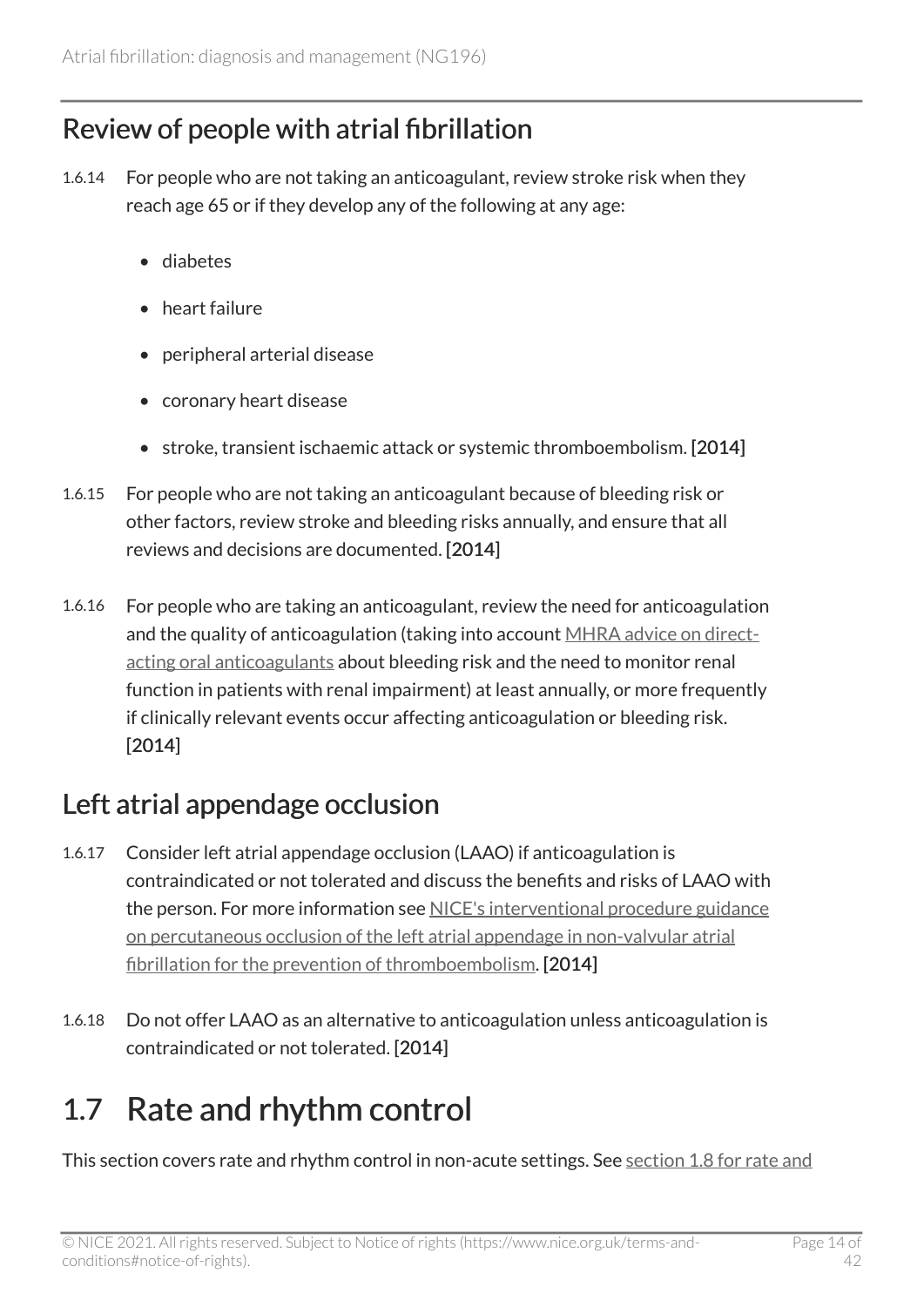[rhythm control for people presenting acutely](#page-19-0) (either new onset or destabilisation of existing atrial fibrillation).

#### <span id="page-14-0"></span>Rate control

- 1.7.1 Offer rate control as the first-line treatment strategy for atrial fibrillation except in people:
	- whose atrial fibrillation has a reversible cause
	- who have heart failure thought to be primarily caused by atrial fibrillation
	- with new-onset atrial fibrillation
	- with atrial flutter whose condition is considered suitable for an ablation strategy to restore sinus rhythm
	- for whom a rhythm-control strategy would be more suitable based on clinical judgement. [2014]
- 1.7.2 Offer either a standard beta-blocker (that is, a beta-blocker other than sotalol) or a rate-limiting calcium-channel blocker (diltiazem or verapamil) as initial rate-control monotherapy to people with atrial fibrillation unless the person has the features described in recommendation 1.7.4. Base the choice of drug on the person's symptoms, heart rate, comorbidities and preferences. [2021]

In April 2021, this was an off-label use of diltiazem. See [NICE's information on](https://www.nice.org.uk/about/what-we-do/our-programmes/nice-guidance/nice-guidelines/making-decisions-using-nice-guidelines#prescribing-medicines)  [prescribing medicines](https://www.nice.org.uk/about/what-we-do/our-programmes/nice-guidance/nice-guidelines/making-decisions-using-nice-guidelines#prescribing-medicines).

- 1.7.3 For people with atrial fibrillation and concomitant heart failure, follow the [recommendations on the use of beta-blockers and avoiding calcium-channel](https://www.nice.org.uk/guidance/ng106/chapter/Recommendations#treating-heart-failure-with-reduced-ejection-fraction) [blockers in NICE's guideline on chronic heart failure](https://www.nice.org.uk/guidance/ng106/chapter/Recommendations#treating-heart-failure-with-reduced-ejection-fraction). [2021]
- 1.7.4 Consider digoxin monotherapy for initial rate control for people with non-paroxysmal atrial fibrillation if:
	- the person does no or very little physical exercise or
	- other rate-limiting drug options are ruled out because of comorbidities or the person's preferences. [2021]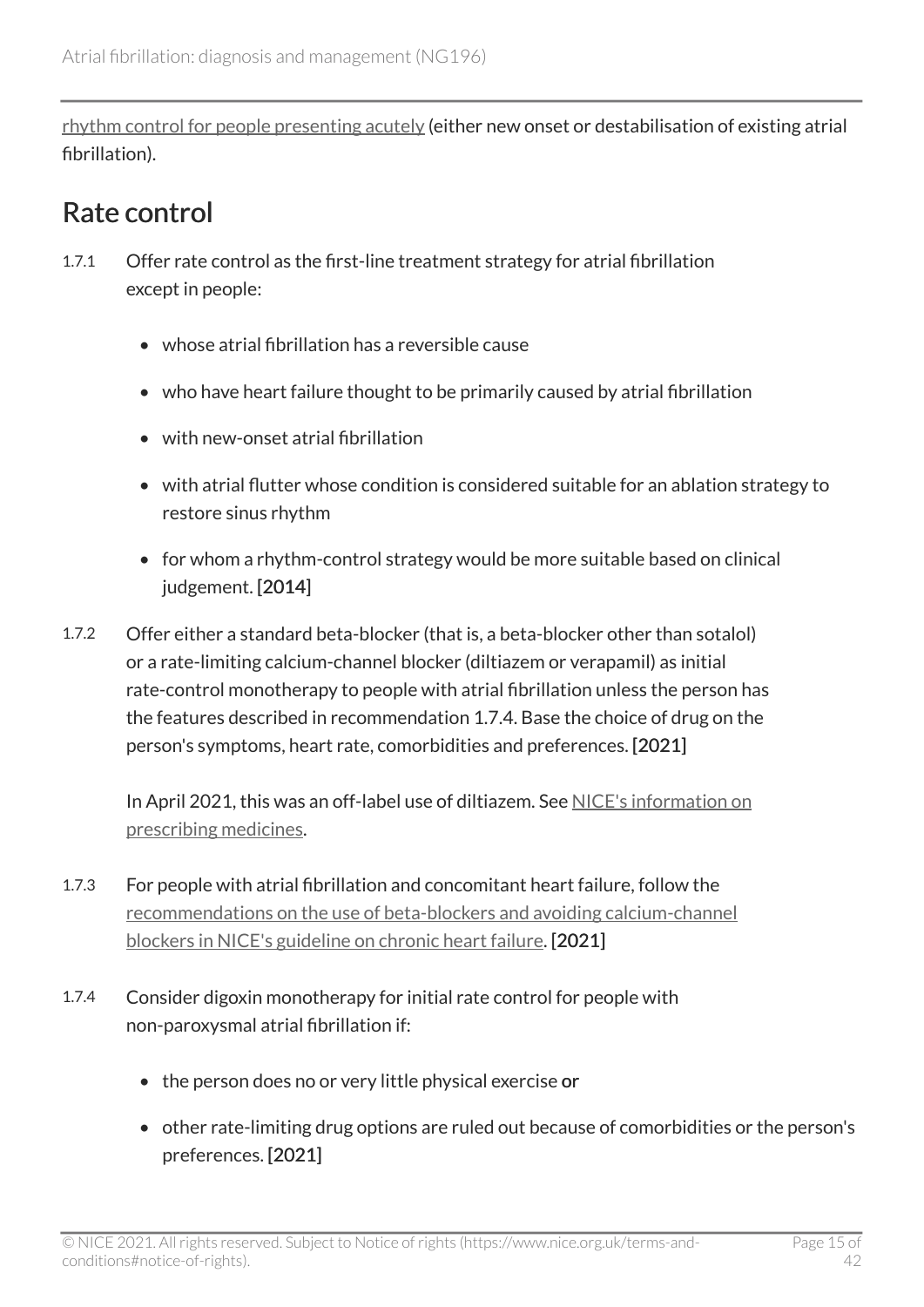- 1.7.5 If monotherapy does not control the person's symptoms, and if continuing symptoms are thought to be caused by poor ventricular rate control, consider combination therapy with any 2 of the following:
	- a beta-blocker
	- diltiazem
	- digoxin. [2021]

In April 2021, this was an off-label use of diltiazem. See [NICE's information on](https://www.nice.org.uk/about/what-we-do/our-programmes/nice-guidance/nice-guidelines/making-decisions-using-nice-guidelines#prescribing-medicines)  [prescribing medicines.](https://www.nice.org.uk/about/what-we-do/our-programmes/nice-guidance/nice-guidelines/making-decisions-using-nice-guidelines#prescribing-medicines)

1.7.6 Do not offer amiodarone for long-term rate control. [2021]

For a short explanation of why the committee made the 2021 recommendations and how they might affect practice, see the [rationale and impact section on rate control](#page-31-0).

Full details of the evidence and the committee's discussion are in [evidence review](https://www.nice.org.uk/guidance/ng196/evidence/i-nonablative-rate-control-therapies-pdf-9081923445) I: non[ablative rate control therapies](https://www.nice.org.uk/guidance/ng196/evidence/i-nonablative-rate-control-therapies-pdf-9081923445).

### Rhythm control

1.7.7 Consider pharmacological and/or electrical rhythm control for people with atrial fibrillation whose symptoms continue after heart rate has been controlled or for whom a rate-control strategy has not been successful. [2014]

#### Antiarrhythmic drug therapy

- 1.7.8 Assess the need for drug treatment for long-term rhythm control, taking into account the person's preferences, associated comorbidities, risks of treatment and likelihood of recurrence of atrial fibrillation. [2014]
- 1.7.9 Do not offer class 1c antiarrhythmic drugs such as flecainide or propafenone to people with known ischaemic or structural heart disease. [2014]
- 1.7.10 If drug treatment for long-term rhythm control is needed, consider a standard beta-blocker (that is, a beta-blocker other than sotalol) as first-line treatment unless there are contraindications. [2014]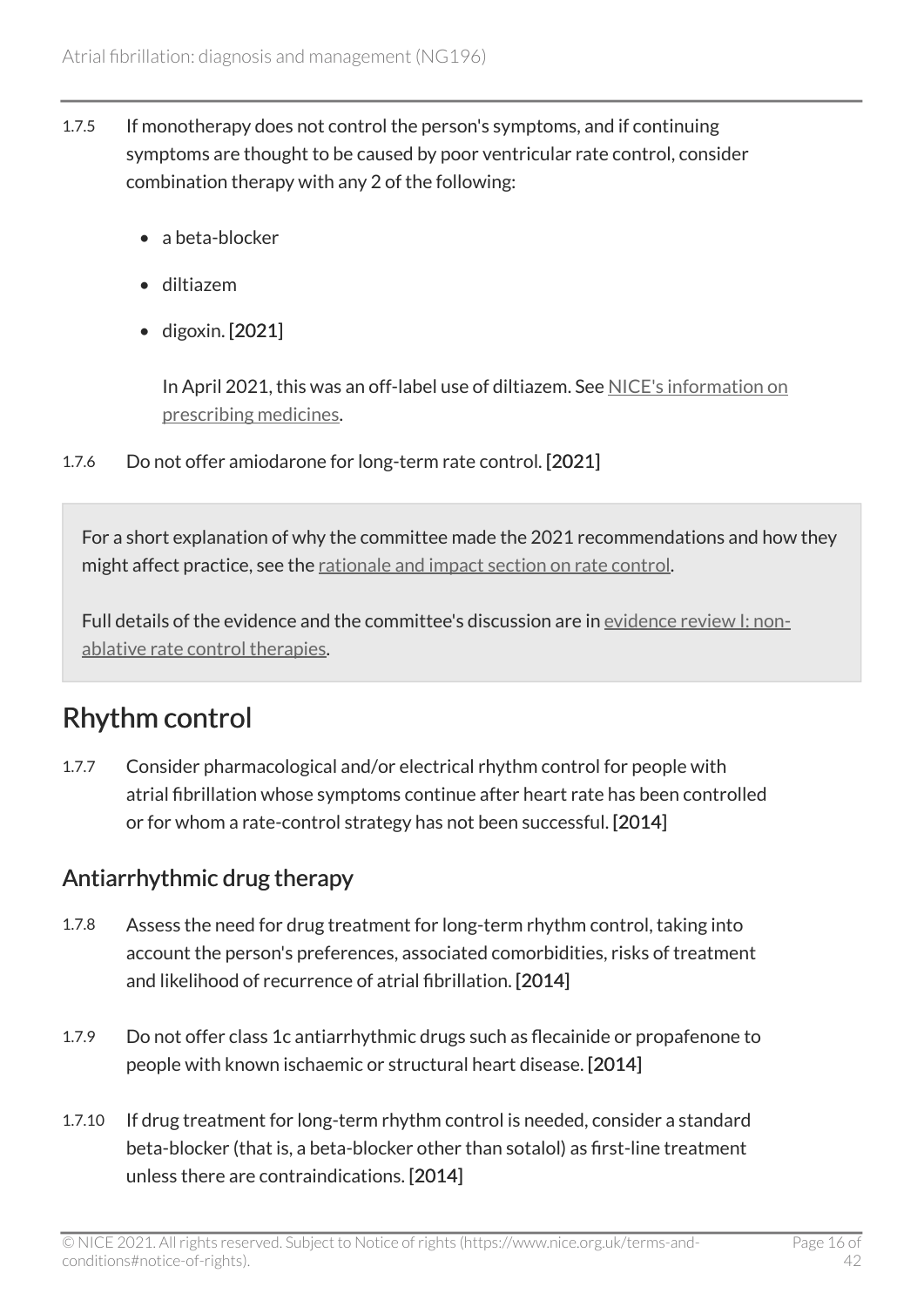- 1.7.11 If beta-blockers are contraindicated or unsuccessful, assess the suitability of alternative drugs for rhythm control, taking comorbidities into account. [2014]
- 1.7.12 Follow the advice on dronedarone as a second-line treatment option for long-term rhythm control after successful cardioversion in [NICE's technology](https://www.nice.org.uk/guidance/ta197) [appraisal guidance on dronedarone for the treatment of non-permanent atrial](https://www.nice.org.uk/guidance/ta197) [fibrillation.](https://www.nice.org.uk/guidance/ta197) [2014]
- 1.7.13 Consider amiodarone for people with left ventricular impairment or heart failure. [2014]
- 1.7.14 In people with infrequent paroxysms and few symptoms, or if symptoms are induced by known precipitants (such as alcohol, caffeine), a 'no drug treatment' strategy or a ['pill-in-the-pocket' strategy](#page-23-3) (in which antiarrhythmic drugs are taken only when an episode starts) should be considered and discussed with the person. [2006]
- 1.7.15 In people with [paroxysmal atrial fibrillation,](#page-23-2) a 'pill-in-the-pocket' strategy should be considered for those who:
	- have no history of left ventricular dysfunction, or valvular or ischaemic heart disease and
	- have a history of infrequent symptomatic episodes of paroxysmal atrial fibrillation and
	- have a systolic blood pressure greater than 100 mmHg and a resting heart rate above 70 bpm and
	- are able to understand how to, and when to, take the medication. [2006]

#### Cardioversion

- 1.7.16 For people having cardioversion for atrial fibrillation that has persisted for longer than 48 hours, offer electrical (rather than pharmacological) cardioversion. [2014]
- 1.7.17 Consider amiodarone therapy starting 4 weeks before and continuing for up to 12 months after electrical cardioversion to maintain sinus rhythm, and discuss the benefits and risks of amiodarone with the person. [2014]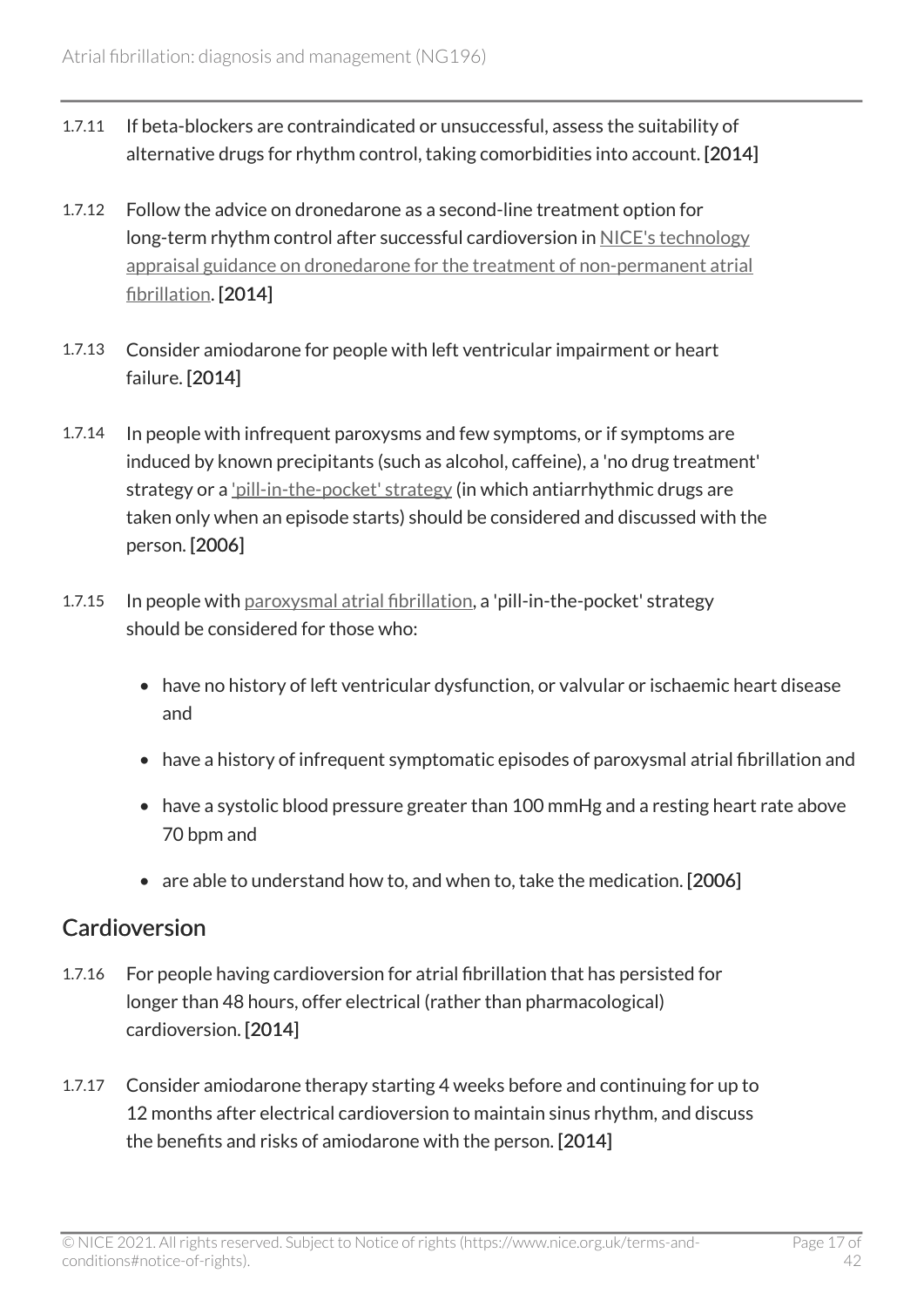- 1.7.18 For people with atrial fibrillation of greater than 48 hours' duration, in whom elective cardioversion is indicated:
	- both transoesophageal echocardiography (TOE)-guided cardioversion and conventional cardioversion should be considered equally effective
	- a TOE-guided cardioversion strategy should be considered:
		- $-$  if experienced staff and appropriate facilities are available and
		- $-$  if a minimal period of precardioversion anticoagulation is indicated due to the person's choice or bleeding risks. [2006]

#### <span id="page-17-0"></span>Left atrial ablation

- 1.7.19 If drug treatment is unsuccessful, unsuitable or not tolerated in people with symptomatic paroxysmal or persistent atrial fibrillation:
	- consider radiofrequency point-by-point ablation or
	- if radiofrequency point-by-point ablation is assessed as being unsuitable, consider cryoballoon ablation or laser balloon ablation. [2021]
- 1.7.20 When considering left atrial ablation, discuss the risks and benefits and take into account the person's preferences. In particular, explain that the procedure is not always effective and that the resolution of symptoms may not be long-lasting. [2021]
- 1.7.21 Consider left atrial surgical ablation at the same time as other cardiothoracic surgery for people with symptomatic atrial fibrillation. [2014]

For NICE interventional procedures guidance on [left](http://pathways.nice.org.uk/pathways/atrial-fibrillation/rate-and-rhythm-control-of-non-acute-atrial-fibrillation%23content=view-node:nodes-left-atrial-ablation) atrial ablation for atrial fibrillation, see left [atrial ablation in the NICE Pathway on rate and rhythm control of non-acute atrial fibrillation](http://pathways.nice.org.uk/pathways/atrial-fibrillation/rate-and-rhythm-control-of-non-acute-atrial-fibrillation%23content=view-node:nodes-left-atrial-ablation).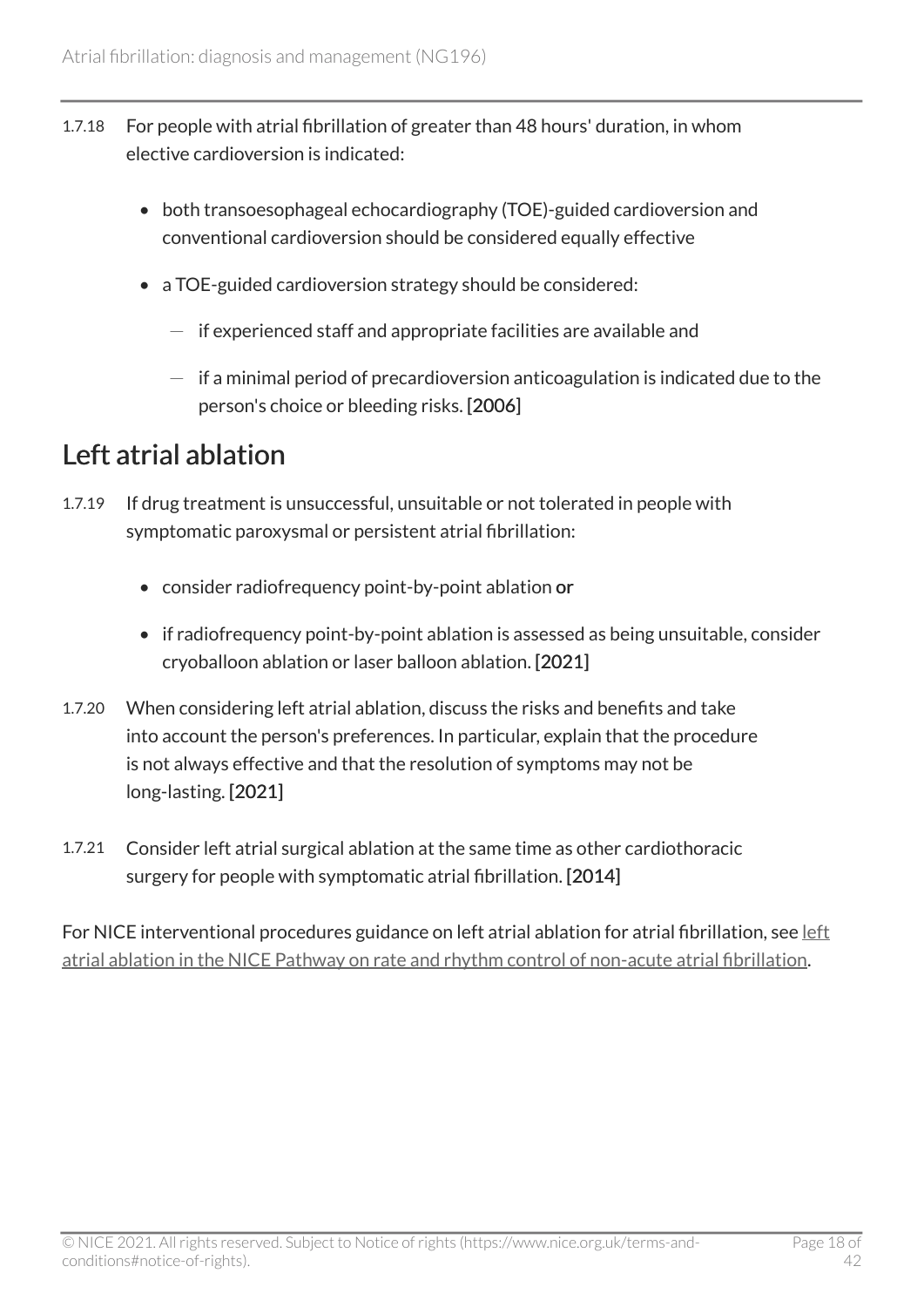For a short explanation of why the committee made the 2021 recommendations and how they might affect practice, see the [rationale and impact section on left atrial ablation](#page-32-0).

Full details of the evidence and the committee's discussion are in [evidence review](https://www.nice.org.uk/guidance/ng196/evidence/j1-ablation-pdf-326949243732) J1: ablation, [evidence review J2: ablation network meta-analysis](https://www.nice.org.uk/guidance/ng196/evidence/j2-ablation-network-metaanalysis-pdf-326949243733) and [evidence review J3: ablation cost](https://www.nice.org.uk/guidance/ng196/evidence/j3-ablation-health-economics-analysis-pdf-326949243734)[effectiveness analysis](https://www.nice.org.uk/guidance/ng196/evidence/j3-ablation-health-economics-analysis-pdf-326949243734).

#### <span id="page-18-0"></span>Preventing recurrence after ablation

- 1.7.22 Consider antiarrhythmic drug treatment for 3 months after left atrial ablation to prevent recurrence of atrial fibrillation, taking into account the person's preferences, and the risks and potential benefits. [2021]
- 1.7.23 Reassess the need for antiarrhythmic drug treatment at 3 months after left atrial ablation. [2021]

For a short explanation of why the committee made these recommendations and how they might affect practice, see the [rationale and impact section on preventing recurrence after](#page-34-0) [ablation.](#page-34-0)

Full details of the evidence and the committee's discussion are in [evidence review](https://www.nice.org.uk/guidance/ng196/evidence/k-antiarrhythmic-drugs-after-ablation-pdf-326949243735) K: [antiarrhythmic drugs after ablation](https://www.nice.org.uk/guidance/ng196/evidence/k-antiarrhythmic-drugs-after-ablation-pdf-326949243735).

#### Pace and ablate strategy

- 1.7.24 Consider pacing and atrioventricular node ablation for people with permanent atrial fibrillation with symptoms or left ventricular dysfunction thought to be caused by high ventricular rates. [2014]
- 1.7.25 When considering pacing and atrioventricular node ablation, reassess symptoms and the consequent need for ablation after pacing has been carried out and drug treatment further optimised. [2014]
- 1.7.26 Consider left atrial catheter ablation before pacing and atrioventricular node ablation for people with paroxysmal atrial fibrillation or heart failure caused by non-permanent (paroxysmal or persistent) atrial fibrillation. [2014]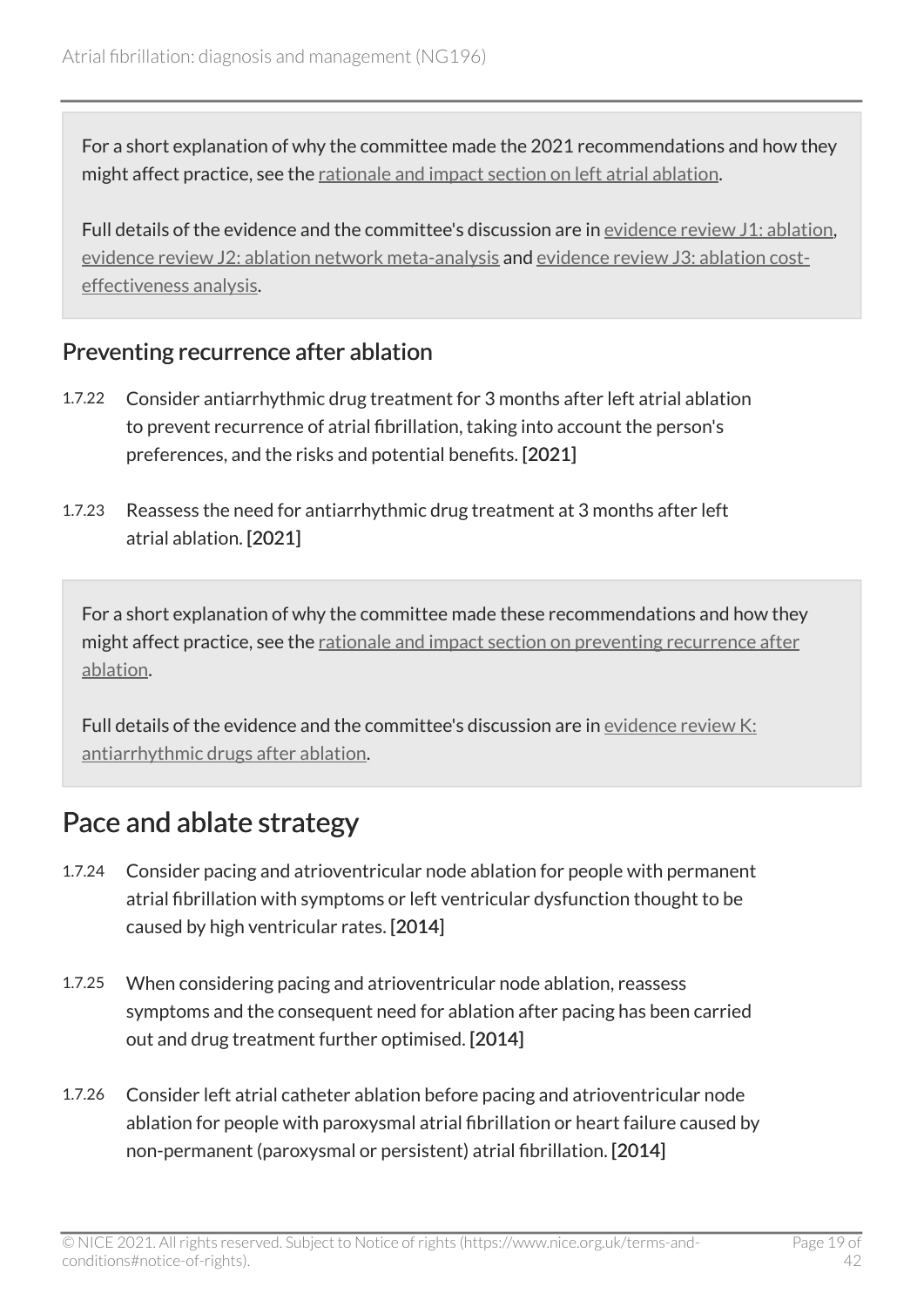## <span id="page-19-0"></span>1.8 Management for people presenting acutely with atrial fibrillation

#### <span id="page-19-1"></span>Rate and rhythm control for people presenting acutely

- 1.8.1 Carry out emergency electrical cardioversion, without delaying to achieve anticoagulation, in people with life-threatening haemodynamic instability caused by new-onset atrial fibrillation. [2014]
- 1.8.2 In [people with atrial fibrillation presenting acutely](#page-23-4) without life-threatening haemodynamic instability:
	- offer either rate or rhythm control if the onset of the arrhythmia is less than 48 hours
	- offer rate control if onset is more than 48 hours or is uncertain. [2014]
- 1.8.3 In people with atrial fibrillation presenting acutely with suspected concomitant acute decompensated heart failure, seek senior specialist input on the use of beta-blockers and do not use calcium-channel blockers. [2021]
- 1.8.4 Consider either pharmacological or electrical cardioversion depending on clinical circumstances and resources in people with new-onset atrial fibrillation who will be treated with a rhythm-control strategy. [2014]
- 1.8.5 If pharmacological cardioversion has been agreed on clinical and resource grounds for new-onset atrial fibrillation, offer:
	- a choice of flecainide or amiodarone to people with no evidence of structural or ischaemic heart disease or
	- amiodarone to people with evidence of structural heart disease. [2014]
- 1.8.6 In people with atrial fibrillation in whom the duration of the arrhythmia is greater than 48 hours or uncertain and considered for long-term rhythm control, delay cardioversion until they have been maintained on therapeutic anticoagulation for a minimum of 3 weeks. During this period offer rate control as appropriate. [2006, amended 2014]
- 1.8.7 Do not offer magnesium or a calcium-channel blocker for pharmacological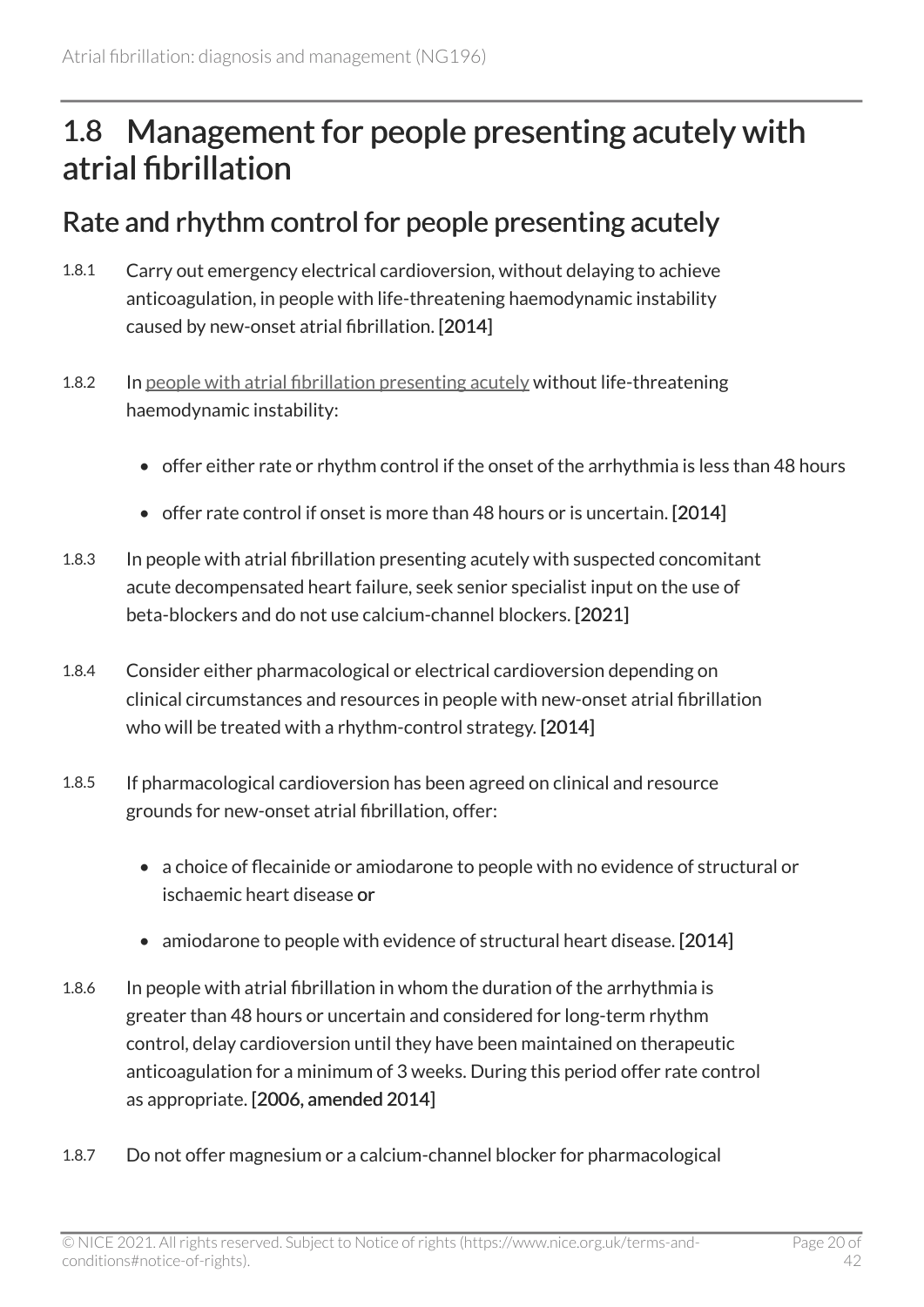#### cardioversion. [2014]

For a short explanation of why the committee made the 2021 recommendation and how it might affect practice, see the [rationale and impact section on rate and rhythm control for](#page-35-0)  [people presenting acutely.](#page-35-0)

Full details of the evidence and the committee's discussion are in [evidence review](https://www.nice.org.uk/guidance/ng196/evidence/i-nonablative-rate-control-therapies-pdf-9081923445) I: non[ablative rate control therapies](https://www.nice.org.uk/guidance/ng196/evidence/i-nonablative-rate-control-therapies-pdf-9081923445).

#### Anticoagulation for people presenting acutely with atrial fibrillation

1.8.8 In people with new-onset atrial fibrillation who are receiving no, or subtherapeutic, anticoagulation therapy:

- in the absence of contraindications, offer heparin at initial presentation
- continue heparin until a full assessment has been made and appropriate antithrombotic therapy has been started, based on risk stratification (see [section 1.2](#page-6-0)  [on assessment of stroke and bleeding risks](#page-6-0) and [section 1.6 on stroke prevention](#page-10-0)). [2006, amended 2014]
- 1.8.9 In people with a confirmed diagnosis of atrial fibrillation of recent onset (less than 48 hours since onset), offer oral anticoagulation if:
	- stable sinus rhythm is not successfully restored within the same 48-hour period after onset of atrial fibrillation or
	- there are factors indicating a high risk of atrial fibrillation recurrence, including history of failed cardioversion, structural heart disease, prolonged atrial fibrillation (more than 12 months), or previous recurrences or
	- it is recommended in section 1.2 on assessment of stroke and bleeding risks and section 1.6 on stroke prevention. [2006, amended 2014]
- 1.8.10 In people with new-onset atrial fibrillation, if there is uncertainty over the precise time since onset, offer oral anticoagulation as for persistent atrial fibrillation (see section 1.2 on assessment of stroke and bleeding risks and section 1.6 stroke prevention). [2006, amended 2014]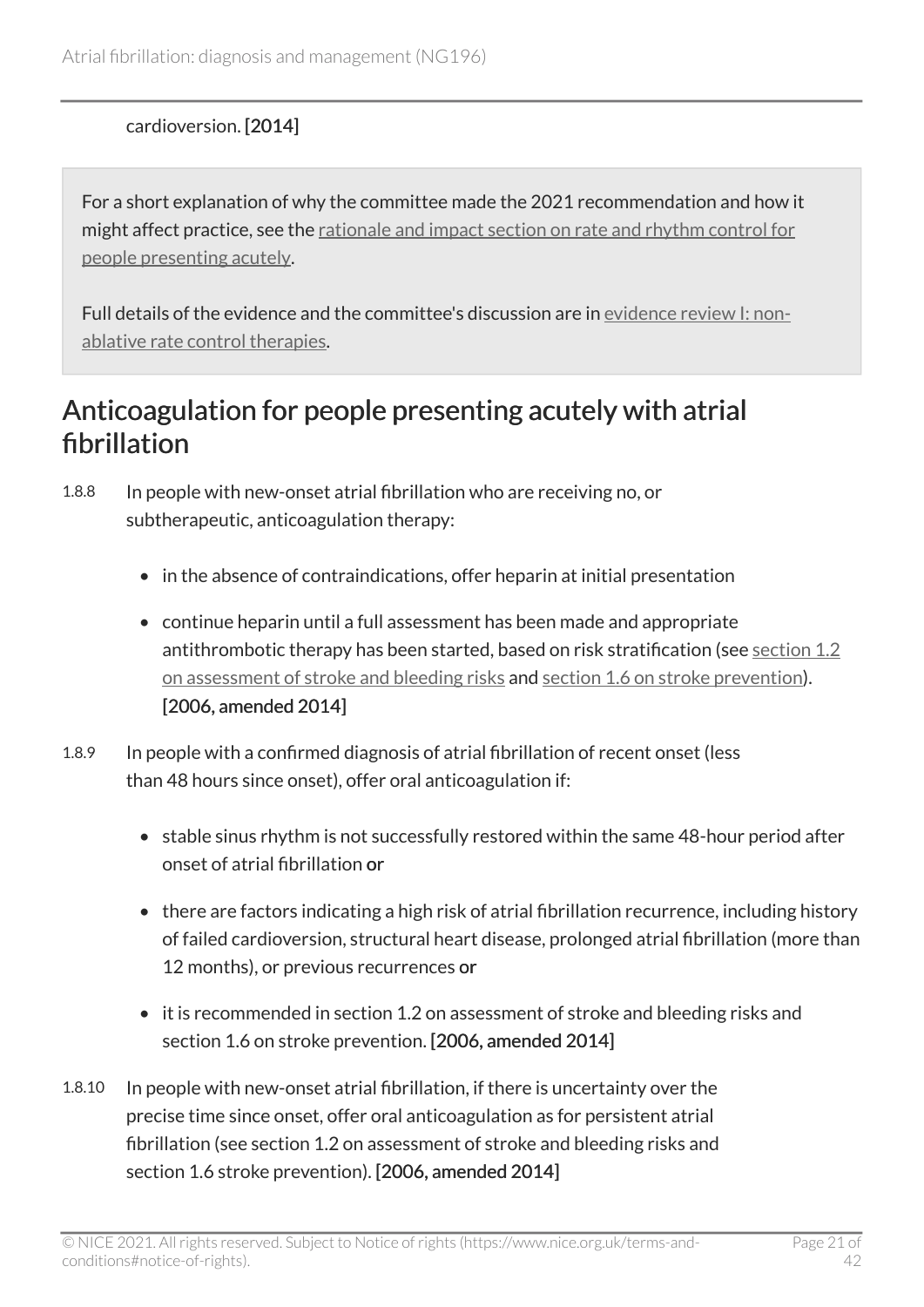## <span id="page-21-0"></span>1.9 Initial management of stroke and atrial fibrillation

1.9.1 For guidance on the initial management of stroke and atrial fibrillation see [recommendation 1.4.17 in NICE's guideline on stroke and transient ischaemic](https://www.nice.org.uk/guidance/ng128/chapter/Recommendations#anticoagulation-treatment-for-other-comorbidities)  [attack in over 16s.](https://www.nice.org.uk/guidance/ng128/chapter/Recommendations#anticoagulation-treatment-for-other-comorbidities) [2014]

## <span id="page-21-1"></span>1.10 Preventing and managing postoperative atrial fibrillation

#### <span id="page-21-2"></span>Preventing postoperative atrial fibrillation

- 1.10.1 In people having cardiothoracic surgery:
	- reduce the risk of postoperative atrial fibrillation by offering 1 of the following:
		- amiodarone
		- $-$  a standard beta-blocker (that is, a beta-blocker other than sotalol)
		- $-$  a rate-limiting calcium-channel blocker (diltiazem or verapamil)
	- do not offer digoxin. [2006, amended 2014]

In April 2021, this was an off-label use of diltiazem. See [NICE's information on](https://www.nice.org.uk/about/what-we-do/our-programmes/nice-guidance/nice-guidelines/making-decisions-using-nice-guidelines#prescribing-medicines)  [prescribing medicines.](https://www.nice.org.uk/about/what-we-do/our-programmes/nice-guidance/nice-guidelines/making-decisions-using-nice-guidelines#prescribing-medicines)

- 1.10.2 In people having cardiothoracic surgery who are already on beta-blocker therapy, continue this treatment unless contraindications develop (such as postoperative bradycardia or hypotension). [2006, amended 2014]
- 1.10.3 Do not start statins in people having cardiothoracic surgery solely to prevent postoperative atrial fibrillation. [2021]
- 1.10.4 In people having cardiothoracic surgery who are already on statins, continue this treatment. For further advice on statins for the prevention of cardiovascular disease, see [NICE's guideline on cardiovascular disease: risk](https://www.nice.org.uk/guidance/cg181)  [assessment and reduction.](https://www.nice.org.uk/guidance/cg181) [2021]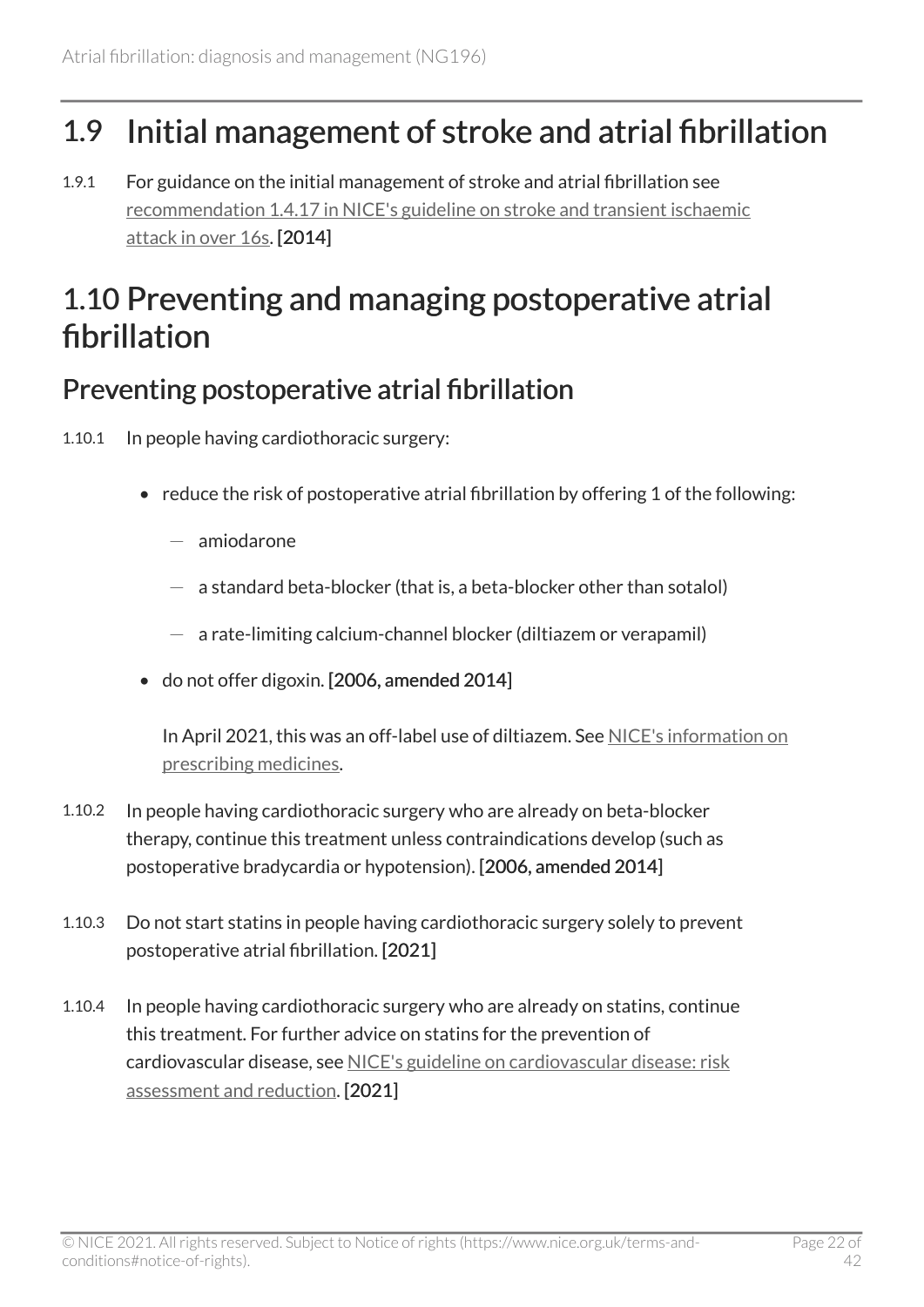For a short explanation of why the committee made the 2021 recommendations and how they might affect practice, see the [rationale and impact section on preventing postoperative atrial](#page-36-0)  [fibrillation](#page-36-0).

Full details of the evidence and the committee's discussion are in [evidence review](https://www.nice.org.uk/guidance/ng196/evidence/m-statins-for-preventing-atrial-fibrillation-after-cardiothoracic-surgery-pdf-326949243737) M: statins [for preventing atrial fibrillation after cardiothoracic surgery.](https://www.nice.org.uk/guidance/ng196/evidence/m-statins-for-preventing-atrial-fibrillation-after-cardiothoracic-surgery-pdf-326949243737)

#### Managing postoperative atrial fibrillation

#### <span id="page-22-0"></span>Atrial fibrillation after cardiothoracic surgery

- 1.10.5 Consider either a rhythm-control or rate-control strategy for the initial treatment of new-onset postoperative atrial fibrillation after cardiothoracic surgery. [2021]
- 1.10.6 If a rhythm-control strategy is chosen, reassess the need for antiarrhythmic drug treatment at a suitable time point (usually at around 6 weeks). [2021]

#### Atrial fibrillation after non-cardiothoracic surgery

1.10.7 Manage postoperative atrial fibrillation after non-cardiothoracic surgery in the same way as for new-onset atrial fibrillation with any other cause. [2006, amended 2014]

#### Antithrombotic therapy for postoperative atrial fibrillation

1.10.8 In the prophylaxis and management of postoperative atrial fibrillation, use appropriate antithrombotic therapy and correct identifiable causes (such as electrolyte imbalance or hypoxia). [2006, amended 2014]

For a short explanation of why the committee made the 2021 recommendations and how they might affect practice, see the [rationale and impact section on managing atrial fibrillation after](#page-36-1)  [cardiothoracic surgery.](#page-36-1)

Full details of the evidence and the committee's discussion are in [evidence review](https://www.nice.org.uk/guidance/ng196/evidence/l-treatment-strategies-for-atrial-fibrillation-after-cardiothoracic-surgery-pdf-326949243736) L: treatment [strategies for atrial fibrillation after cardiothoracic surgery.](https://www.nice.org.uk/guidance/ng196/evidence/l-treatment-strategies-for-atrial-fibrillation-after-cardiothoracic-surgery-pdf-326949243736)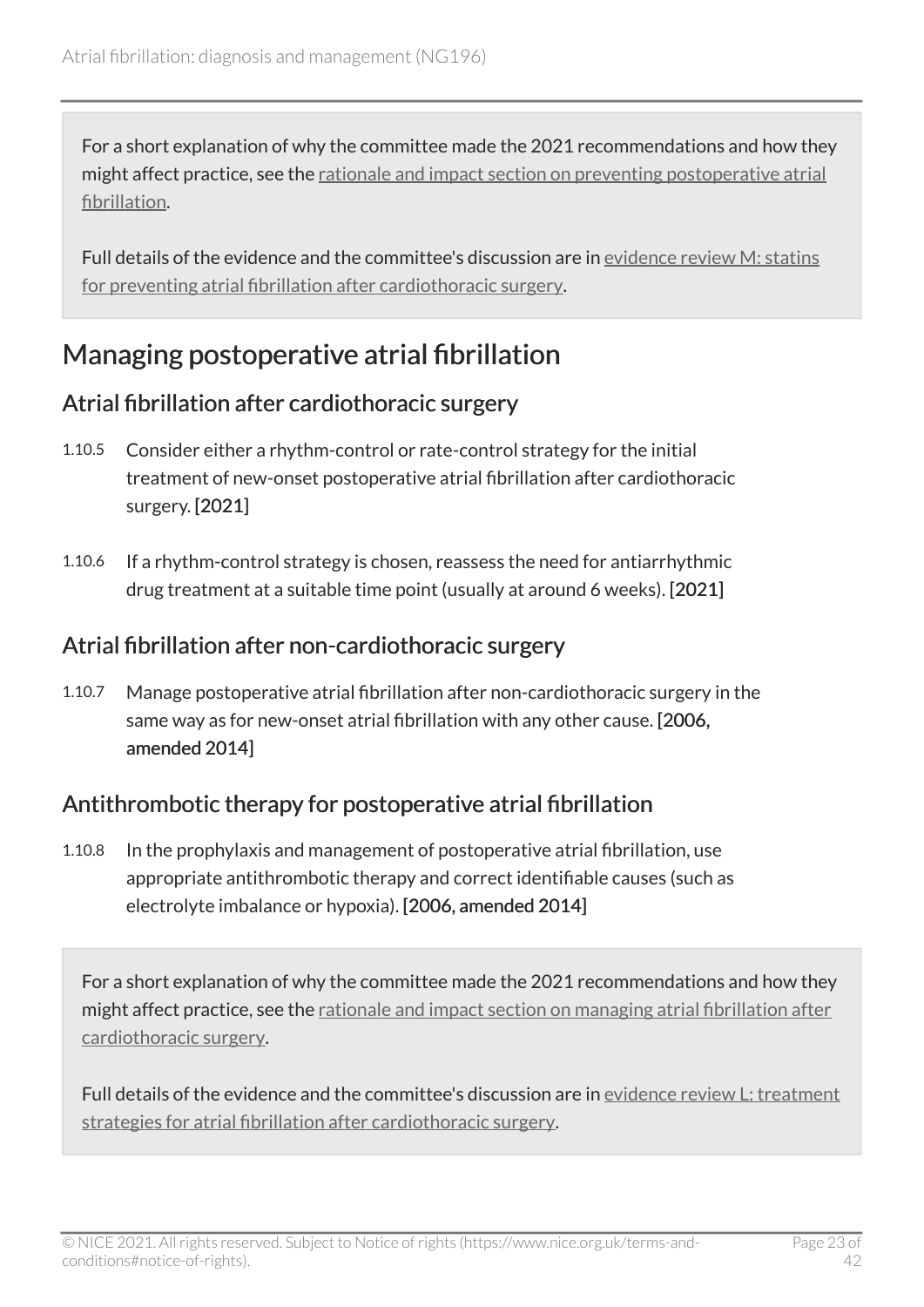# <span id="page-23-0"></span>1.11 Stopping anticoagulation

- 1.11.1 In people with a diagnosis of atrial fibrillation, do not stop anticoagulation solely because atrial fibrillation is no longer detectable. [2021]
- 1.11.2 Base decisions to stop anticoagulation on a reassessment of stroke and bleeding risk using  $CHA<sub>2</sub>DS<sub>2</sub> - VASC and ORBIT and a discussion of the person's$ preferences. [2021]

For a short explanation of why the committee made these recommendations and how they might affect practice, see the [rationale and impact section on stopping anticoagulation.](#page-37-0)

Full details of the evidence and the committee's discussion are in [evidence review](https://www.nice.org.uk/guidance/ng196/evidence/h-discontinuing-anticoagulation-in-people-whose-atrial-fibrillation-has-resolved-pdf-9081923444) H: [discontinuing anticoagulation in people whose atrial fibrillation has resolved](https://www.nice.org.uk/guidance/ng196/evidence/h-discontinuing-anticoagulation-in-people-whose-atrial-fibrillation-has-resolved-pdf-9081923444).

## <span id="page-23-1"></span>Terms used in this guideline

This section defines terms that have been used in a particular way for this guideline.

#### <span id="page-23-4"></span>People with atrial fibrillation presenting acutely

People presenting with atrial fibrillation of definite recent onset or with destabilisation of existing atrial fibrillation. This does not include people with atrial fibrillation that has been discovered incidentally, for example through pulse palpitation before routine blood pressure measurement.

### <span id="page-23-3"></span>Pill-in-the-pocket strategy

The person self-manages paroxysmal atrial fibrillation by taking antiarrhythmic drugs only when an episode of atrial fibrillation starts.

### <span id="page-23-2"></span>Paroxysmal atrial fibrillation

Episodes of atrial fibrillation that stop within 7 days, usually within 48 hours, without any treatment.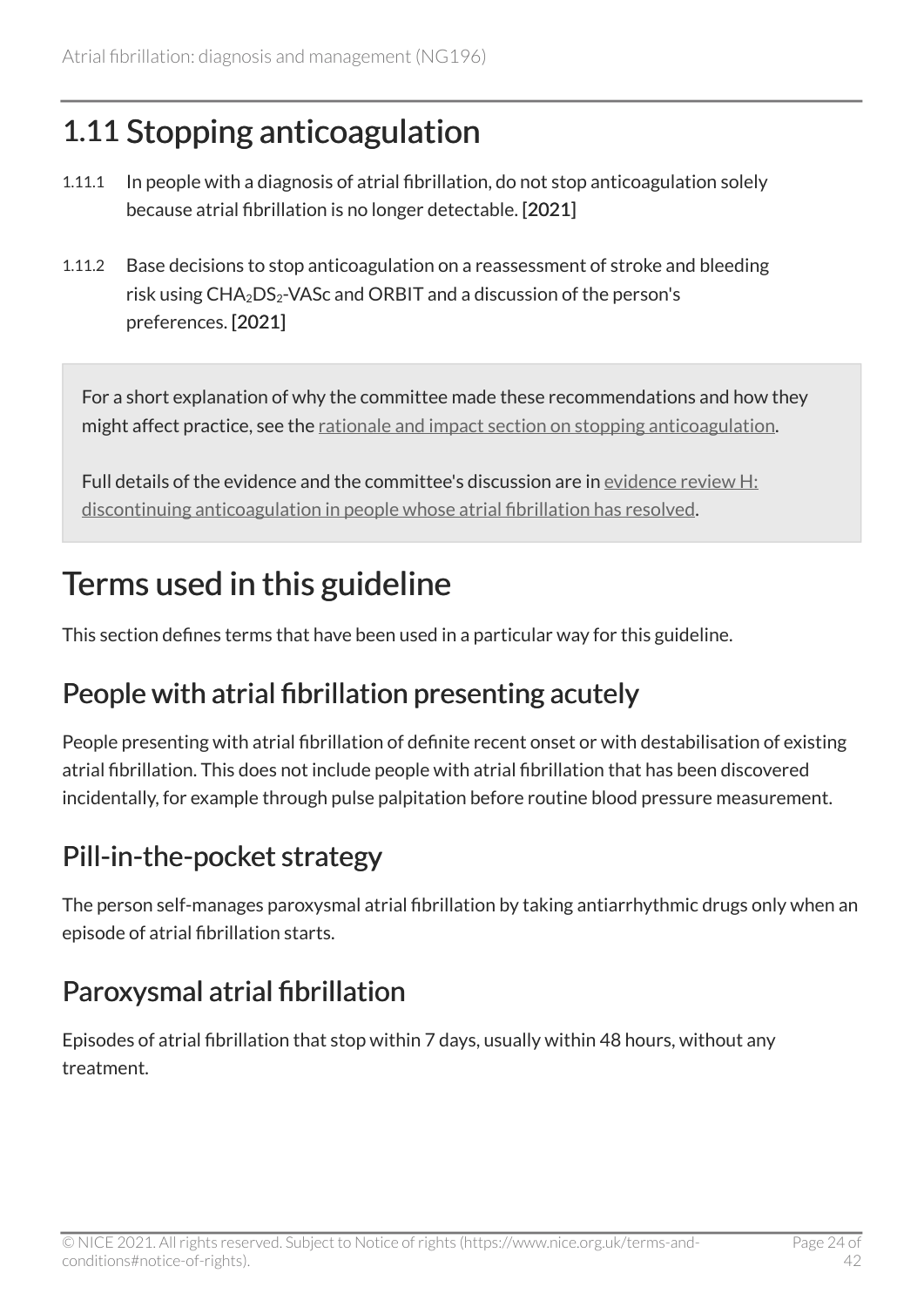# <span id="page-24-0"></span>Recommendations for research

As part of the 2021 update, the guideline committee made 4 new research recommendations (marked [2021]). Research recommendations retained from the 2014 guideline are labelled [2014].

## <span id="page-24-1"></span>Key recommendations for research

#### <span id="page-24-2"></span>1 Tests to diagnose persistent atrial fibrillation

What is the diagnostic accuracy of key index tests (such as the KardiaMobile heart monitor (AliveCor), MyDiagnostik, Microlife BP monitors, iPhone plethysmography and pulse palpation) compared with the gold standard of 12-lead ECG in people with risk factors for or symptoms of atrial fibrillation? [2021]

For a short explanation of why the committee made the recommendation for research, see the [rationale on detection and diagnosis.](#page-26-1)

Full details of the evidence and the committee's discussion are in [evidence review](https://www.nice.org.uk/guidance/ng196/evidence/b-accuracy-of-tests-for-detection-pdf-9081923439) B: accuracy [of tests for detection.](https://www.nice.org.uk/guidance/ng196/evidence/b-accuracy-of-tests-for-detection-pdf-9081923439)

#### <span id="page-24-3"></span>2 Tests to diagnose paroxysmal atrial fibrillation

What is the diagnostic accuracy of key index tests compared with the gold standard of prolonged ambulatory monitoring in people suspected of having paroxysmal atrial fibrillation? [2021]

For a short explanation of why the committee made the recommendation for research, see the [rationale on detection and diagnosis.](#page-26-1)

Full details of the evidence and the committee's discussion are in [evidence review](https://www.nice.org.uk/guidance/ng196/evidence/b-accuracy-of-tests-for-detection-pdf-9081923439) B: accuracy [of tests for detection.](https://www.nice.org.uk/guidance/ng196/evidence/b-accuracy-of-tests-for-detection-pdf-9081923439)

### <span id="page-24-4"></span>3 Stopping anticoagulation after ablation

What is the clinical and cost effectiveness of stopping anticoagulation in people whose atrial fibrillation has resolved after ablation? [2021]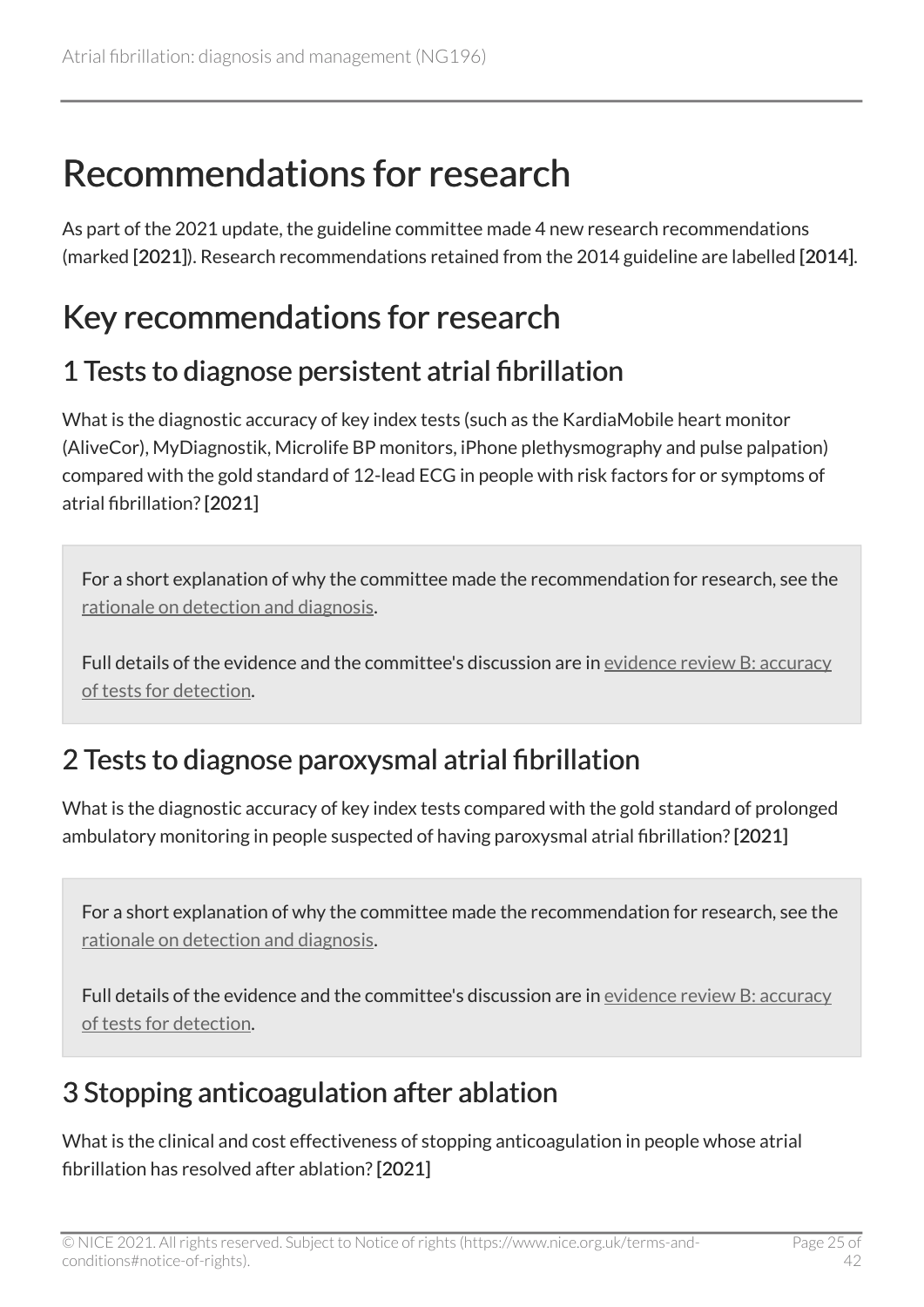For a short explanation of why the committee made the recommendation for research, see the [rationale on stopping anticoagulation](#page-37-0).

Full details of the evidence and the committee's discussion are in [evidence review](https://www.nice.org.uk/guidance/ng196/evidence/h-discontinuing-anticoagulation-in-people-whose-atrial-fibrillation-has-resolved-pdf-9081923444) H: [discontinuing anticoagulation in people whose atrial fibrillation has resolved](https://www.nice.org.uk/guidance/ng196/evidence/h-discontinuing-anticoagulation-in-people-whose-atrial-fibrillation-has-resolved-pdf-9081923444).

#### <span id="page-25-0"></span>4 Stopping anticoagulation after resolution of postoperative atrial fibrillation

What is the clinical and cost effectiveness of stopping anticoagulation in people whose postoperative atrial fibrillation after cardiac surgery has resolved? [2021]

For a short explanation of why the committee made the recommendation for research, see the [rationale on stopping anticoagulation](#page-37-0).

Full details of the evidence and the committee's discussion are in [evidence review](https://www.nice.org.uk/guidance/ng196/evidence/h-discontinuing-anticoagulation-in-people-whose-atrial-fibrillation-has-resolved-pdf-9081923444) H: [discontinuing anticoagulation in people whose atrial fibrillation has resolved](https://www.nice.org.uk/guidance/ng196/evidence/h-discontinuing-anticoagulation-in-people-whose-atrial-fibrillation-has-resolved-pdf-9081923444).

### 5 Cognitive behavioural therapy for people with atrial fibrillation

What is the clinical and cost effectiveness of cognitive behavioural therapy compared with usual care for people with newly diagnosed atrial fibrillation? [2014]

#### 6 Rate-control drug treatment for people aged 75 and over with atrial fibrillation

What is the comparative effectiveness of the 3 main drug classes used for rate control (beta-blockers, calcium-channel blockers and digoxin) in people aged 75 and over with atrial fibrillation in controlling symptoms, improving quality of life and reducing morbidity and mortality? [2014]

#### 7 Stroke risk assessment

Can routine data from UK primary care databases clarify stroke risk in people with atrial fibrillation according to baseline risk factors and treatment? [2014]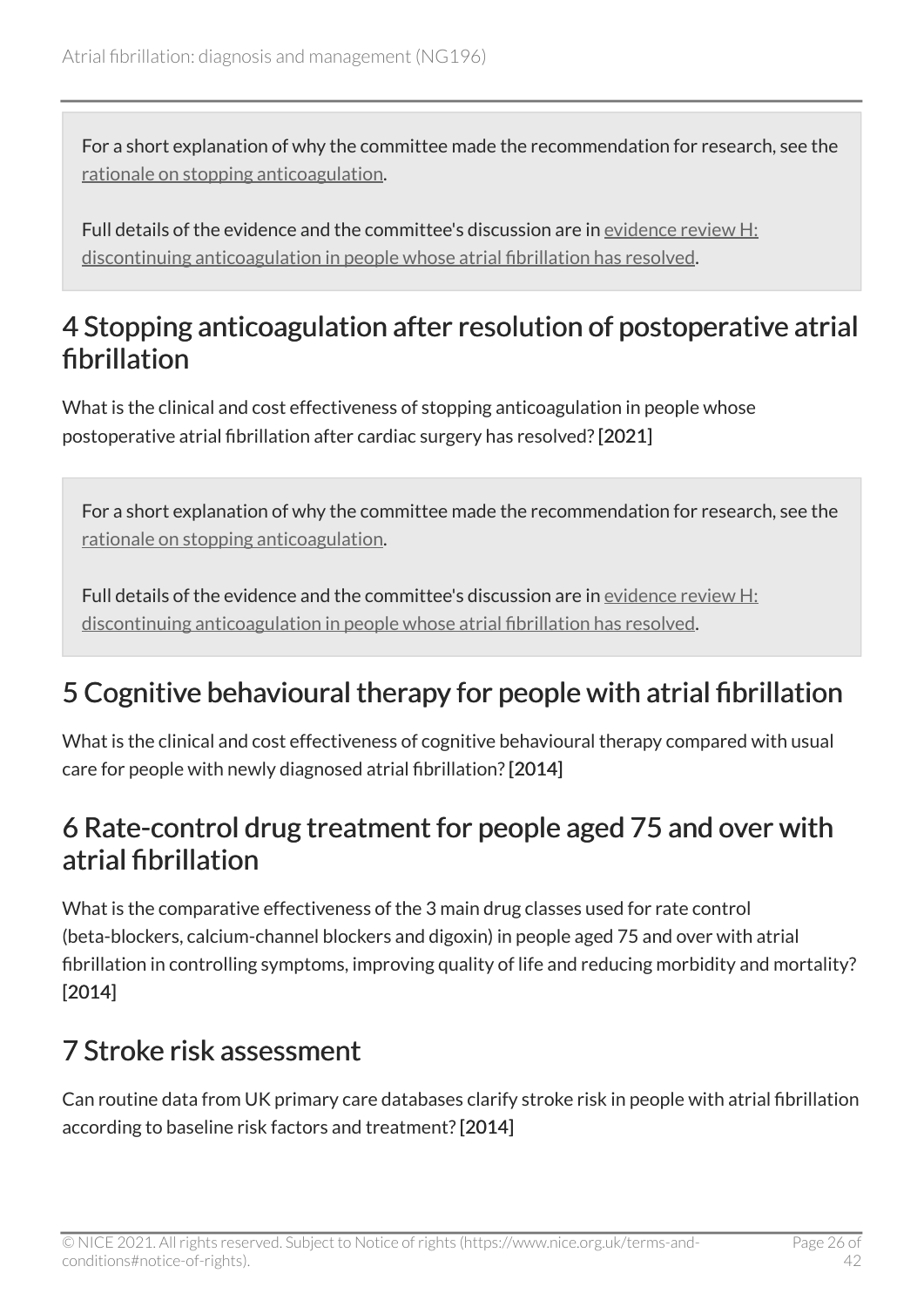# <span id="page-26-0"></span>Rationale and impact

These sections briefly explain why the committee made the recommendations and how they might affect practice.

# <span id="page-26-1"></span>Detection and diagnosis

[Recommendations 1.1.2 and 1.1.3](#page-5-1)

#### Why the committee made the recommendations

The evidence did not support changing the recommended diagnostic tests to either replace 12-lead ECG as the test to confirm persistent atrial fibrillation or replace pulse palpation as the initial step for persistent atrial fibrillation in a 2-step strategy. The committee clarified that 12-lead ECG should be used as the test to confirm atrial fibrillation, to prevent the use of less accurate ECG devices, such as mobile and lead-I ECG devices. The committee agreed that, although the evidence showed that accuracy varied, there was some evidence that new devices were accurate and showed promise. It was noted that NICE has produced [diagnostics guidance on lead-I ECG devices](https://www.nice.org.uk/guidance/dg35) [for detecting symptomatic atrial fibrillation using single time point testing in primary care](https://www.nice.org.uk/guidance/dg35). The committee made a [research recommendation on tests to diagnose persistent atrial fibrillation](#page-24-2) to encourage further high-quality research in this area to guide future practice.

The committee agreed that the evidence on tests to detect paroxysmal atrial fibrillation was not clear enough to warrant a change in practice from the 2014 recommendation. However, the evidence did show that longer durations of detection increased accuracy. The committee made a [research recommendation on tests to diagnose paroxysmal atrial fibrillation.](#page-24-3)

### How the recommendations might affect practice

The recommendations reflect current good practice and are unlikely to have an impact on practice.

[Return to recommendations](#page-5-1)

# <span id="page-26-2"></span>Stroke risk

[Recommendation 1.2.1](#page-6-1)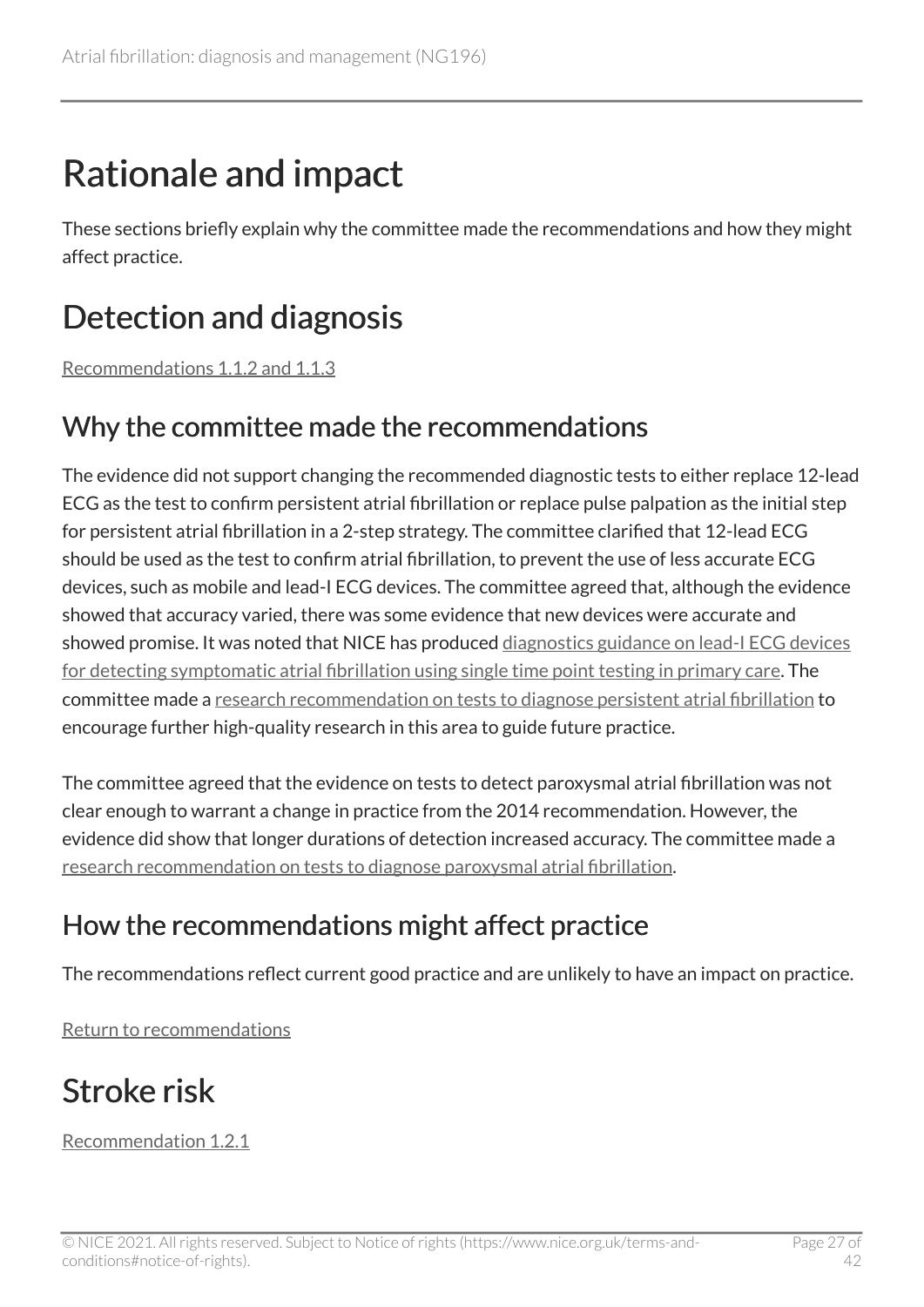#### Why the committee made the recommendations

The committee decided to prioritise identifying people above or below a certain risk threshold (discrimination) in its interpretation of the evidence rather than estimating a person's risk of stroke in absolute terms.

The evidence suggested that a score of 2 or more is the ideal threshold for the  $CHA<sub>2</sub>DS<sub>2</sub>$ -VASC in terms of indicating the need for anticoagulation. (Men with a  $CHA<sub>2</sub>DS<sub>2</sub>-VASc$  score of 1 were regarded as being at intermediate risk, and a group in whom anticoagulation should also be considered.) The evidence showed that this threshold of 2 or more offered a good combination of high sensitivity (0.92) and adequate specificity (0.23).

The high sensitivity means that the tool would correctly identify almost everyone who would later have a stroke if they did not receive anticoagulants. Importantly, this will allow them to be prescribed anticoagulants to reduce their risk of stroke.

The adequate specificity means that 23% of the people who would not later have a stroke (even when not taking anticoagulants) would be correctly identified as not needing anticoagulation. This would prevent these people from having adverse events from anticoagulants. It also means that 77% of people who would not later have a stroke (without anticoagulation) would be wrongly identified as needing anticoagulation. However, this was thought to be acceptable given the perceived lesser harms from unnecessarily giving anticoagulants compared with not giving anticoagulants to people who need them, together with the inevitable trade-off between sensitivity and specificity.

The ATRIA stroke risk score was shown to have better overall accuracy, but although it had better specificity than  $CHA<sub>2</sub>DS<sub>2</sub>-VASC$  (fewer false-positive results) it had lower sensitivity, meaning that more people at risk would be missed (more false-negative results) compared with the  $CHA<sub>2</sub>DS<sub>2</sub>-VASc score.$  As already suggested, sensitivity was agreed by the committee to be more important than specificity because the risks of unnecessary anticoagulation are outweighed by the risks of not treating people who need anticoagulation. In addition, the ATRIA risk score may result in a time delay in calculating the results.

The committee also discussed that the evidence for the QStroke risk calculator suggested that it might be a useful tool. However, the evidence was limited, and they agreed that further research was needed.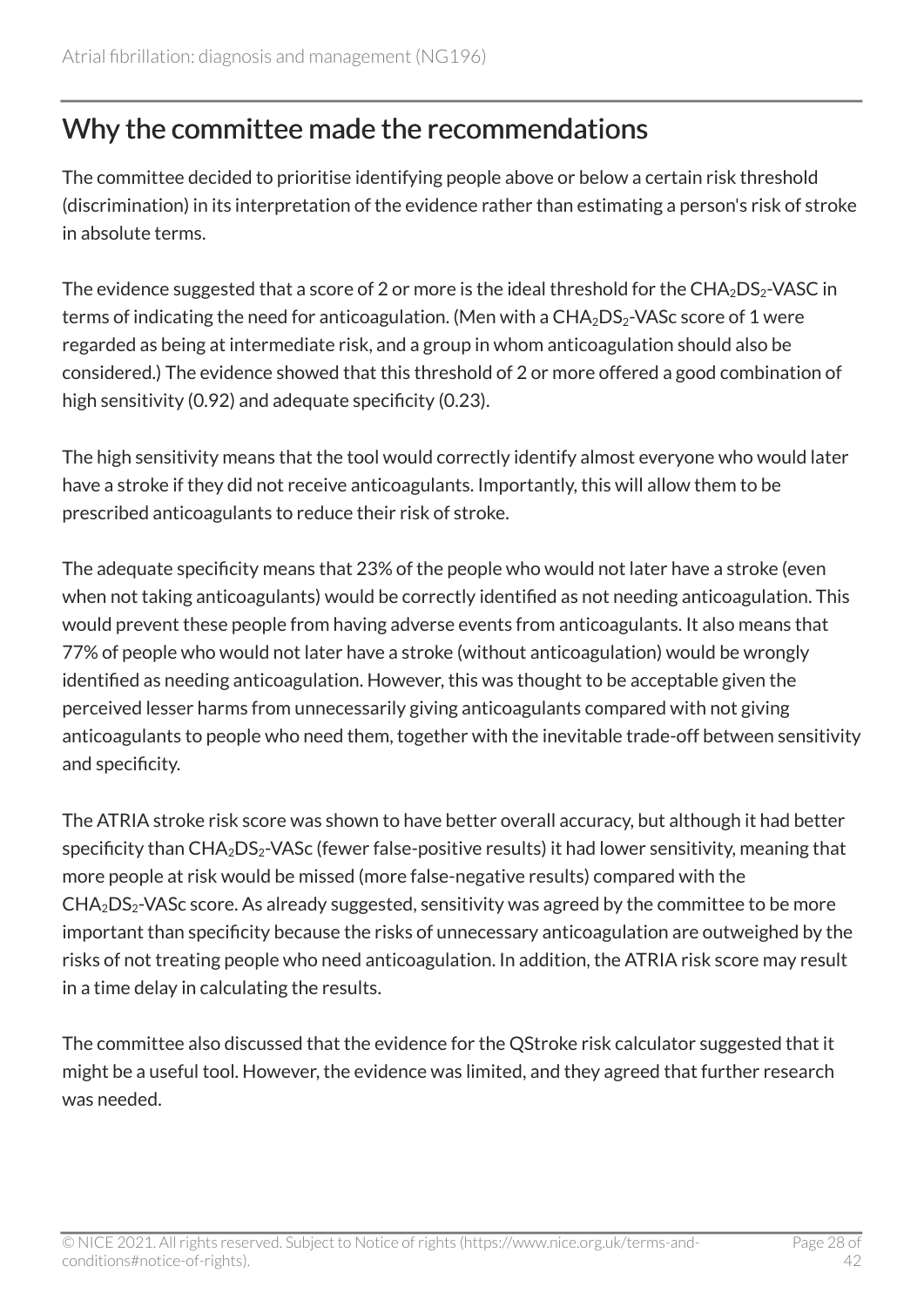#### How the recommendation might affect practice

The recommendation does not constitute a change in practice, and so there would not be a resource impact on the NHS.

[Return to recommendations](#page-6-1)

# <span id="page-28-0"></span>Bleeding risk

[Recommendations 1.2.2 to 1.2.4](#page-6-2) 

#### Why the committee made the recommendations

The committee agreed that anticoagulation should usually be considered in people at risk of stroke even if bleeding risk is high, and so a bleeding risk tool should not be used to provide a cut off for determining who should have anticoagulation. Instead, the tool should be used to provide accurate knowledge of absolute bleeding risk, which can support discussions between the person and their healthcare professional about bleeding risk modification and appropriate levels of vigilance. They therefore agreed that accurately estimating absolute risk (calibration) is more important than identifying a risk threshold for anticoagulation (discrimination) when choosing between different bleeding risk tools.

The committee focused on calibration data for the tools with the most evidence: ORBIT, HAS-BLED and ATRIA. The calibration evidence clearly suggested that ORBIT was more accurate than HAS-BLED and ATRIA at predicting absolute risk of major bleeding, both for people using vitamin K antagonists and those using direct-acting oral anticoagulants. Importantly, ORBIT was better calibrated at all levels of major bleeding risk, including higher levels. ORBIT was also better at predicting absolute risk of intracranial haemorrhage.

The discrimination data showed little difference between tools in predicting major bleeding, with some outcome measures showing no difference and others showing a slight benefit for either ORBIT or HAS-BLED. Evidence showed that ORBIT had a significantly higher specificity and a slighter lower sensitivity than the other tools, but the committee agreed that the lower sensitivity would not be a drawback when used to inform discussions of risk.

The committee agreed that the evidence overall, and particularly the calibration data demonstrating higher accuracy of absolute risk, strongly supported ORBIT as the tool of choice.

The committee agreed that NICE's previous advice on monitoring and addressing modifiable risk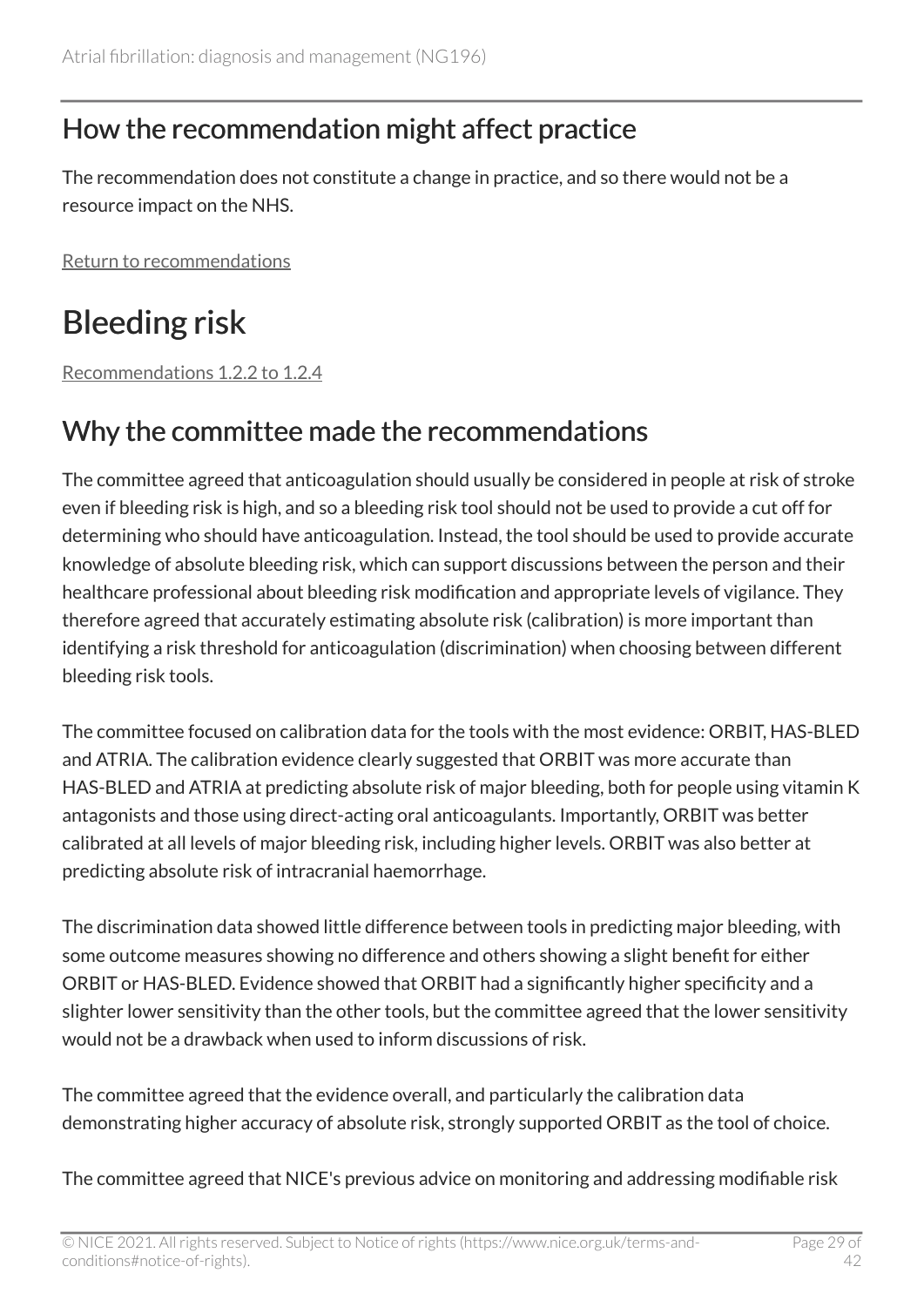factors was still relevant and added reversible causes of anaemia because it is a component of the ORBIT tool.

#### How the recommendations might affect practice

Use of the ORBIT score is a change in practice, which will take time to implement. The committee considered that the more accurate prediction of the absolute risk of bleeding is a real advantage in supporting patients and clinicians in shared decision making, which should lead to better clinical outcomes. The committee considered carefully a number of practical issues set out in this section. Overall, the committee concluded that this change is one that is worth making.

One potential concern discussed by the committee is that ORBIT does not include all of the modifiable risk factors included in HAS-BLED so does not serve as a reminder of these to clinicians. However, the committee considered that fully investigating modifiable risk factors is established clinical practice, regardless of the tool used.

Another potential challenge is that ORBIT is not the recommended bleeding risk tool for other conditions (such as venous thromboembolism). Therefore, an initial transition period may be needed for training and education in both primary and secondary care while healthcare professionals become familiar with the tool. This will have a resource impact, although it will be time limited. The committee also noted that use of the ORBIT tool, and access to online versions, is straightforward.

Finally, the committee also discussed that, unlike HAS-BLED, ORBIT is not embedded in GP systems, which may cause some initial practical difficulties. However, because this will involve changes to centralised software, it is thought that it will be straightforward to implement and ORBIT will quickly be included in GP systems. Neither tool is included in hospital systems although both are widely available on smartphone apps.

[Return to recommendations](#page-6-2)

# <span id="page-29-0"></span>Stroke prevention

[Recommendations 1.6.1 to 1.6.8](#page-10-0) 

### Why the committee made the recommendations

Evidence from an analysis of several studies showed that direct-acting oral anticoagulants are more effective than warfarin for a number of outcomes. An economic model also showed that they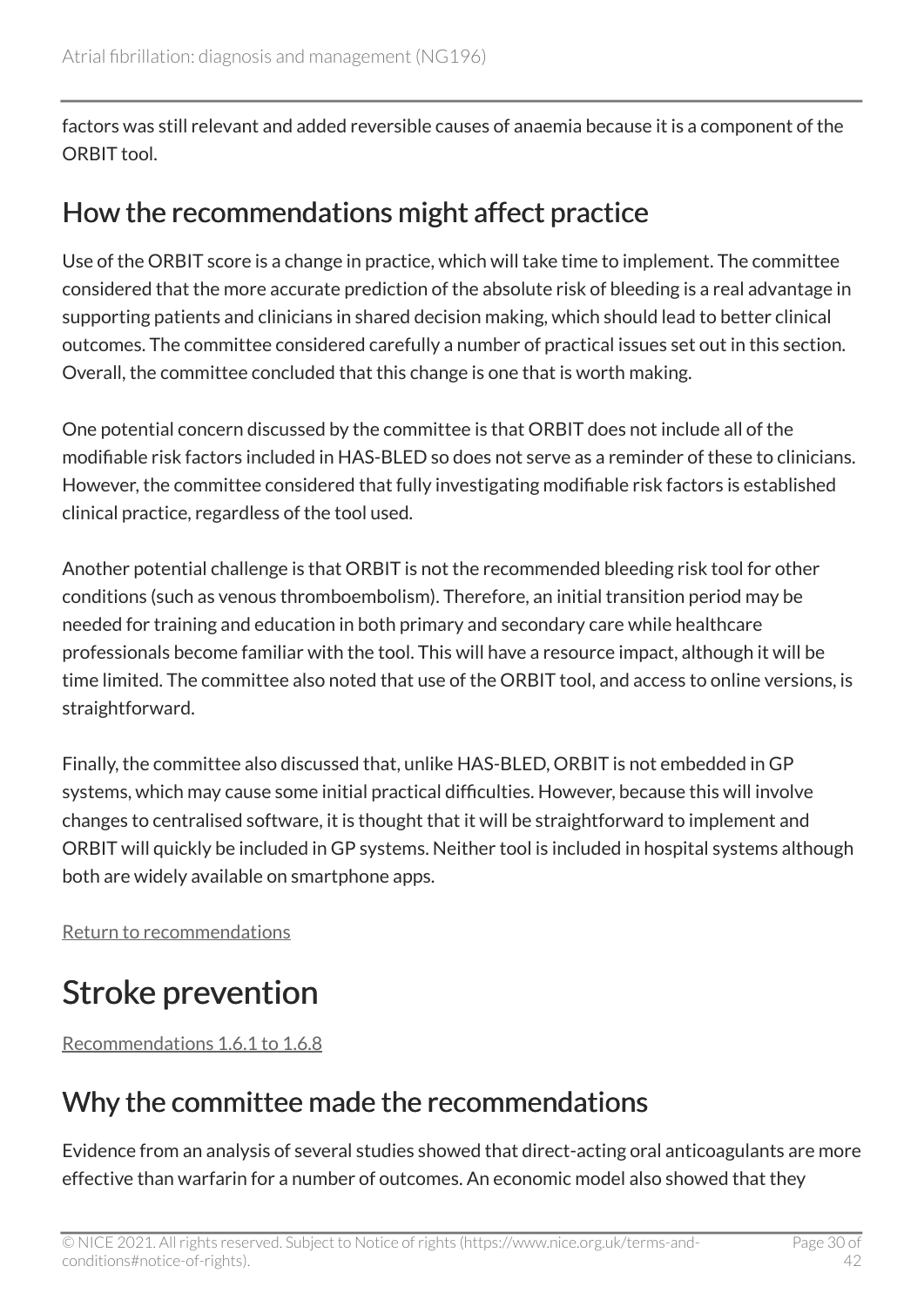offered a better balance of benefits to costs than warfarin. There were no studies directly comparing the direct-acting anticoagulants head-to-head but indirect comparisons based on the clinical evidence showed that the different direct-acting oral anticoagulants offered different benefits depending on the outcome considered. When all these outcomes were combined in the cost-effectiveness analysis, apixaban was the most clinically effective and cost-effective anticoagulant based on UK drug tariff prices at the time. However, the committee had concerns over the lack of head-to-head comparisons, differences in the study populations and uncertainties in the economic model.

Based on the evidence and their experience, the committee decided not to recommend one direct-acting oral anticoagulant over the others, but instead to emphasise that treatment should be tailored to the person's clinical needs and preferences. Each anticoagulant has different risks and benefits that should be considered and fully discussed with the person as part of informed shared decision making. The committee highlighted that the choice might be affected by factors such as renal impairment and swallowing difficulties, and that healthcare professionals should refer to the BNF for advice on contraindications and cautions. They also stressed the importance of adherence and factors that might affect this, such as dosing frequency, when making the decision. If direct-acting oral anticoagulants are not suitable, for example in people with antiphospholipid syndrome, the committee agreed that a vitamin K antagonist should be offered.

For people already established and stable on a vitamin K antagonist, the committee agreed that the benefits of changing to a direct-acting anticoagulant need to be discussed. Therefore, the risks and benefits of changing medication, the person's time in therapeutic range and the person's preferences should be explored at their next routine appointment.

The committee agreed that the existing thresholds for the  $CHA<sub>2</sub>DS<sub>2</sub>$ -VASc score threshold for anticoagulation are in line with current practice.

Although bleeding risk scores may occasionally be used as a reason not to offer anticoagulation, the committee agreed that they should typically be used as a prompt to identify and manage modifiable risk factors for bleeding rather than as a reason for not offering anticoagulation in people at increased risk. The committee discussed that when anticoagulation is not given because of bleeding risk, people should have regular review and reconsideration for treatment.

The committee were concerned that anticoagulation is sometimes not recommended for people at risk of falls and for older people, even though age is factored into the bleeding risk score and falls are rarely a cause of major haemorrhage. Age was therefore added to the previous recommendation on people at risk of falls to ensure that anticoagulation is offered in this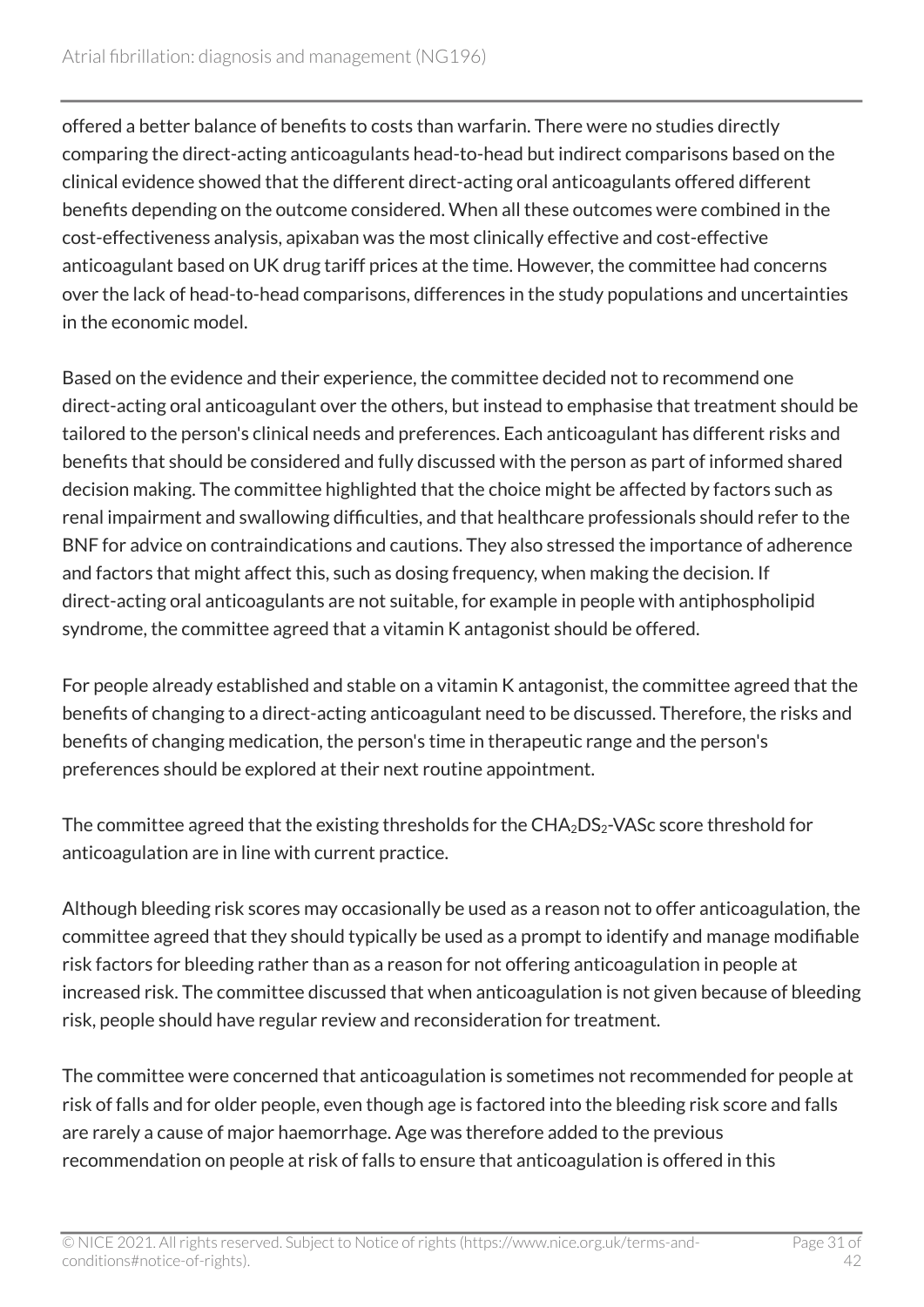population when needed. The benefits and harms should be discussed with the person.

#### How the recommendations might affect practice

The recommendations are likely to lead to a change in current practice, with a reduction in warfarin use. The committee noted that this has been a prescribing trend over recent years and it may lead to a contraction in warfarin clinic services. The unit cost of direct-acting anticoagulants is greater than that for warfarin, so there is likely to be a resource impact from increased use of direct-acting anticoagulants.

[Return to recommendations](#page-10-0)

# <span id="page-31-0"></span>Rate control

[Recommendations 1.7.2 to 1.7.6](#page-14-0) 

### Why the committee made the recommendations

The committee made some updates to the 2014 recommendations, based on their experience and knowledge.

The use of beta-blockers or rate-limiting calcium-channel blockers for initial rate-control treatment was retained by the committee because this is current practice and there was insufficient evidence to suggest an alternative option. The committee agreed that the choice of treatment should still be made based on the symptoms, heart rate, comorbidities and preferences of those being treated.

The committee agreed that the recommendations should refer to [NICE's guideline on chronic heart](https://www.nice.org.uk/guidance/ng106) [failure](https://www.nice.org.uk/guidance/ng106) for advice on using beta-blockers and avoiding rate-limiting calcium-channel blockers such as diltiazem and verapamil in people who have atrial fibrillation with heart failure.

The committee agreed that digoxin monotherapy for non-paroxysmal atrial fibrillation should continue to be considered for people who are sedentary. Based on their experience, the committee agreed that it may also be considered as a treatment option when other rate-limiting drugs are not suitable, so they expanded the recommendation in the previous guideline to also cover these circumstances. The committee were aware that some clinicians feel that digoxin monotherapy is often better than alternatives for improving symptoms; however, the lack of evidence currently available meant that the recommendation for digoxin was not expanded to cover further groups of people.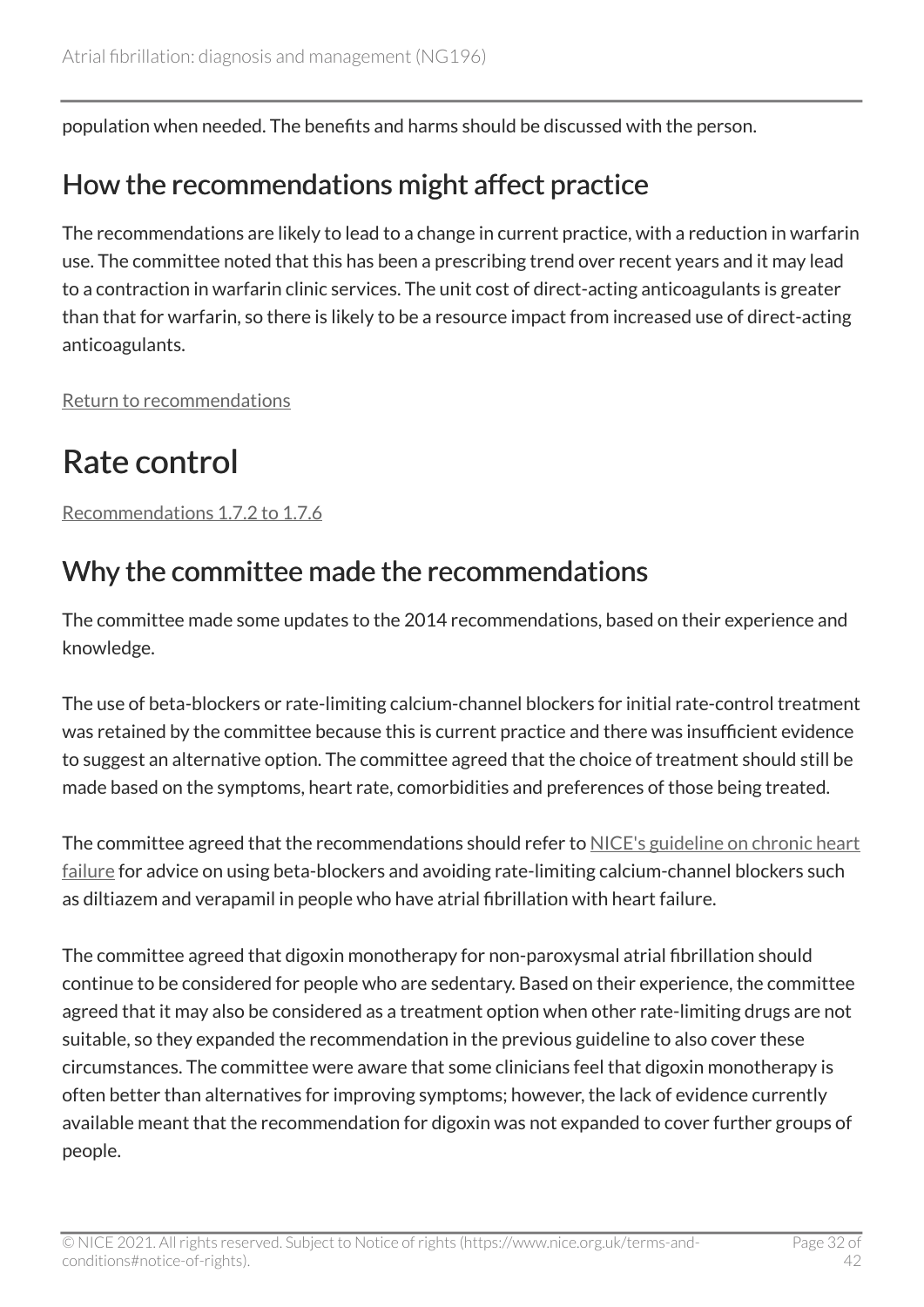In the absence of new evidence, the committee also agreed with the existing recommendation for combination therapy options if initial monotherapy fails, which is consistent with the committee's experience and current practice.

There was a lack of evidence on long-term rate control, and the committee were aware of numerous serious side effects associated with the long-term use of amiodarone (including thyroid, lung and nerve damage), many of which are irreversible. The committee noted that although the most common side effects were less severe, the occurrence of severe side effects was unpredictable and long-term rate control with amiodarone should be avoided. Amiodarone should only be used as an interim therapy, for example while waiting for cardioversion, and would not usually be taken for longer than 12 months.

### How the recommendations might affect practice

The recommendations reflect current practice. Digoxin monotherapy may now be an option in non-paroxysmal atrial fibrillation if comorbidities or patient preferences limit other rate-control drug choices. However, the committee agreed that this already happens in practice.

[Return to recommendations](#page-14-0)

# <span id="page-32-0"></span>Left atrial ablation

[Recommendations 1.7.19 to 1.7.20](#page-17-0) 

### Why the committee made the recommendations

Ablation may be a treatment option if antiarrhythmic drug treatment has not been successful or is not tolerated. The committee reviewed new clinical and health economic evidence for the different types of ablation for people with paroxysmal atrial fibrillation and agreed that the catheter ablation techniques were the most clinically effective ablation options. Thoracoscopy and the hybrid techniques led to lower recurrence, but they also led to more serious adverse effects. There were no clear differences in efficacy between the 4 catheter ablation techniques: radiofrequency point-by-point, radiofrequency multi-electrode, laser and cryoballoon ablation.

A new economic model was developed for the guideline using the clinical evidence from people with paroxysmal atrial fibrillation. It showed that radiofrequency point-by-point ablation was more cost effective over a lifetime than antiarrhythmic drug treatment and other ablation strategies in people for whom 1 or more antiarrhythmic drug has failed. Cryoballoon, radiofrequency multielectrode and laser ablation were the second, third and fourth most cost-effective options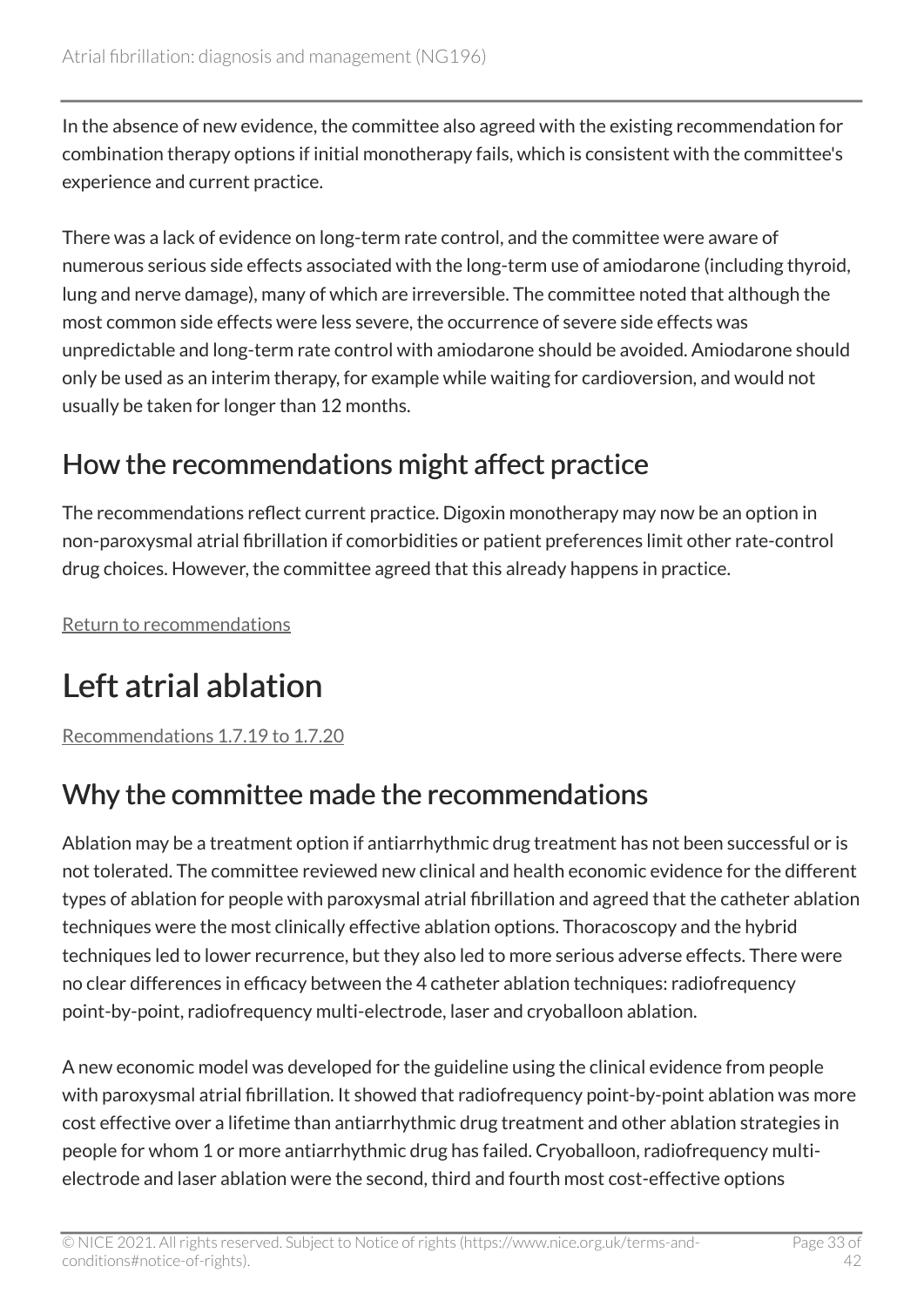#### respectively.

The committee acknowledged that the NHS reference cost used for the catheter ablation procedures may not fully capture differences in resource use between the different techniques. However, despite further analysis to adjust costs and account for this, radiofrequency point-by-point ablation remained the most cost-effective option, and other catheter ablation techniques are therefore unlikely to provide a cost-effective use of NHS resources. Based on the economic model results the committee agreed that radiofrequency point-by-point ablation should be considered in people with symptomatic paroxysmal atrial fibrillation if drug treatment is unsuccessful, unsuitable or not tolerated.

The committee noted that cryoballoon and laser ablation may be more suitable for some patients because they can sometimes be carried out without general anaesthesia, and cryoballoon ablation may be quicker to perform, with same-day discharge more likely. There is also an increased risk of fluid overload from saline irrigated radiofrequency ablation. They decided that either cryoballoon or laser ablation could be considered if radiofrequency point-by-point ablation is not suitable; for example, if a short procedure time is a priority or for people with a recent history of decompensated heart failure who are at increased risk of fluid overload. Radiofrequency multielectrode was not included as an alternative due to its lower efficacy relative to cryoballoon and laser ablation and concerns about a higher risk of stroke.

There was limited evidence for ablation in people with persistent atrial fibrillation. Despite this, the committee decided that the evidence, combined with their experience and knowledge (also noting the [Packer et al. CABANA randomized clinical trial, 2019](https://jamanetwork.com/journals/jama/fullarticle/2728676), which contained a mixed population of people with persistent and paroxysmal atrial fibrillation) was sufficient to support ablation as an option to be considered for those with persistent symptoms that are not alleviated by, or who cannot have, antiarrhythmic drugs. The committee agreed that ablation can be effective in people with persistent atrial fibrillation, and that this population might have as much to gain from ablation as people with paroxysmal symptoms. The committee agreed that the cost-effectiveness analyses of different types of ablation in paroxysmal atrial fibrillation could also be applied to this population.

The committee emphasised the importance of discussing the risks and benefits of catheter ablation with the person, in particular the risk of adverse events. The discussion should also include that, in the experience of the committee, the effects of ablation may not be long term.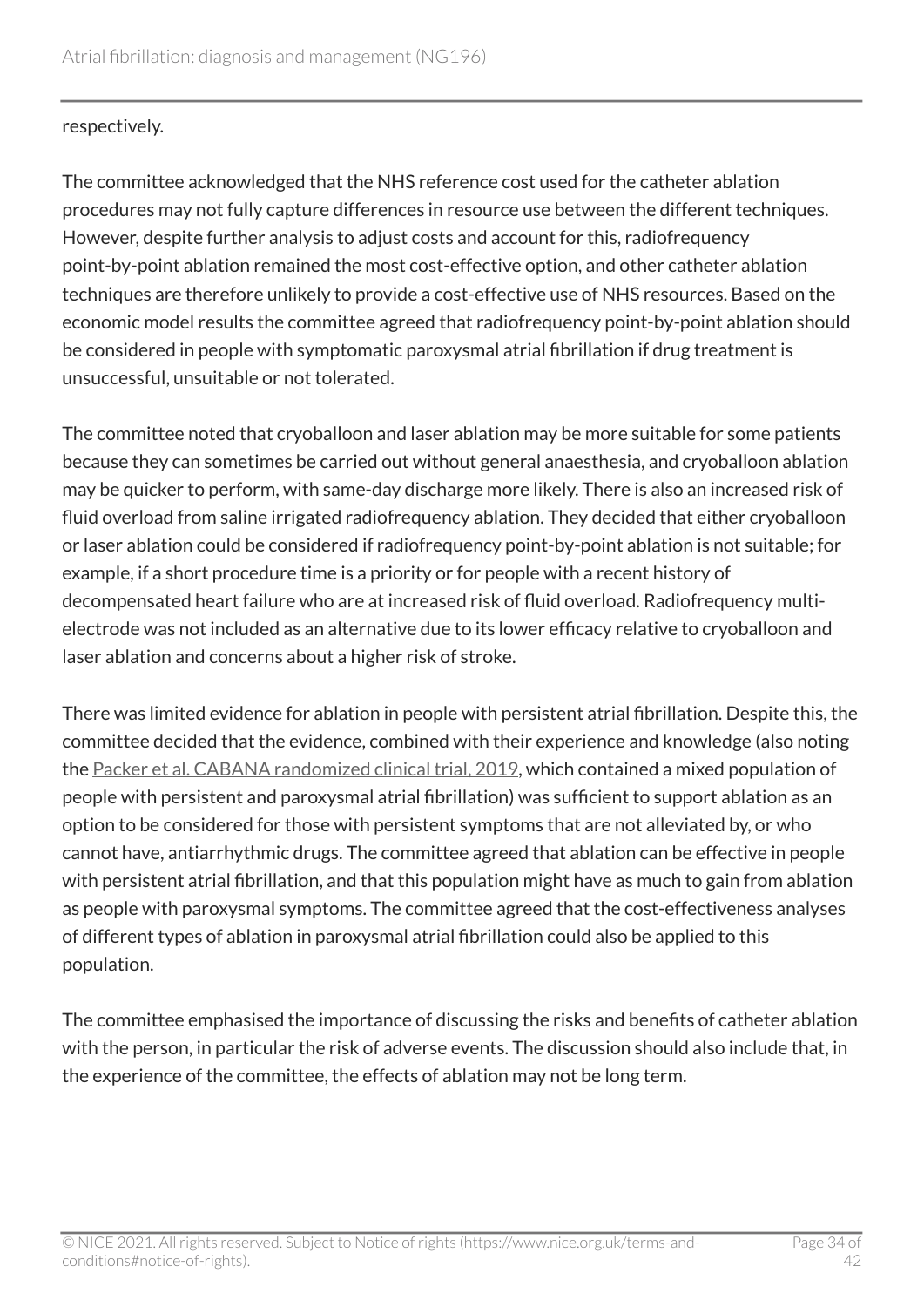#### How the recommendations might affect practice

The committee noted that the recommendations are likely to reinforce current practice. Ablation is carried out in a relatively restricted population (approximately 1% to 2% of all people with atrial fibrillation currently have ablation) and is usually reserved for people in whom antiarrhythmic drugs have failed. The recommendation is likely to lead to a change in the types of ablation offered, with more people receiving radiofrequency point-by-point ablation and fewer having other catheter ablation techniques.

[Return to recommendations](#page-17-0)

## <span id="page-34-0"></span>Preventing recurrence after ablation

[Recommendations 1.7.22 and 1.7.23](#page-18-0)

#### Why the committee made the recommendations

Most of the evidence on preventing recurrence after ablation was for amiodarone. The evidence suggested that amiodarone may reduce recurrence of atrial fibrillation after ablation. However, there was evidence of an increased risk of hospitalisation and the committee noted the known side effects of amiodarone, which, although rare, can be severe and life-threatening.

There was a lack of evidence for other antiarrhythmic drugs and there were no comparisons between different antiarrhythmic drugs. Therefore, the committee agreed that there was too much uncertainty to recommend one specific antiarrhythmic drug over others.

In addition, the studies often made no distinction between people who had been on antiarrhythmic drugs up to ablation and those who had not. There is variation in current practice on whether people who were not previously taking antiarrhythmic drugs should start them after ablation to reduce recurrence. However, the evidence did not support making separate recommendations to clarify this.

The committee decided that antiarrhythmic drug treatment should be considered after ablation, but only after discussion with the person, taking into account their preferences for treatment and the potential individual risks and benefits. In particular, the committee noted that people should fully understand the potential adverse events associated with these drugs. While there is some variation, the committee agreed that good current practice is for patients taking antiarrhythmic drugs up to ablation to continue them for 3 months after ablation and reassess the need for drug treatment after this time.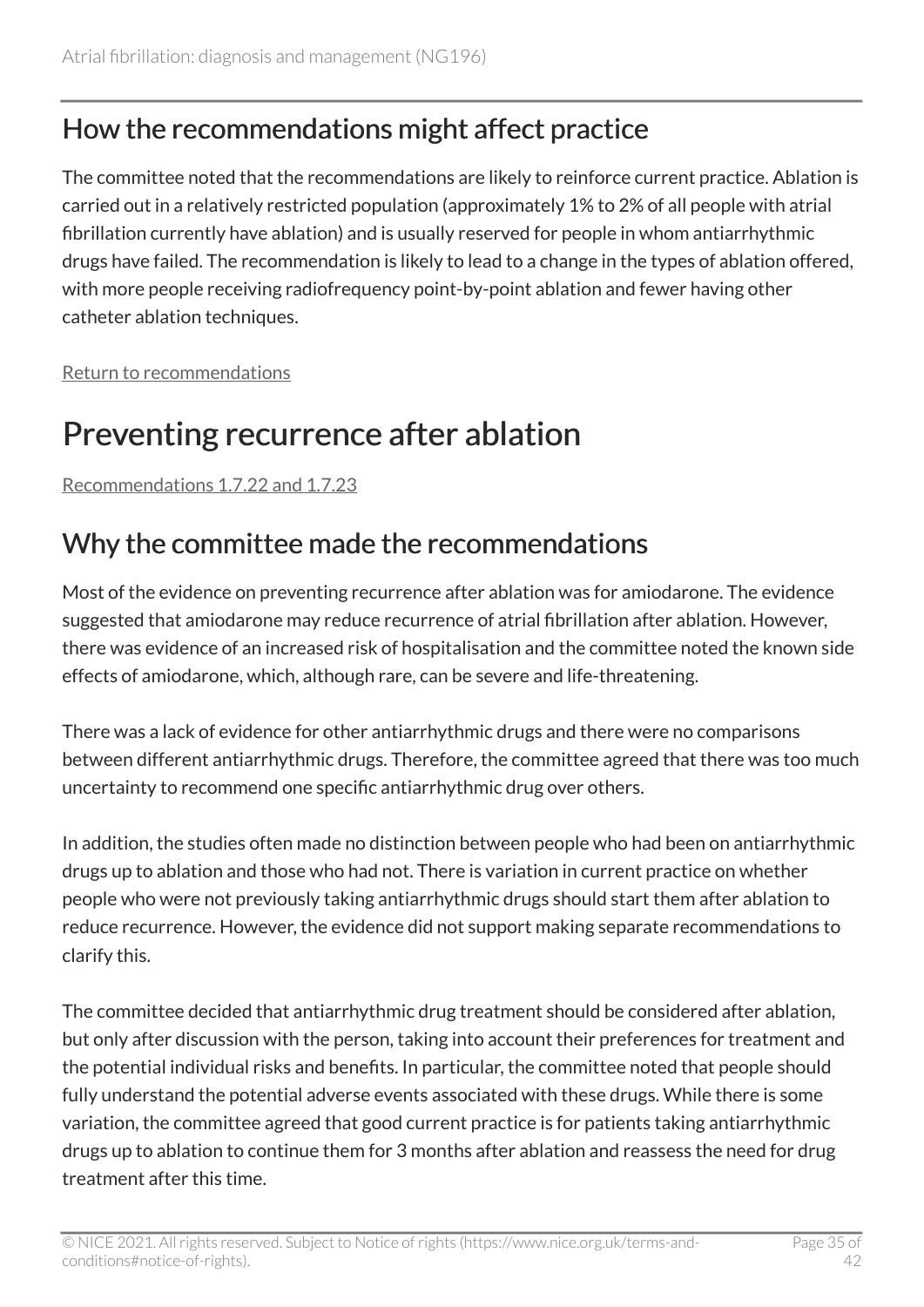#### How the recommendations might affect practice

There is some variation in current practice. Practice is likely to change in some centres both in prescribing and in the need for a more formal reassessment of treatment at 3 months. The impact on use of antiarrhythmic drugs is difficult to predict, but there may be an increase from current levels. Increased resources may be needed for reassessment, but it is anticipated that this could be performed at routine follow-up appointments with a cardiologist.

[Return to recommendations](#page-18-0)

# <span id="page-35-0"></span>Rate and rhythm control for people presenting acutely

[Recommendation 1.8.3](#page-19-1) 

#### Why the committee made the recommendation

The committee agreed that the evidence was too limited in quality and quantity to be able to specify a preferred rate-control drug for acute atrial fibrillation. Although there was some evidence that amiodarone was better than digoxin for rate control, the committee had concerns about the quality of the evidence and the short timeframe used in 1 study, which it agreed could disadvantage digoxin. In addition, there was limited evidence available for morbidity and adverse events for this comparison and no evidence identified for other drug classes.

The committee highlighted that the existing recommendations gave no guidance on acute atrial fibrillation with acute decompensated heart failure. Using their expertise and experience the committee agreed that advice on the use of beta-blockers and rate-limiting calcium-channel blockers should be included because they can lead to further deterioration in people with pulmonary oedema caused by heart failure.

#### How the recommendation might affect practice

Digoxin monotherapy may now be an option in non-paroxysmal atrial fibrillation if other rate-control drug choices are ruled out. However, the committee agreed that this already happens in practice.

The recommendations do not constitute a change in practice, and so are unlikely to have a resource impact.

#### [Return to recommendations](#page-19-1)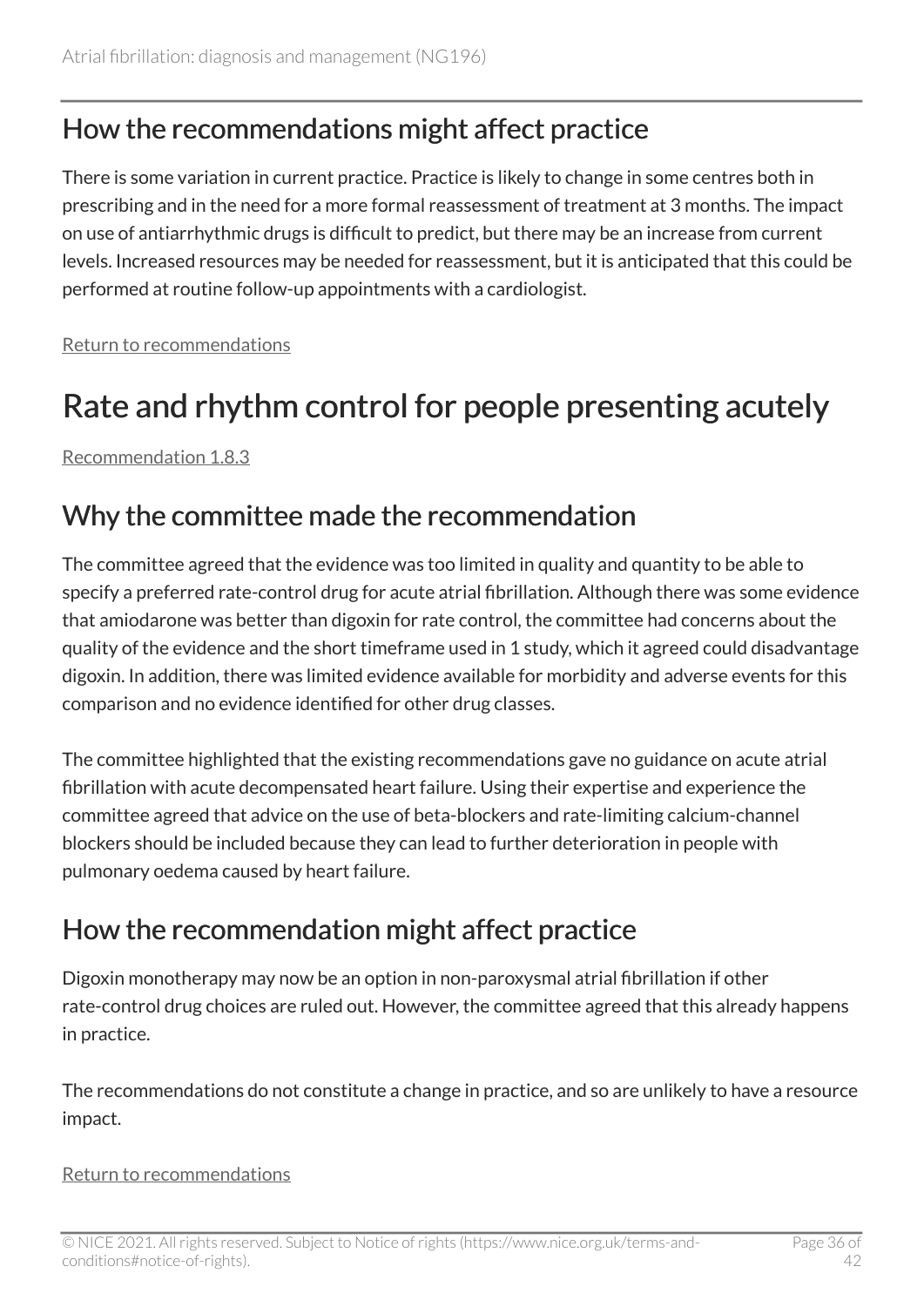# <span id="page-36-0"></span>Preventing postoperative atrial fibrillation

[Recommendations 1.10.3 and 1.10.4](#page-21-2)

#### Why the committee made the recommendations

The committee noted that the most recent studies reviewed showed no benefit from statins in reducing atrial fibrillation after cardiothoracic surgery. This contrasted with analysis of the evidence overall, which showed a small but definite benefit from statins. The committee agreed that the evidence of no effect in the newer studies was important, because these studies were larger and of higher quality than the older studies included in the analysis.

Although the newer studies suggested that statins did not affect the short-term risk of stroke, they did suggest a greater risk of mortality in the peri-operative period compared with placebo treatment or usual care. The committee agreed that although the additional risk of death was probably small, it was important, especially alongside the lack of convincing evidence of benefit.

For these reasons, the committee decided that statins should not be given to prevent atrial fibrillation after cardiothoracic surgery. However, the committee wanted to highlight that statins have an important role in preventing cardiovascular events other than atrial fibrillation and that people already taking statins for other reasons should continue to do so.

### How the recommendations might affect practice

The committee agreed that the recommendation would not constitute a change in practice, and that there would not be a resource impact on the NHS.

[Return to recommendations](#page-21-2)

# <span id="page-36-1"></span>Managing atrial fibrillation after cardiothoracic surgery

[Recommendations 1.10.5 and 1.10.6](#page-22-0)

### Why the committee made the recommendations

The evidence on managing postoperative atrial fibrillation after cardiothoracic surgery in people without pre-existing atrial fibrillation was limited – many of the studies reviewed were old and included small numbers of participants. There were few studies comparing drug classes, and the committee agreed that they could not recommend a particular class of drugs based on such limited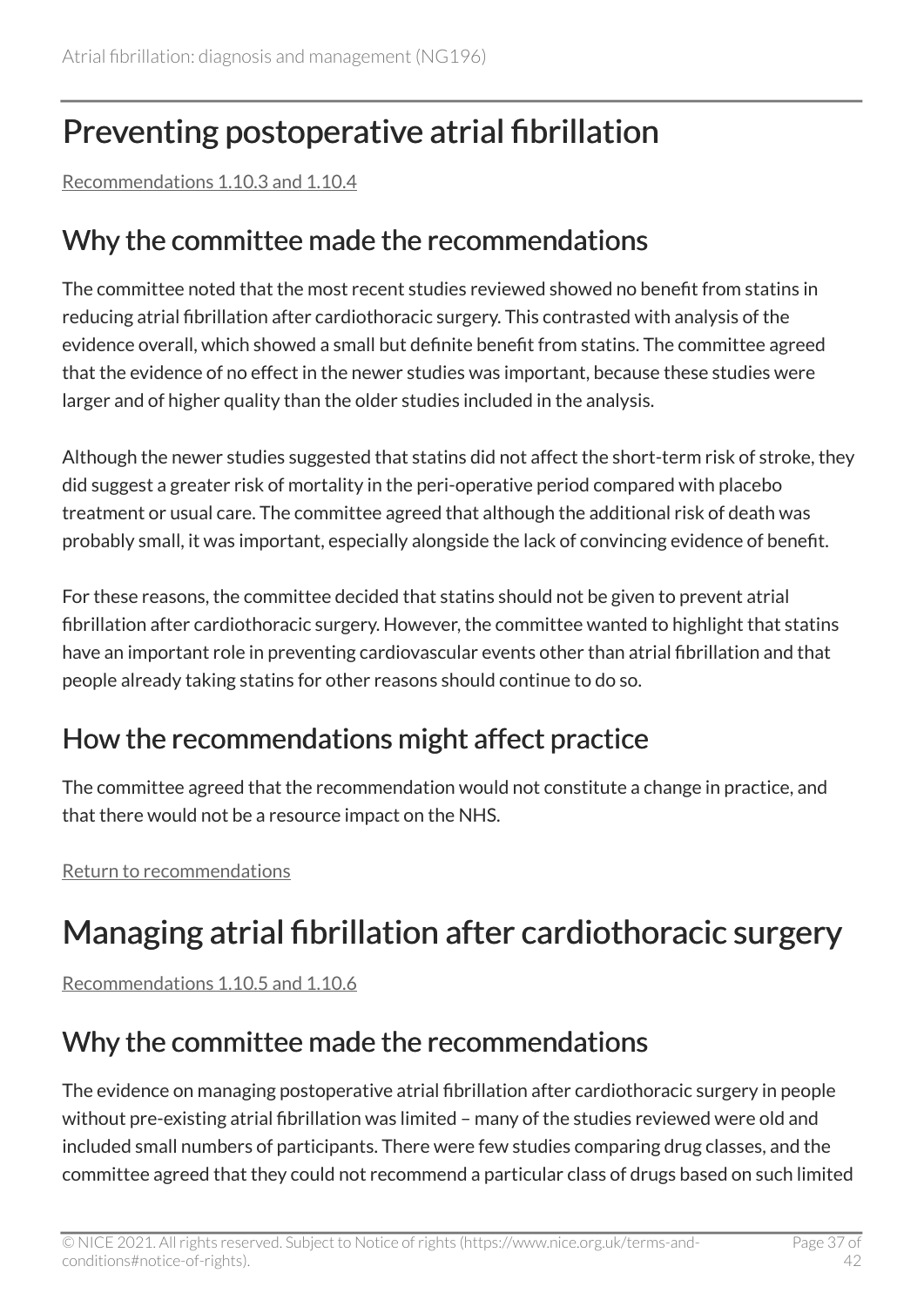#### evidence.

One larger study comparing mixed rate control and rhythm control with a potassium-channel blocker (amiodarone) with or without rate control suggested little difference between the 2 groups. Based on this evidence and their experience, the committee decided that rhythm control could be considered but that the evidence no longer supported the stronger recommendation included in the 2014 guideline. The committee noted that postoperative atrial fibrillation often resolves naturally, meaning that rate control rather than rhythm control may be a suitable option for some people. Reducing the emphasis on rhythm-control strategies will allow rate-control strategies to be considered if appropriate for the person.

The committee were also aware of the risk of adverse events if amiodarone, a rhythm control drug, is taken long-term. They highlighted that if a rhythm-control strategy is chosen, the need for rhythm control drugs should be reassessed at approximately 6 weeks, in line with current practice, and they should not be continued automatically for long periods of time. The committee agreed that 6 weeks is an appropriate time point to assess the person's recovery, including for example prosthetic valve function, and to check if sinus rhythm has been restored.

The committee did not make a separate recommendation for people with pre-existing atrial fibrillation because of a lack of evidence. The committee noted that most people undergoing mitral valve surgery with pre-existing atrial fibrillation would undergo left atrial surgery to treat atrial fibrillation at the same time.

#### How the recommendations might affect practice

Rhythm control for the treatment of new-onset atrial fibrillation after cardiothoracic surgery is current practice and amiodarone is most commonly used. This can still be considered, but there may be a reduction in the use of rhythm control in this population and an increase in the use of rate-control drugs instead.

[Return to recommendations](#page-22-0)

# <span id="page-37-0"></span>Stopping anticoagulation

[Recommendations 1.11.1 and 1.11.2](#page-23-0)

#### Why the committee made the recommendations

There was limited evidence on whether to continue anticoagulation or to stop it and switch to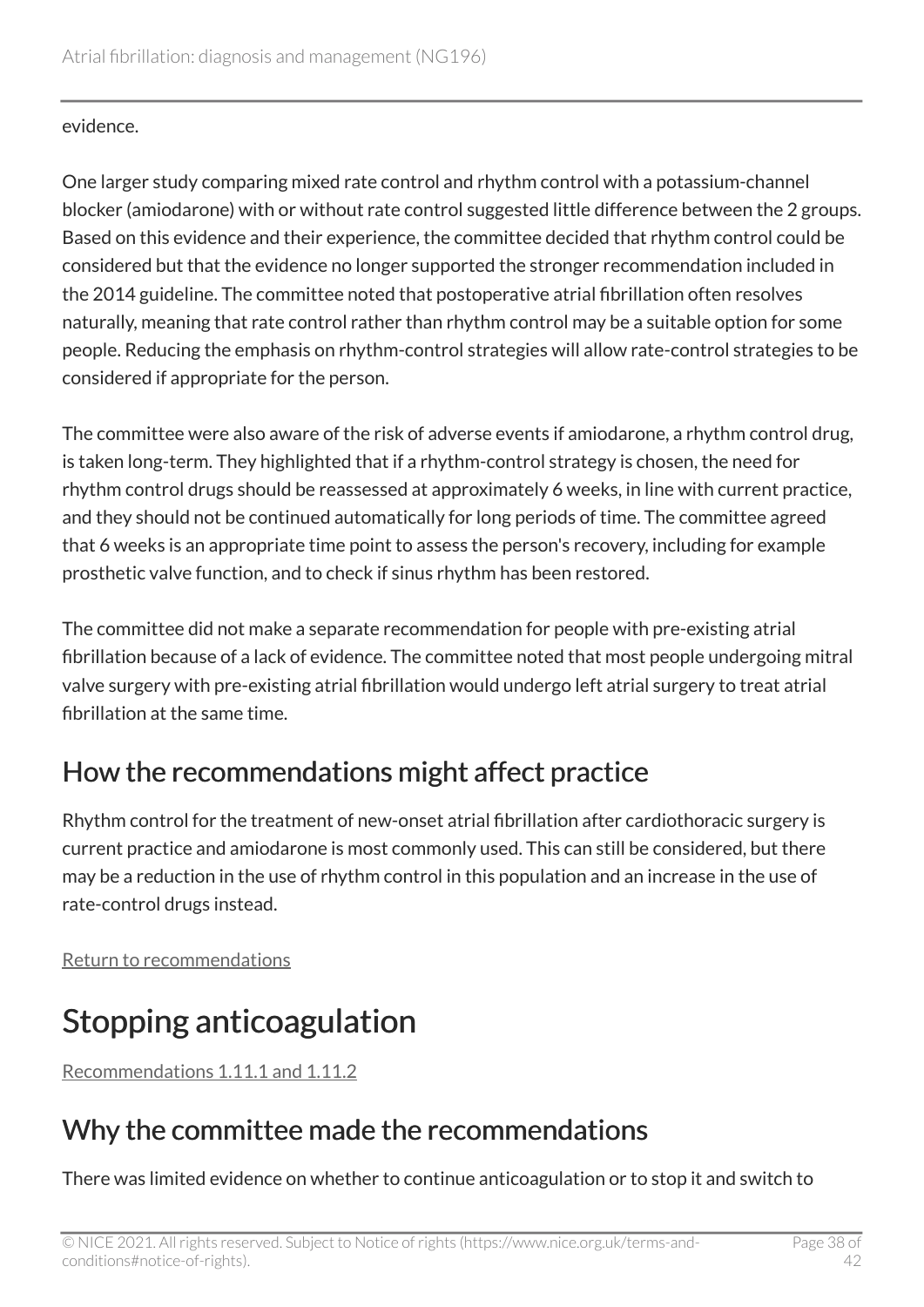aspirin after successful treatment of atrial fibrillation by catheter ablation. The committee agreed that the evidence was insufficient and that there was too much uncertainty in the results to make a recommendation based on the evidence. The committee therefore developed [research](#page-24-4) [recommendations on stopping anticoagulation after ablation](#page-24-4) and [stopping anticoagulation after](#page-25-0)  [resolution of postoperative atrial fibrillation](#page-25-0) to encourage further research.

The committee was concerned about the potential withdrawal of anticoagulation in people who had not had ablation or cardiac surgery for atrial fibrillation, but in whom sinus rhythm is now present and atrial fibrillation is no longer detectable. In particular, the committee noted that paroxysmal atrial fibrillation is not always detectable. Based on their experience, the committee made a consensus-based recommendation to ensure that decisions about stopping anticoagulation in this population are based on formal risk assessment of stroke and bleeding risks and patient preference.

### How the recommendations might affect practice

The committee felt that the recommendation would not constitute a change in practice, and that there would not be a resource impact on the NHS.

[Return to recommendations](#page-23-0)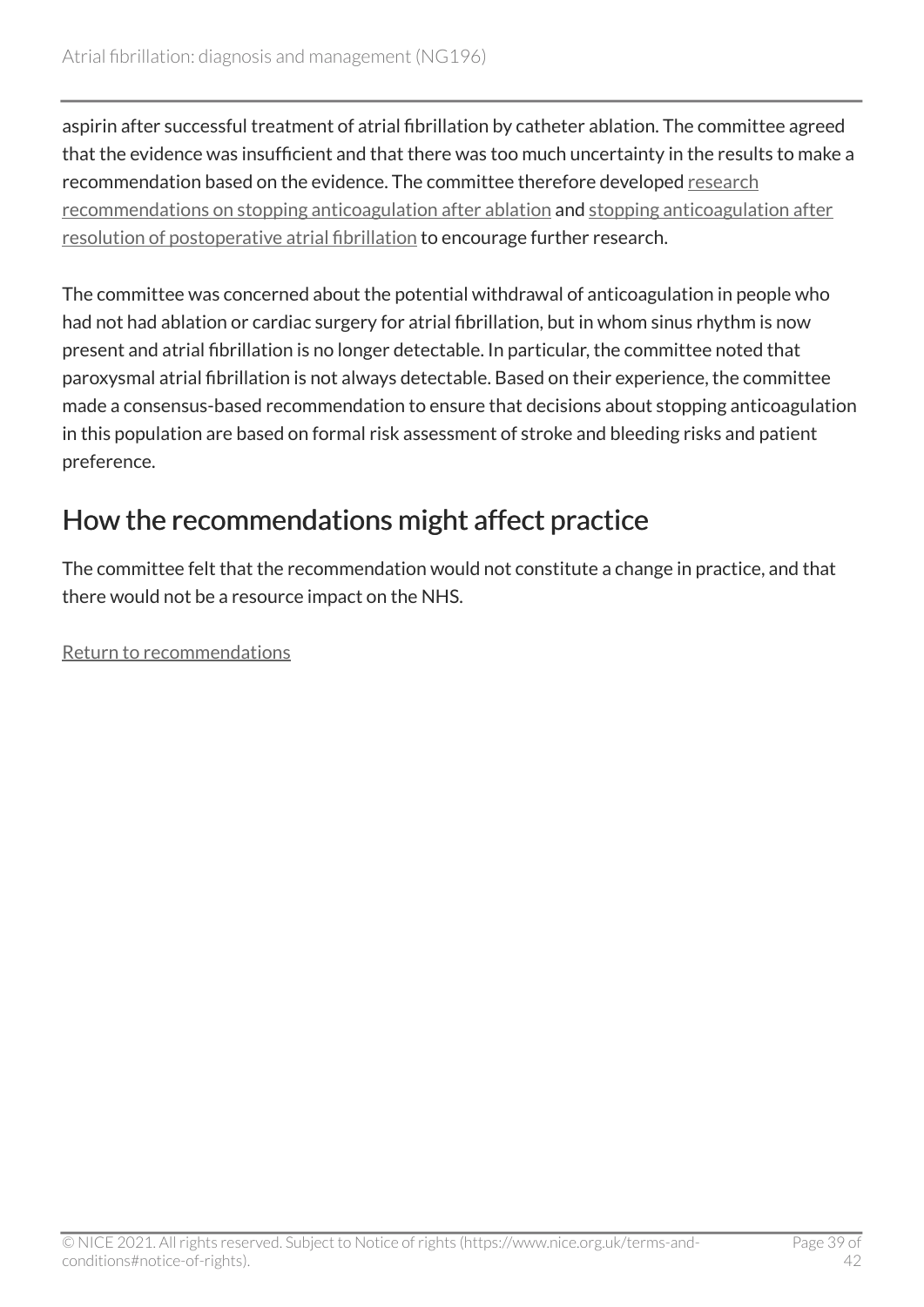# <span id="page-39-0"></span>**Context**

Atrial fibrillation is the most common heart rhythm disorder (affecting approximately 2% of the adult population), and estimates suggest its prevalence is increasing. Atrial fibrillation causes palpitations and breathlessness in many people but it may be silent and undetected. If left untreated it is a significant risk factor for stroke and other morbidities: it is estimated that it is responsible for approximately 20% of all strokes and is associated with increased mortality. Men are more commonly affected than women and the prevalence increases with age and in underlying heart disease, diabetes, obesity and hypertension.

Atrial fibrillation is typically detected as an irregular pulse or an irregular rhythm on an electrocardiogram (ECG). This may be an incidental finding or may arise while investigating symptoms suggestive of the disease. Because atrial fibrillation can be intermittent, detection and diagnosis may be challenging.

The aim of treatment is to prevent complications, particularly stroke, and alleviate symptoms. Drug treatments include anticoagulants to reduce the risk of stroke and antiarrhythmics to restore or maintain the normal heart rhythm or to slow the heart rate in people who remain in atrial fibrillation. Non-pharmacological management includes electrical cardioversion, which may be used to 'shock' the heart back to its normal rhythm, and catheter or surgical ablation to create lesions to stop the triggers that cause atrial fibrillation. These procedures can markedly reduce the symptom burden when drug therapy is ineffective or not tolerated.

This update focuses on areas of new evidence and changing practice since the 2014 NICE guideline. These include methods of identifying atrial fibrillation; assessing stroke and bleeding risk; antithrombotic agents; ablation strategies; preventing recurrence; and preventing and managing postoperative atrial fibrillation. This guideline update includes recommendations on these specific issues.

The recommendations apply to adults (18 years or older) with atrial fibrillation, including paroxysmal (recurrent), persistent and permanent atrial fibrillation, and atrial flutter. They do not apply to people with congenital heart disease precipitating atrial fibrillation.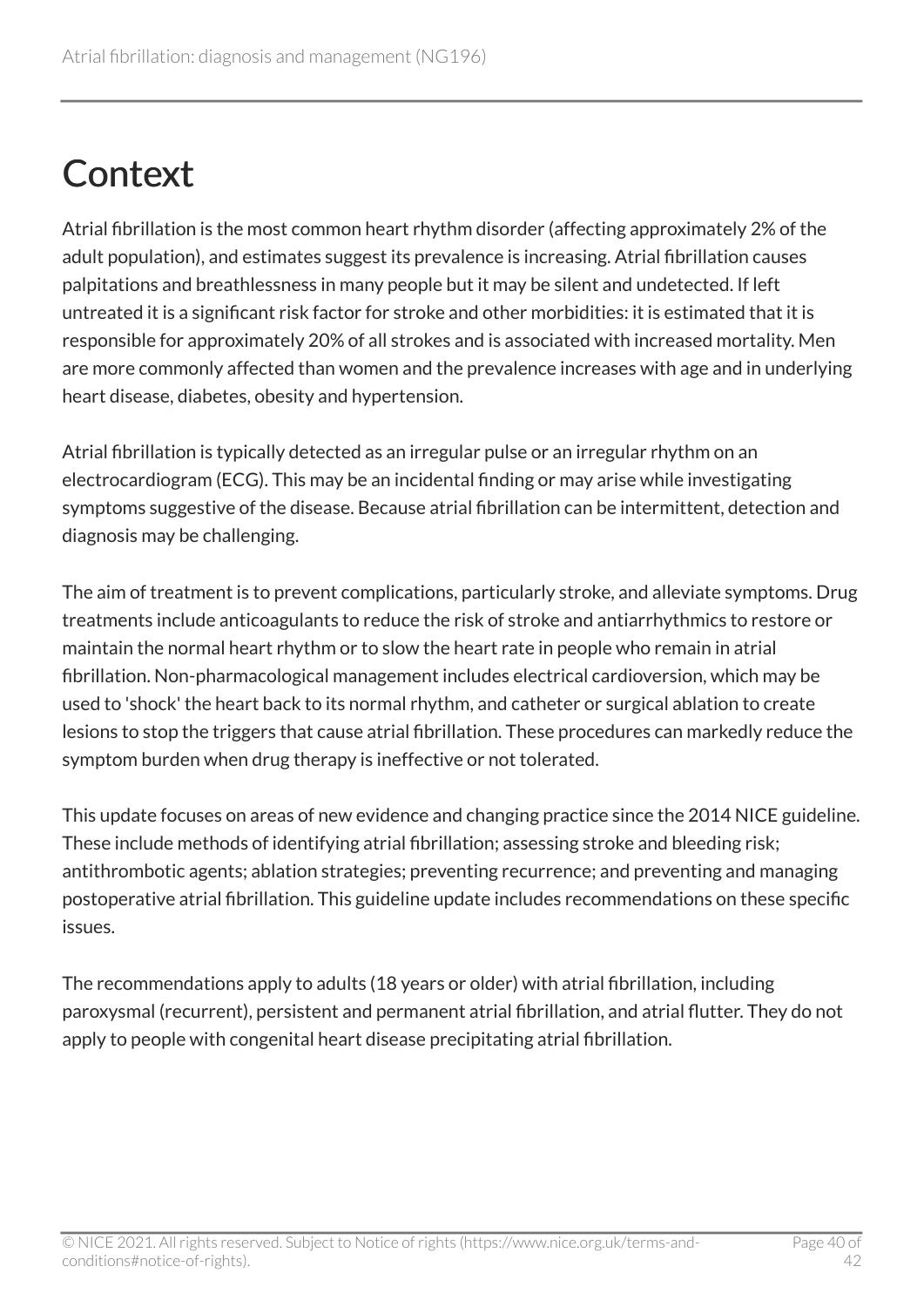# <span id="page-40-0"></span>Finding more information and committee details

You can see everything NICE says on this topic in the [NICE Pathway on atrial fibrillation.](https://pathways.nice.org.uk/pathways/atrial-fibrillation)

To find NICE guidance on related topics, including guidance in development, see the [NICE webpage](https://www.nice.org.uk/guidance/conditions-and-diseases/cardiovascular-conditions/heart-rhythm-conditions) [on heart rhythm conditions.](https://www.nice.org.uk/guidance/conditions-and-diseases/cardiovascular-conditions/heart-rhythm-conditions)

For full details of the evidence and the guideline committee's discussions, see the [evidence reviews.](https://www.nice.org.uk/Guidance/NG196/evidence) You can also find information about [how the guideline was developed](https://www.nice.org.uk/Guidance/NG196/documents), including details of the [committee.](https://www.nice.org.uk/guidance/ng196/documents/committee-member-list-3)

NICE has produced [tools and resources to help you put this guideline into practice.](https://www.nice.org.uk/guidance/ng196/resources) For general help and advice on putting our guidelines into practice, see [resources to help you put NICE guidance](https://www.nice.org.uk/about/what-we-do/into-practice/resources-help-put-guidance-into-practice) [into practice.](https://www.nice.org.uk/about/what-we-do/into-practice/resources-help-put-guidance-into-practice)